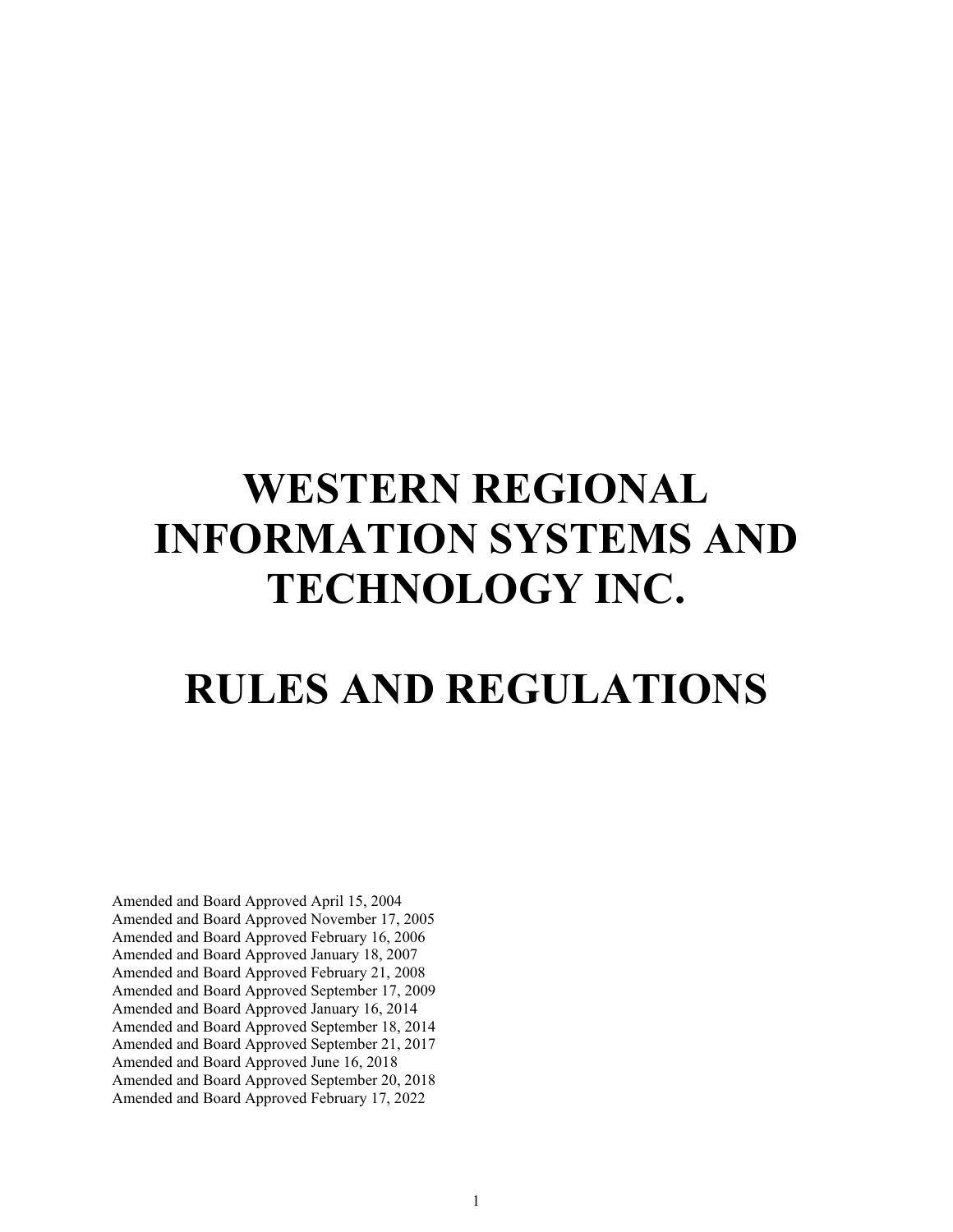# TABLE OF CONTENTS

| 2.1   |  |
|-------|--|
| 2.2   |  |
| 2.3   |  |
| 2.4   |  |
| 2.5   |  |
| 2.5.1 |  |
|       |  |
| 2.6   |  |
| 2.7   |  |
| 2.8   |  |
| 2.9   |  |
| 2.10  |  |
|       |  |
| 2.11  |  |
| 2.12  |  |
| 2.13  |  |
| 2.14  |  |
| 2.15  |  |
| 2.16  |  |
| 2.17  |  |
|       |  |
|       |  |
| 3.1   |  |
| 3.2   |  |
| 3.3   |  |
| 3.4   |  |
|       |  |
|       |  |
| 4.1   |  |
| 4.2   |  |
| 4.3   |  |
| 4.4   |  |
| 4.5   |  |
| 4.6   |  |
| 4.7   |  |
| 4.8   |  |
| 4.9   |  |
|       |  |
|       |  |
| 5.1   |  |
| 5.2   |  |
| 5.3   |  |
| 5.4   |  |
| 5.5   |  |
| 5.6   |  |
| 5.7   |  |
|       |  |
|       |  |
| 6.1   |  |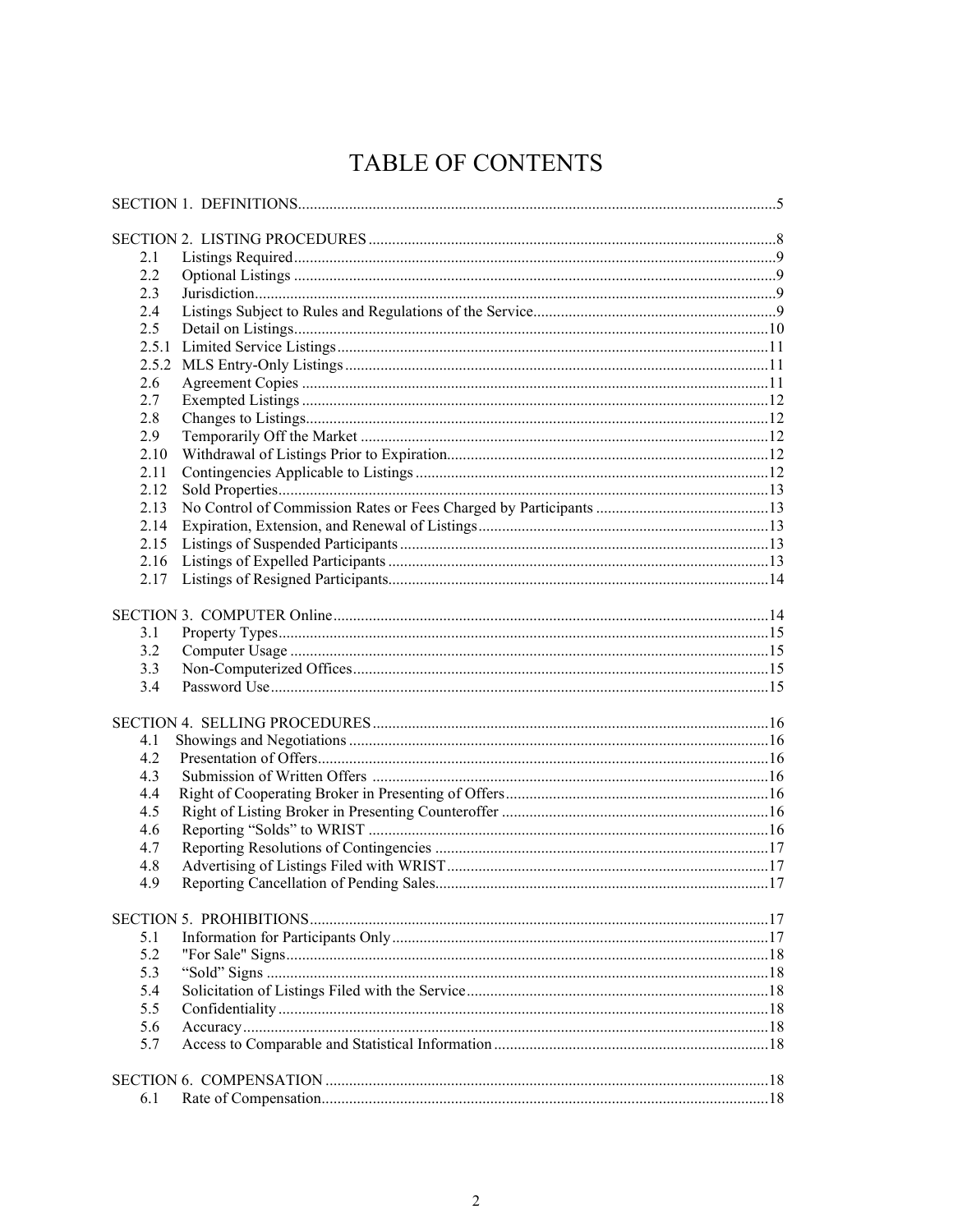| 6.2  |     |
|------|-----|
| 6.3  |     |
| 6.4  |     |
| 6.5  |     |
|      |     |
|      |     |
| 7.1  |     |
| 7.2  |     |
| 7.3  |     |
|      |     |
| 8.1  |     |
| 8.2  |     |
| 8.3  |     |
| 8.4  |     |
|      |     |
|      |     |
| 9.1  |     |
| 9.2  |     |
| 9.3  |     |
| 9.4  |     |
|      |     |
|      |     |
| 10.1 |     |
| 10.2 |     |
| 10.3 |     |
|      |     |
|      |     |
| 11.1 |     |
| 11.2 |     |
| 11.3 |     |
|      |     |
|      |     |
|      |     |
| 13.1 |     |
|      |     |
|      |     |
| 14.1 |     |
|      | .29 |
|      |     |
|      |     |
|      |     |
|      |     |
| 18.1 |     |
| 18.2 |     |
|      |     |
|      |     |
|      |     |
|      |     |
|      |     |
|      |     |
|      |     |
|      |     |
|      |     |
|      |     |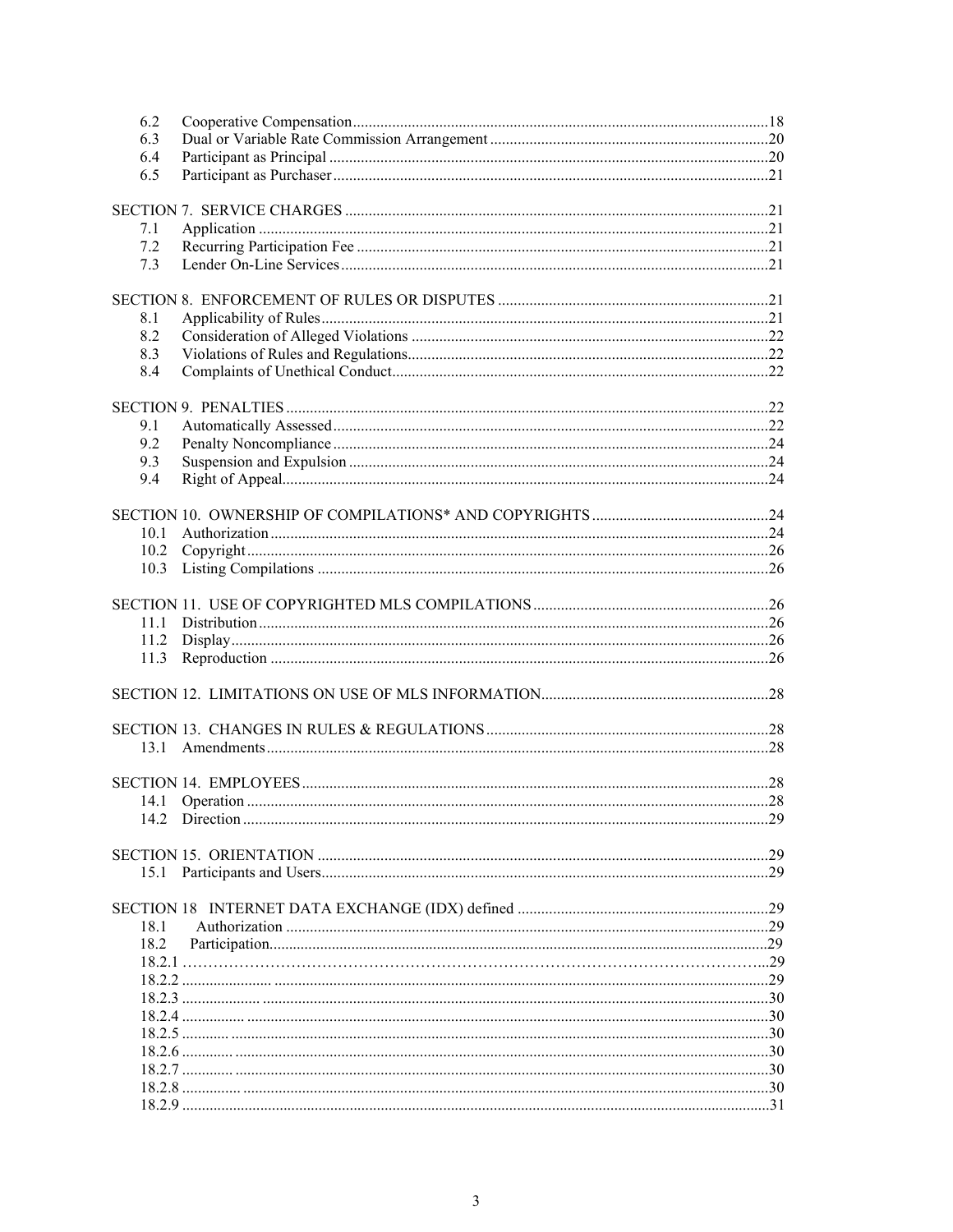| 18.3 |  |
|------|--|
|      |  |
|      |  |
|      |  |
|      |  |
|      |  |
|      |  |
|      |  |
|      |  |
|      |  |
|      |  |
|      |  |
|      |  |
|      |  |
|      |  |
|      |  |
|      |  |
|      |  |
| 19.1 |  |
| 19.2 |  |
| 19.3 |  |
| 19.4 |  |
| 19.5 |  |
| 19.6 |  |
|      |  |
| 19.7 |  |
| 19.8 |  |
|      |  |
|      |  |
|      |  |
|      |  |
|      |  |
|      |  |
|      |  |
|      |  |
|      |  |
|      |  |
|      |  |
|      |  |
|      |  |
|      |  |
|      |  |
|      |  |
|      |  |
|      |  |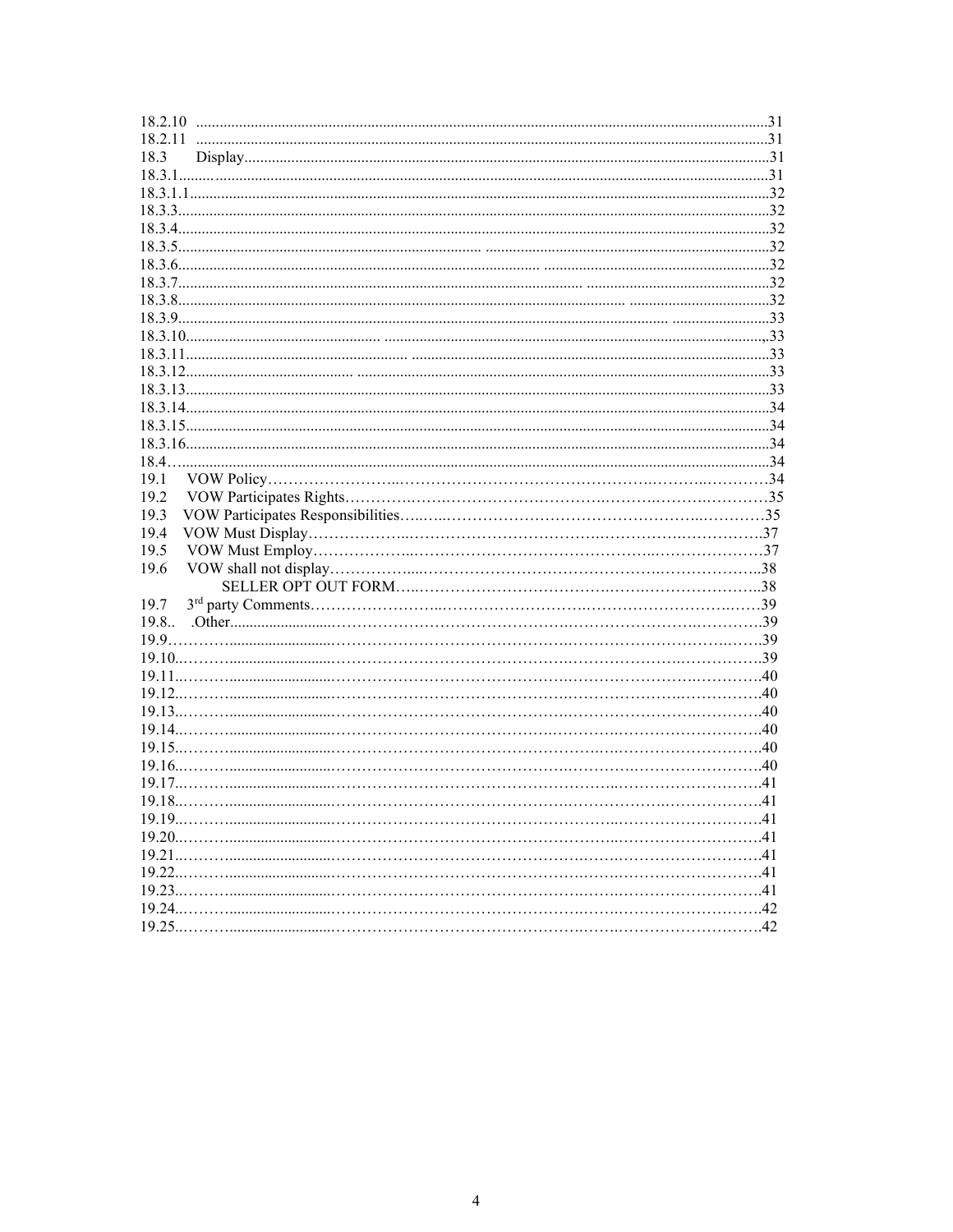# **Western Regional Information Systems & Technology, Inc.**

# **Rules and Regulations**

#### **Section 1. Definitions.**

As used in these Rules and Regulations the following terms shall have the indicated meanings:

- (a) **The Service**. A Multiple Listing Service is a means by which authorized Participants make blanket unilateral offers of compensation to other Participants (acting as subagents, buyer agents, or in other agency or nonagency capacities defined by law); by which cooperation among participants is enhanced; by which information is accumulated and disseminated to enable authorized Participants to prepare appraisals, analyses, and other valuations of real property for bona fide clients and customers; by which Participants engaging in real estate appraisal contribute to common databases; and is a facility for the orderly correlation and dissemination of listing information so participants may better serve their clients and the public. Entitlement to compensation is determined by the cooperating broker's performance as a procuring cause of the sale (or lease).
- (b) **Participation.** Participation in the Service is available to the firm, partnership, or corporation whose principal is a REALTOR® member of a shareholder or other REALTOR® Board/Association and without further qualification except payment of required dues and fees and written agreement to abide by the Bylaws and Rules and Regulations of the Service.
	- (1) Participant: The REALTOR® principal of the firm, partnership or corporation, or the branch manager designated by said firm, partnership or corporation to act on the principal's behalf, shall be termed the "Participant" in the Service and shall have all the rights, benefits, and privileges of the Service. The Participant shall accept all obligations to the Service for the firm, partnership or corporation and for compliance with the Bylaws and Rules and Regulations of the Service by all persons affiliated with the Participant who utilize the service. All licensees with the Participant must belong to the Service. The Participant is responsible for accurately reporting all changes concerning users to the WRIST service within forty-eight (48) hours (not including weekends and government holidays). This includes, but not limited to Broker affiliations, office transfer, name changes, license status, and Board affiliations changes.
	- (2) Participation Defined: Any Realtor  $\circledR$  of this or any other Board who is a principal, partner, corporate officer, or branch office manager acting on behalf of a principal, without further qualification, except as otherwise stipulated in these bylaws, shall be eligible to participate in Multiple Listing upon agreeing in writing to conform to the rules and regulations thereof and to pay the costs incidental thereto. However, under no circumstances is any individual or firm, regardless of membership status, entitled to Multiple Listing Service "membership" or "participation" unless they hold a current, valid real estate broker's license and *offer or accept* cooperation and compensation to and from other Participants or are licensed or certified by an appropriate state regulatory agency to engage in the appraisal of real property. Use of information developed by or published by a Board Multiple Listing Service is strictly limited to the activities authorized under a Participant's licensure(s) or certification and unauthorized uses are prohibited. Further, none of the foregoing is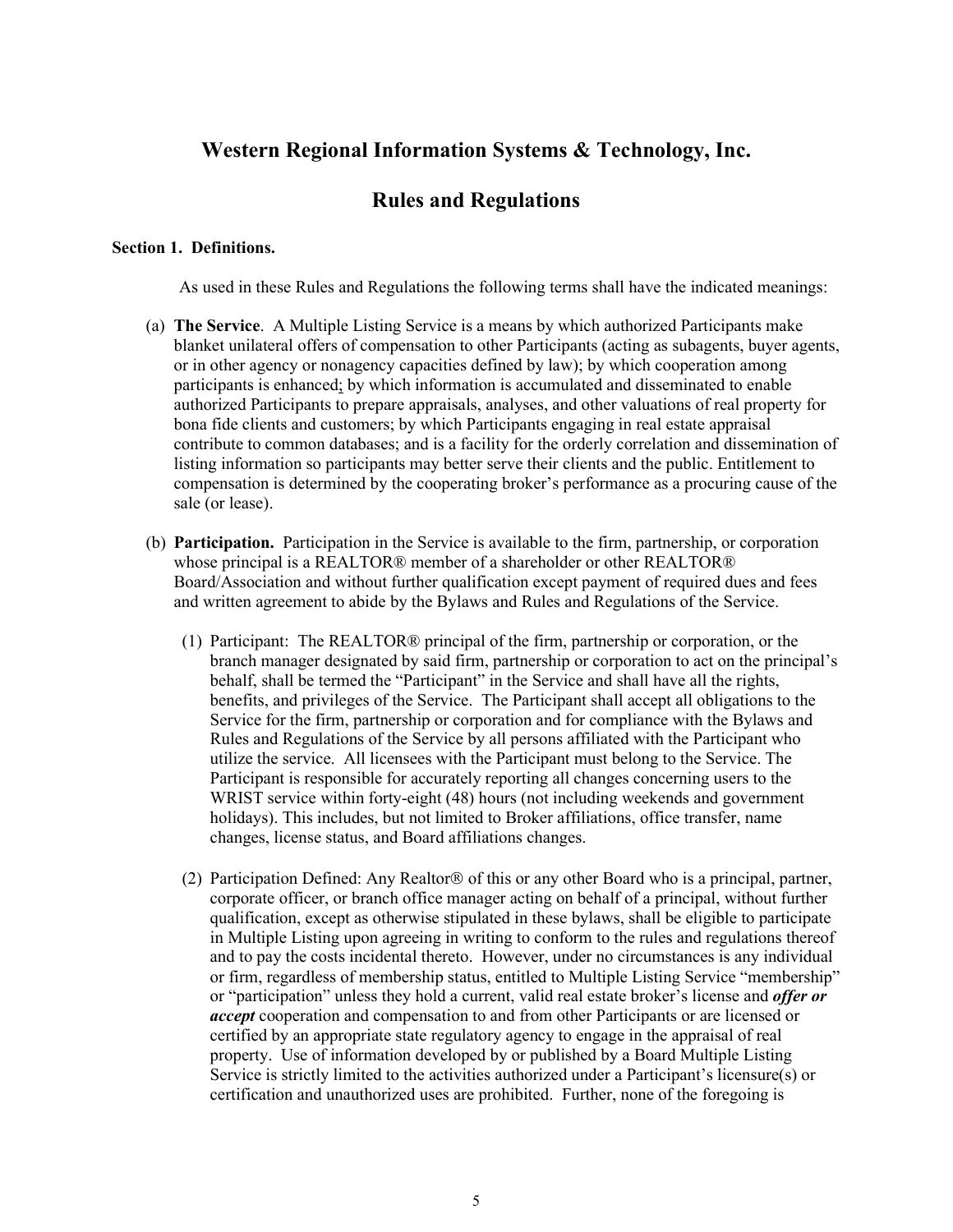intended to convey "participation" or "membership" or any right of access to information developed by or published by a Board Multiple Listing Service where access to such information is prohibited by law. The Realtor<sup>®</sup> principal of any firm, partnership, corporation, or the branch office manager designated by said firm, partnership, or corporation as the "Participant" shall have all rights, benefits, and privileges of the Service, and shall accept all obligations to the Service for the Participant's firm, partnership, or corporation, and for compliance with the bylaws and rules and regulations of the Service by all persons affiliated with the Participant who utilize the Service.

*Note: Mere possession of a broker's license is not sufficient to qualify for MLS participation. Rather, the requirement that an individual or firm 'offers or accepts cooperation and compensation' means that the Participant actively endeavors during the operation of its real estate business to list real property of the type listed on the MLS and/or to accept offers of cooperation and compensation made by listing brokers or agents in the MLS. "Actively" means on a continual and on-going basis during the operation of the*  Participant's real estate business. The "'cactively" requirement is not intended to preclude *MLS participation by a Participant or potential Participant that operates a real estate business on a part time, seasonal, or similarly time-limited basis or that has its business interrupted by periods of relative inactivity occasioned by market conditions. Similarly, the requirement is not intended to deny MLS participation to a Participant or potential Participant who has not achieved a minimum number of transactions despite good faith efforts. Nor is it intended to permit an MLS to deny participation based on the level of service provided by the Participant or potential Participant as long as the level of service satisfies state law. The key is that the Participant or potential Participant actively endeavors to make or accept* 

*offers of cooperation and compensation with respect to properties of the type that are listed on the MLS in which participation is sought. This requirement does not permit an MLS to deny participation to a Participant or potential Participant that operates a Virtual Office Website ("VOW") (including a VOW that the Participant uses to refer customers to other Participants) if the Participant or potential Participant actively endeavors to make or accept offers of cooperation and compensation. An MLS may evaluate whether a Participant or potential Participant "actively endeavors during the operation of its real estate business" to "offer or accept cooperation and compensation" only if the MLS has a reasonable basis to believe that the Participant or potential Participant is in fact not doing so. The membership requirement shall be applied on a nondiscriminatory manner to all Participants and potential Participants. (Adopted 11/08)*

- (3) Users or Subscribers: Non-principal brokers, sales associates, and licensed or certified appraisers affiliated with a Participant shall be termed "users" or "subscribers" of the Service.
	- (a) Licensed or certified appraisers (proof of license or certificate required) not affiliated with a "Participant" that have no board affiliation shall be termed "users" or "subscribers" of the Service. All licensees or certified appraisers operating out of the owner's office must also subscribe to the Service. They will have search only access (B Status), no voting privileges and can hold no position as Director of the Service.
- (4) Application for participation shall be made in such manner and form as may be prescribed by the Board of Directors of the Service and made available to individuals qualified for participation within Sections 1 (a) and (b) herein. The application form shall contain the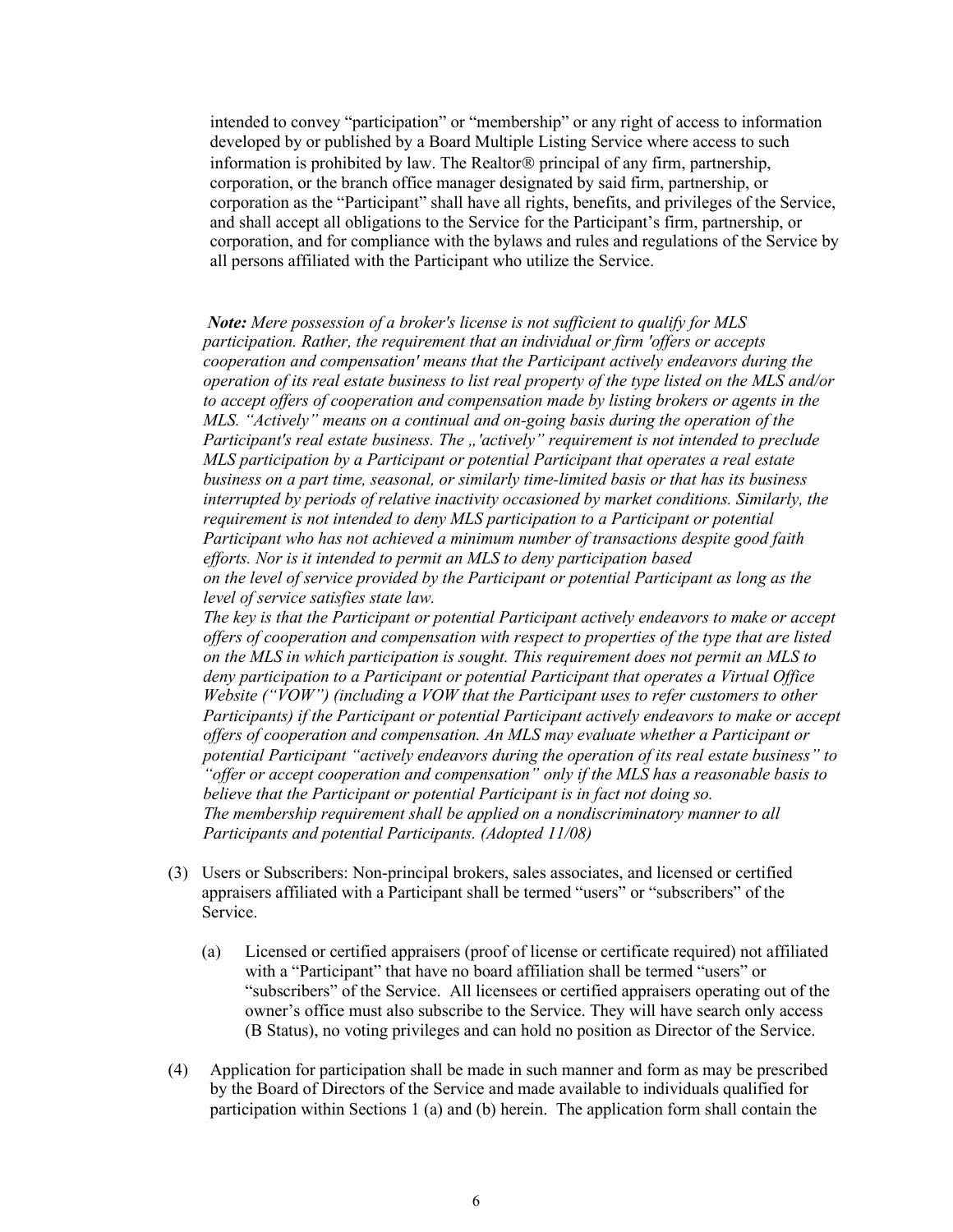signed and dated statement of the applicant agreeing to abide by the Bylaws and other rules, regulations and policies of the Service as from time to time adopted or amended.

- (5) Participants may discontinue participation in the Service by giving the Corporation thirty (30) days advance written notice, and may reapply to the Service at any time by making formal application in the manner prescribed for new applicants for participation, provided all past due financial obligations to the Service are fully paid.
- (c) **Listing Agreements.** These definitions are provided to facilitate categorization of listings in the Service and are premised on the existence of agency relationships between seller(s) and listing broker(s). In any area of conflict or inconsistency, state law or regulation takes precedence.
	- (1) Exclusive Rights to Sell Listing: A contractual agreement under which the listing broker becomes the agent of the seller(s) and the seller(s) agrees to pay a commission to the listing broker regardless of whether the property is sold through the efforts of the listing broker, the seller(s), or anyone else: and a contractual agreement under which the listing broker becomes the agent of the seller(s) and the seller(s) agree to pay a commission to the listing broker regardless of whether the property is sold through the efforts of the listing broker, the seller(s), or anyone else; except that the seller(s) may name one or more individuals or entities as exemptions in the listing agreement and if the property is sold to any exempted individual or entity the seller(s) is not obligated to pay a commission to the listing broker.
	- (2) Exclusive Agency Listing: A contractual agreement under which the listing broker becomes the agent of the seller(s) and the seller(s) agree to pay a commission to the listing broker if the property is sold through the efforts of any real estate broker. IF the property is sold through the efforts of the seller(s), the seller(s) is not obligated to pay a commission to the listing broker.
	- (3) Net Listing: An agreement under which a seller agree to receive a certain dollar amount for the sale of their property regardless of the price stipulated in the listing agreement.
	- (4) Open Listing: A contractual agreement under which the listing broker becomes the only agent of the seller(s) and the seller(s) agree to pay a commission to the listing broker only if the property is sold through the efforts of the listing broker.
- (d) **Profile Sheet.** The standard property data (listing input) form prescribed by the Service, to be fully completed by the listing broker giving all pertinent information on the subject property and used to encode the information into the WRIST computer system.
- (e) **Exclusion.** An individual or a group of individuals specifically named in the listing agreements to whom the seller reserves the right to sell without payment of a commission.
- (f) **Offer.** The written offer to purchase signed by the prospective buyer(s), which, if executed by the owner, will constitute a contract of sale.
- (g) **WRIST Territorial Jurisdiction.** The area shall be coextensive with the combined territorial jurisdiction of WRIST's shareholder Boards/Associations.
- (h) **List Date**: The List Date is the effective date or starting date of the term of the Exclusive Right to Sell or Exclusive Agency agreement or, if none is noted, the last seller(s) signature dates on the agreement.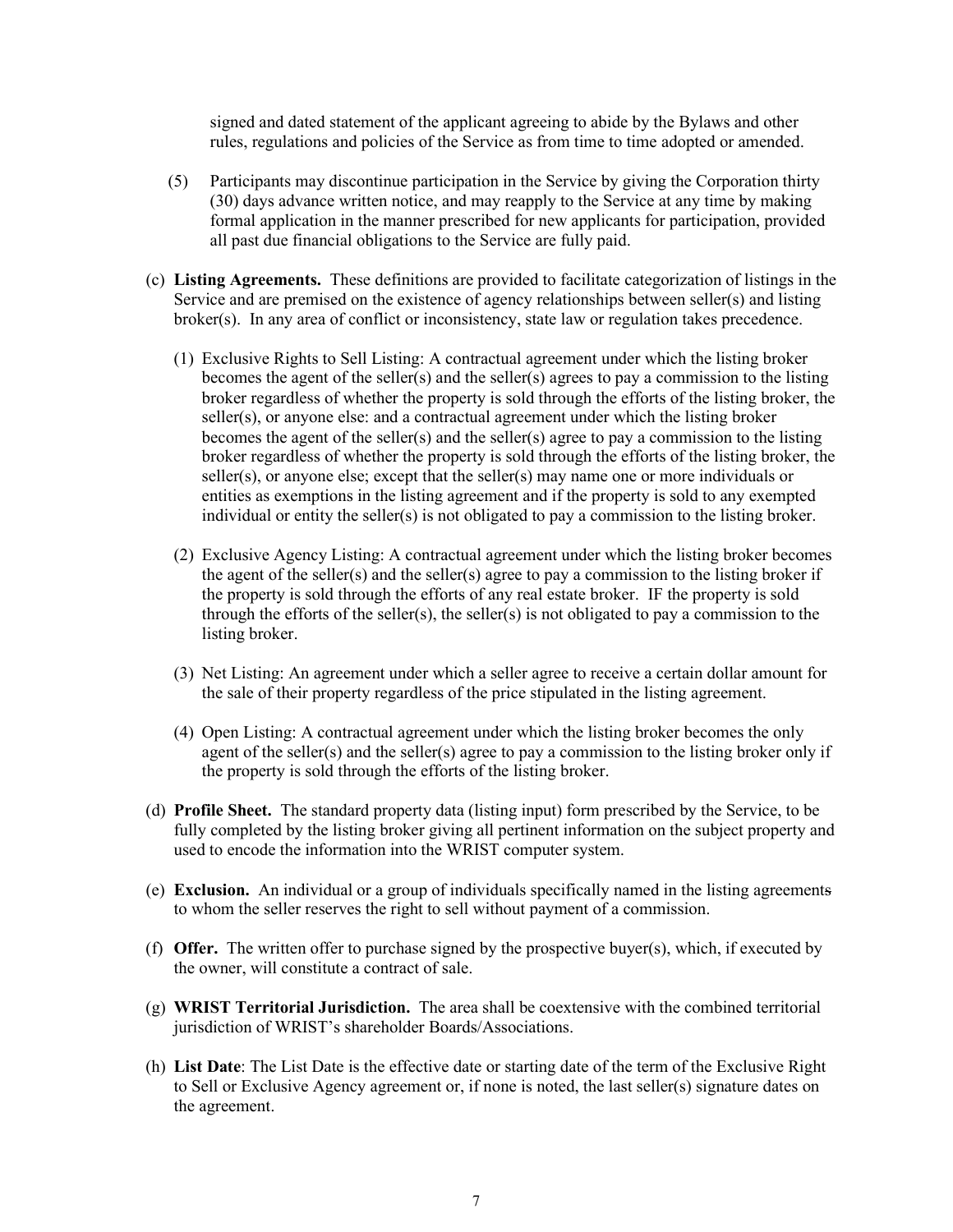- (i) **Branding/Scraping**: Uniqueness to easily identify a specific entity, such things as logos and catch phrases all add to a sites branding. Scraping refers to the distribution of listings without the permission of the originating Broker.
- (j**) Disclaimer of Internet Data Exchange Participation**: Any participating Participant's website must have the disclaimer identified in IDX Rules Section 16.3.h.
- (k) **Fees for Internet Data Exchange Participation**: Service fees and charges for participation in IDX shall be as established annually by the Board of Directors of WRIST.
- (l) **Internet Data Exchange Database**: Internet Data Exchange database is the current aggregate compilation of all exclusive right to sell listings of all "Internet Data Exchange Participants" (IDXP) except those listings where the property seller has opted out of the WRIST publication by so indicating on the listing contract.
- (m)**Internet Data Exchange Participants (IDXP)**: This is a system that will allow Participating Brokers to get exposure of their own listings more effectively through cooperating with other participating brokers through the use of the Internet. This permission is limited to the IDXP's own branded company electronic display and shall not be shared with any third party.

NOTE: All of WRIST's Participants will participate in the Internet Data Exchange (IDX) program unless the Participant completes an Opt out Elective Form and it is placed on file with WRIST.

- (n) **Internet Data Exchange**: Internet Data Exchange is a means of sharing participating IDXP's listing information by displaying other IDXP's listings on their own electronic display. Participating IDXP's may participate in Internet Data Exchange without actually having a website.
- (o) **Internet Data Exchange Participant Listing Information:** Under no circumstances will the IDXP modify, manipulate or deface any, all, or part thereof, of the actual listing information of an IDXP's data hosted on an IDXP's website.
- (p) **Internet Data Exchange Participation – Pre-requisite Requirement:** Any broker may participate in Internet Data Exchange as long as he/she has an active real estate brokerage license and is actively engaged in providing services to buyers or sellers in real estate

NOTE: These definitions are provided to facilitate categorization of listings in the Service's compilations. In any area of conflict or inconsistency, state law or regulation takes precedence. These definitions are premised on the existence of agency relationships between seller(s) and lessor(s) and listings brokers. However, if state law permits brokers to list property, on either an exclusive or open basis, without establishing an agency relationship, those listings may not be excluded from the Service's compilations on the basis that the listing broker is not the seller's agent. Submission of such listings must be accompanied by the listing broker's disclosure that the listing broker is not the agent of the seller(s) or lessor(s) and such status shall be communicated to the other Participants as part of the property data information.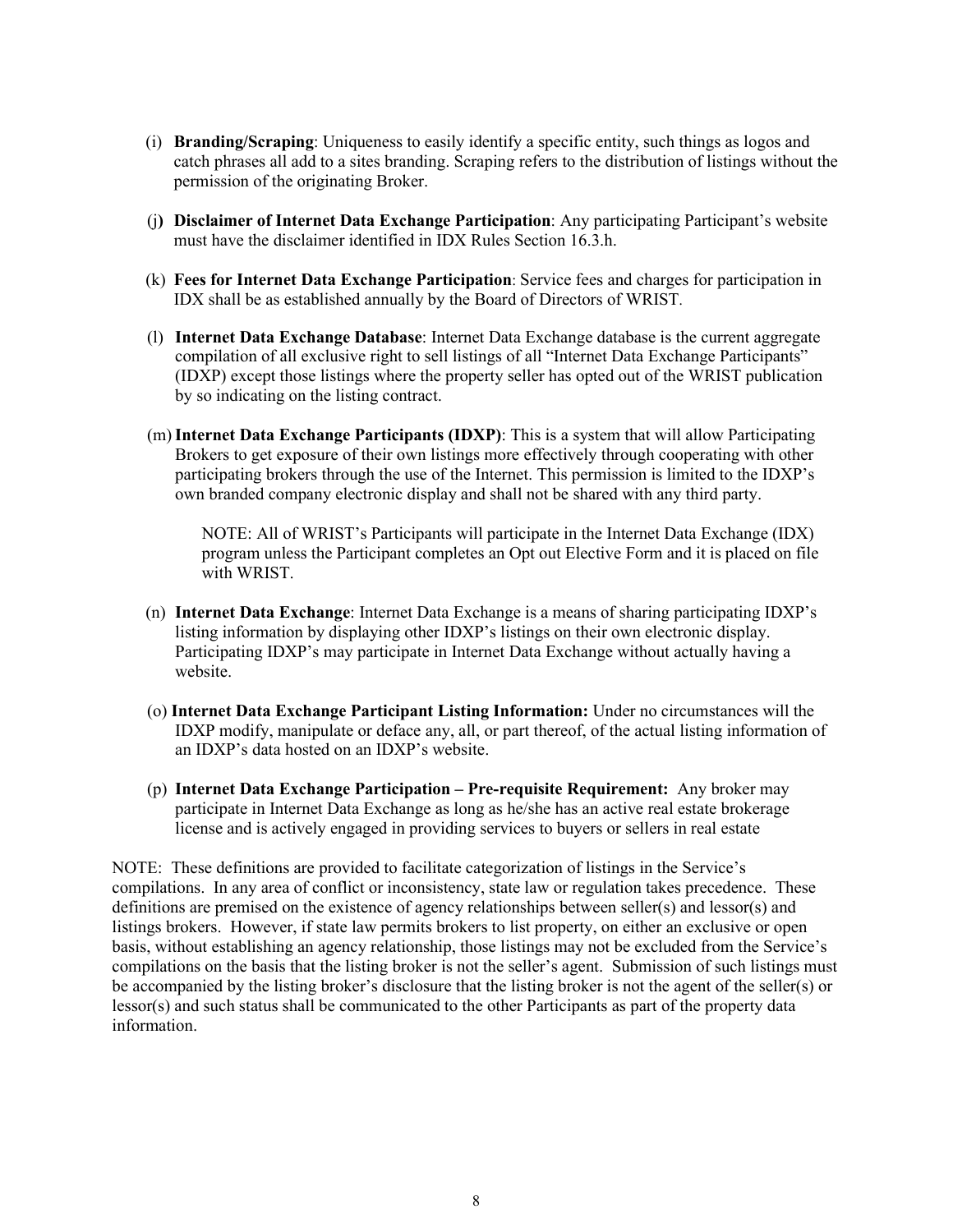**Section 1.16, Property Addresses.** At the time of filing a listing, participants and subscribers must include a property address available to other participants and subscribers, and if an address doesn't exist a parcel identification number can be used. Where an address or parcel identification number are unavailable, the information filed with the MLS must include a legal description of the property sufficient to describe its location. (Board Approved 2-17-2022)

#### **Section 2. Listing Procedures**

Note: The exclusive right to sell listing is the conventional form of listing submitted to the Service in that the seller authorizes the listing broker to cooperate with and to compensate other brokers.

The exclusive agency listing also authorizes the listing broker, as exclusive agent, to offer cooperation and compensation on blanket unilateral bases, but also reserves to the seller the general right to sell the property on an unlimited or a restrictive basis. Exclusive agency listings and exclusive right to sell listings with named prospects exempted should be clearly distinguished by a simple designation, such as a code or symbol, from exclusive right to sell listings which have no exclusions, since they can present special risks of procuring cause controversies and administrative problems not posed by exclusive right to sell listings that have no named prospects exempted. (Board Approved 8-19-2004)

Net and Open listings shall not be accepted by the Service.

**Section 2.1 Listings Required**: Listings of real or personal property of the following types, which are listed subject to a real estate broker's license, located within the territorial jurisdiction of the Western Regional Information Systems & Technology, Inc. (WRIST) taken by Participants on an Exclusive Right to Sell Agreement or an Exclusive Agency Agreement shall be filed with the Service by entering profile information into the WRIST computer system within seventy-two hours (excluding Saturdays, Sundays, and postal holidays) after all necessary signatures of seller(s) have been obtained, unless restricted in writing by the owner. The effective date shall be the starting date of the term of the agreement or, if none, the last seller's signature date on the agreement. Postmark and or fax will determine the timeliness of filing for property data mailed to the WRIST office of processing, and off-line participants must include the listing, property data form, and photo request information for each listing submitted.

- (a) Single family homes and condominiums for sale or exchange.
- (b) Residential vacant lots and acreage for sale or exchange.
- (c) All multi-family buildings for sale or exchange up to and including six units.
- (d) All farms/agricultural property for sale or exchange.
- (e) Residential income property for sale or exchange.
- (f) Mobile Homes sold with a land parcel

**Section 2.2 Optional Listings:** Listings of mobile homes not permanently attached, commercial income and industrial properties, business opportunities, residential properties for rent, and those properties located outside the territorial jurisdiction of WRIST which are taken by Participants on an Exclusive Right to Sell Agreement, or An Exclusive Agency Agreement or a rental contract will be filed with the Service at the option of the Participant.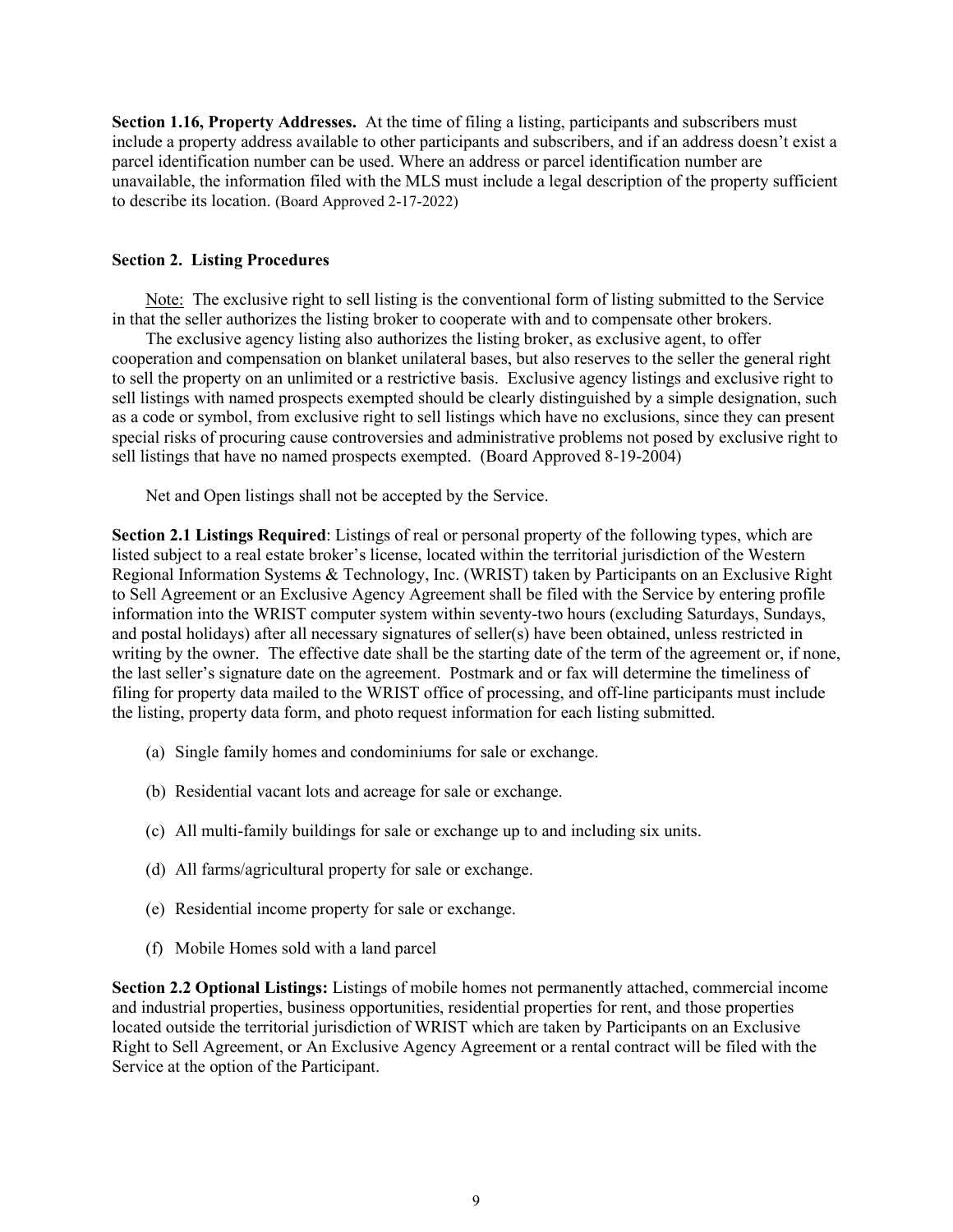**Section 2.3 Jurisdiction:** Only listings of the designated types of property located within the jurisdiction of WRIST are required to be submitted to the Service. Listings of property located outside the MLS jurisdiction will be accepted if submitted voluntarily by a Participant, but cannot be required by the Service.

**Section 2.4 Listings Subject to Rules and Regulations of the Service**. Any listing taken on a contract to be filed with the Service is subject to the Rules and Regulations of the Service upon signature of the seller(s).

- (a) The Service shall not require a Participant to submit listings on an agreement form other than the form the Participant chooses to utilize, but may reserve the right to refuse to accept a listing form which fails to adequately protect the interests of the public and the Participants.
- (b) The Service reserves the right to assure that no listing *agreement* form filed with the Service establishes, directly or indirectly, any contractual relationship between The Service and the Participant's client.
- (c) Listings filed with the Service shall include the name of the Participant submitting the listing and the name of the Participant's affiliated licensee (listing agent).

Note: Co-brokerage properties listed by two Participants of the Service can both enter the property into the Service as long as they reference the other brokerage firm information in the Brokers Remark section. Upon the sale of the listed real property, the selling brokerage firm must mark their listing "closed" while the co-broking brokerage firm must mark their listing "withdrawn" in the system. (Board Approved 8-19-2004)

**Section 2.5 Detail on Listings:** All exclusive listing*s* electronically filed with the Service shall be subject to regular random audit by the Service and shall contain:

- (a) The statement "This listing may be entered in the Western Regional Information Systems  $\&$ technology, Inc. by (name of listing broker), subject to the Rules and Regulations of WRIST".
- (b) A listing (effective) date, a definite and final termination or expiration date, and the full gross listing price as stated in the listing contract.
- (c) Seller(s) authorization to submit the agreement to the Service.
- (d) Every detail that is required as specified on the Listing Input Sheet and accurately recorded to the service.
- (e) Participants must disclose potential short sales when reasonably known to the listing participants. When disclosed, participants may, at their own discretion, advise other participants whether and how any reduction in the gross commission established in the listing agreement, required by the lender as a condition of approving the sale, will be apportioned between listing and cooperative participants.
- (f) In the Remarks section, information that is descriptive and relevant to an accurate portrayal of the property being marketed. Such information, "Remarks," the listing agent has determined is viewable to the public and other participants/members of the Service and agrees will be viewed by the public at large. The same is applicable to the "Property Photograph." The Service does not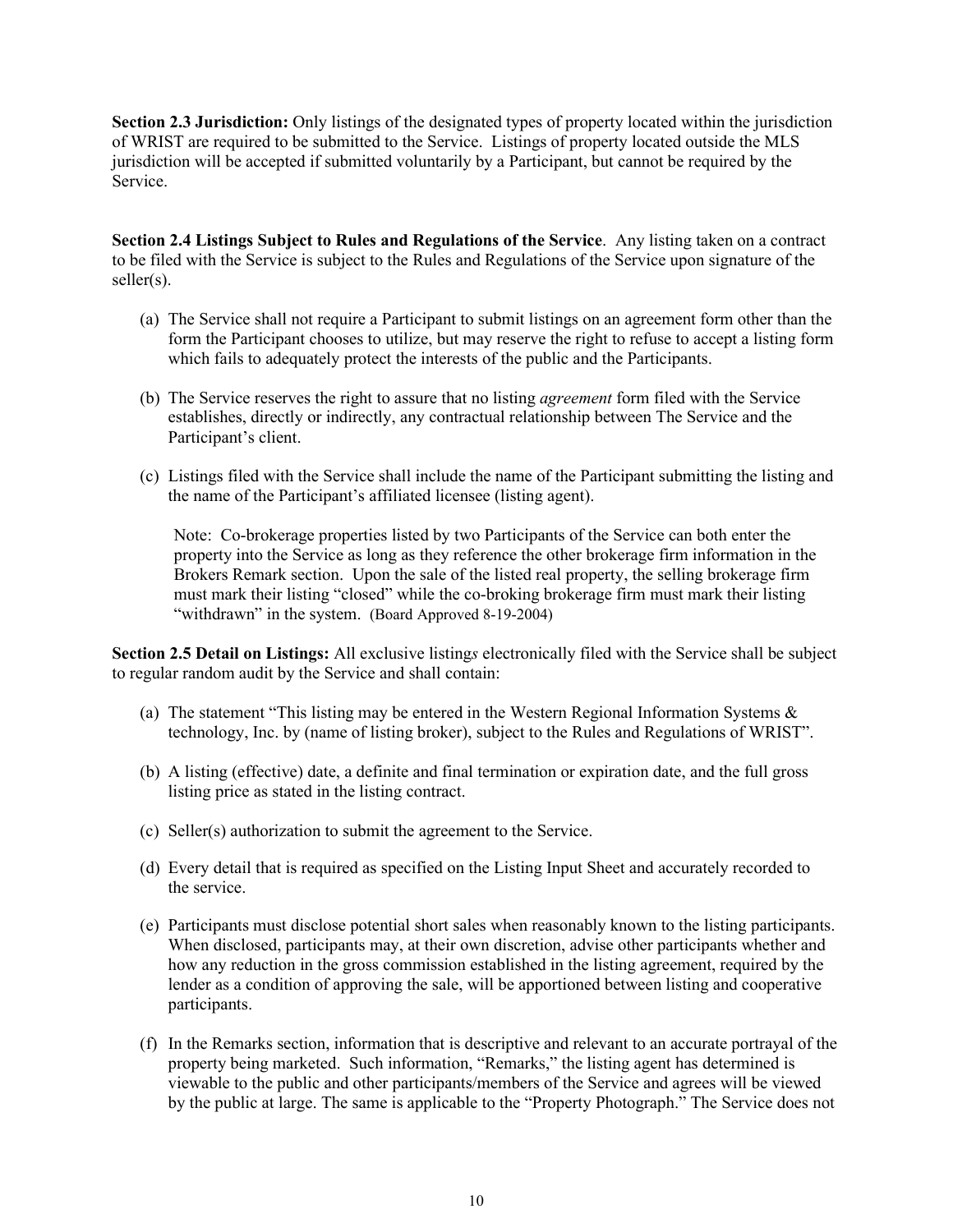permit the placement of the listing agent name, phone number, email address, web address, unique property codes, HUD information, lock box information and other information of this nature that is not descriptive in nature and relevant to an accurate portrayal of the property being marketed, to be placed in the "Remarks" section of a listing. The same is applicable to the "Property Photograph." Any violation of this policy shall be considered a violation of the MLS Rules.

- (g) Uploaded Images and virtual tours: Images and virtual tours attached to a listing within the MLS must relate to the property listed including but not limited to exterior and interior photos of the property, floor plans, maps, builder's sketches or other representations of the property, and excluding any "branding" or other promotional images including but not limited to listing agent photos or logos, or other representations of the listing agent and/or listing brokerage. Any violation of this policy shall be considered a violation of the MLS Rules. All photos and virtual tours are the property of the listing Broker and may not be copied for a new listing without the original listing Brokers permission.
- (h) An exterior front photo or artist sketch image is required for all Residential, Condo, Multifamily, and Farm listing types within 48 hours of listing submission.
- (i) Uploaded virtual tours links to be displayed within the MLS must take the end user to the actual tour itself and not a home page or listing page.

**Section 2.5.1 Limited Service Listings:** Listing agreements under which the listing broker will not provide one, or more, of the following services:

- (a) Arrange appointments for cooperating brokers to show listed property to potential purchasers but instead gives cooperating brokers authority to make such appointments directly with the seller(s):
- (b) Accept and present to the seller(s) offers to purchase procured by cooperating brokers but instead gives cooperating brokers authority to present offers to purchase directly to the seller(s);
- (c) Advise the seller(s) as to the merits of offers to purchase;
- (d) Assist the seller(s) in developing, communicating, or presenting counter-offers; or
- (e) Participate on the seller(s) behalf in negotiations leading to the sale of the listed property

Will be identified with an appropriate code or symbol (e.g. "LR" or "LS") in MLS compilations so potential cooperating brokers will be aware of the extent of the services the listing broker will provide to the seller(s), and any potential for cooperating brokers being asked to provide some or all of these services to listing brokers' clients, prior to initiating efforts to show or sell the property.

**Section 2.5.2 MLS Entry-Only Listings:** Listing agreements under which the listing broker will not provide any of the following services:

- (a) Arrange appointments for cooperating brokers to show listed property to potential purchasers but instead gives cooperating brokers authority to make such appointments directly with the seller(s);
- (b) Accept and present to the seller(s) offers to purchase procured by cooperating brokers but instead gives cooperating brokers authority to present offers to purchase directly to the seller(s);
- (c) Advise the seller(s) as to the merits of offers to purchase;
- (d) Assist the seller(s) in developing, communicating, or presenting counter-offers; or
- (e) Participate on the seller(s) behalf in negotiations leading to the sale of the listed property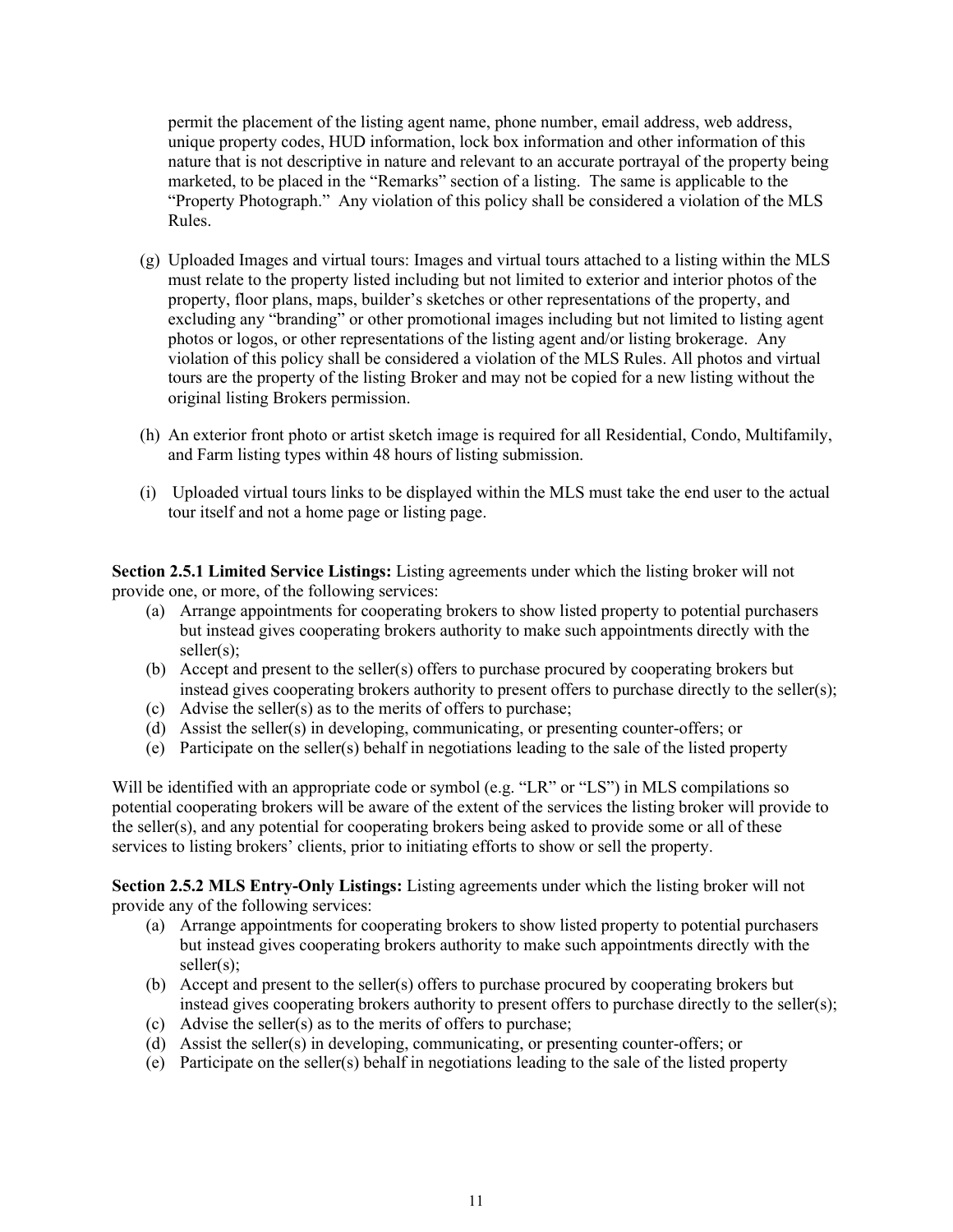Will be identified with an appropriate code or symbol (e.g. "EO") in MLS compilations so potential cooperating brokers will be aware of the extent of the services the listing broker will provide to the seller(s), and any potential for cooperating brokers being asked to provide some or all of these services to listing brokers' clients, prior to initiating efforts to show or sell the property.

**Section 2.6 Agreement Copies:** Copies of any Exclusive Right to Sell Agreement and Exclusive Agency Agreement for properties filed with the Service must be submitted to the Service upon the request of WRIST staff, WRIST committees, and/or WRIST Board of Directors. Failure to submit the requested documents for properties filed with the Service within 48 hours, or 2 days (except Saturdays, Sundays, and postal holidays) of the request will result in an automatic penalty for late submission.

**Section 2.7 Exempted Listings:** If the seller refuses to permit the listing to be disseminated by the Service, the Participant may then take the listing ("office exclusive") and such listing shall not be disseminated to the Participants. Certification (WRIST Opt-Out Form) signed by the seller that he does not desire the listing to be disseminated by the Service must be submitted to the WRIST office within 72 hours (except Saturdays, Sundays, and postal holidays) along with a copy of the listing agreement. Postmark will determine the timeliness of filing for documentation mailed to the WRIST office.

**Section 2.8 Changes to Listing:** Any change in listing price, commission arrangements and/or dates in the original listing agreement, shall be made only when authorized in writing by the seller and shall be entered into the WRIST system within 48 hours, or two (2) days (excluding Saturdays, Sundays and postal holidays) after the authorized change is received by the listing broker. Verification of all such changes will be made available to the Service upon request.

- (a) All status changes including active, sold, withdrawal, and mutual release must also be entered within forty-eight (48) hours of the change in condition. Active is defined as any listing without an accepted offer (9/2014).
- (b) Status changes electronically filed with the Service shall be subject to regular random audit by the Service.
- (c) Postmark, fax or email will determine the timeliness of filing for all changes mailed to the WRIST office for processing.

**Section 2.9 Withdrawal:** Listings which cannot be shown until a future date must be entered within seventy-two (72) hours of their listing date with the listing remarks disclosing this status and the date on which the property can be shown. These listings must be transferred to Active Status as of the date on which they may first be shown. Properties that become temporarily off the market as requested by the seller must be transferred back to Active Status on the date in which they may next be shown. Listings in this status will expire on their original expiration date.

**Section 2.10 Mutual Release:** Listings of property may be withdrawn from WRIST by the listing broker before the expiration date of the listing agreement provided notice is entered or filed with the Service. A copy of the agreement between the seller and the listing broker which authorizes the withdrawal shall be retained by the listing broker. Said agreement shall indicate if withdrawal is with or without release, and the agreement shall be submitted to the Service within 48 hours, or two days.

Sellers do not have the unilateral right to require an MLS to withdraw a listing without the listing broker's concurrence. However, when a seller(s) can document that his or her exclusive relationship with the listing broker has been terminated, the multiple listing service may remove the listing at the request of the seller. (Adopted 11/96)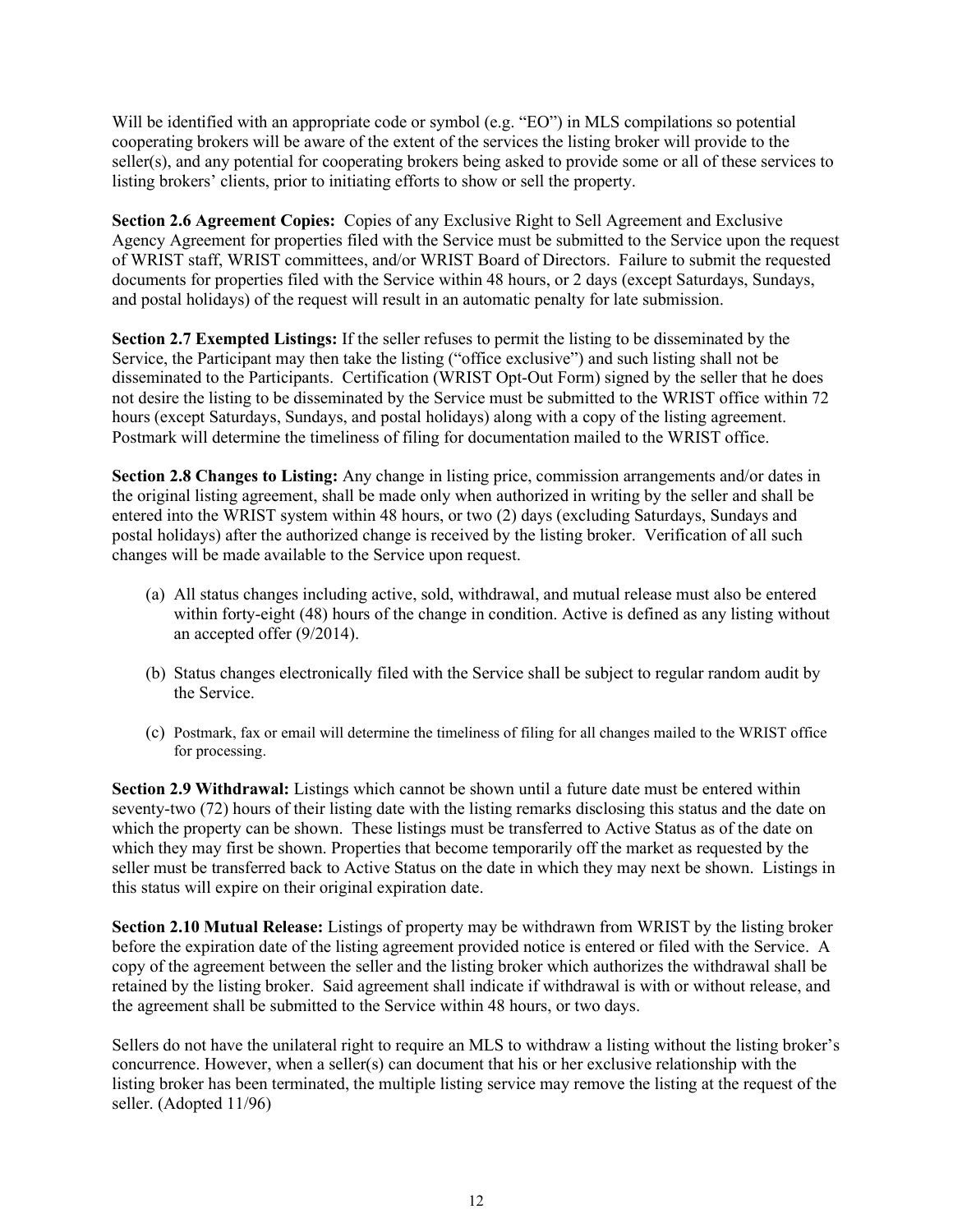Terminated status indicates a listing is withdrawn with mutual release.

**Section 2.11 Contingencies Applicable to Listings:** Any contingency or special condition in the listing shall be noted in the listing information and disseminated to the Participants. This information should be disseminated to the Participants through the Remarks section in the Service's system.

All contingent listings will expire on their original expiration date. Contingent listings may be extended prior to expiration with the written consent of the seller(s) and/or lessor(s).

**Section 2.12 Sold Properties:** All properties which are to be sold or which may be sold separately must be indicated individually in the listing and on the property data form.

- (a) When part of a listed property has been sold, proper notification of the sale should be given to WRIST and the remainder of the property should be re-filed by the listing office.
- (b) If a listing is sold after it expires, it shall be brought back on the market and converted to "sold."
- (c) A lease-option agreement or a land contract agreement shall be reported as a sold by the listing office when the lease-option or land contract is executed.

**Section 2.13 No Control of Commission Rates or Fees Charged by Participants:** The Service shall not fix, control, recommend, suggest, or maintain commission rates or fees for services to be rendered by Participants. Further, the multiple listing service shall not fix, control, recommend, suggest, or maintain the division of commissions or fees between cooperating Participants or between Participants and nonparticipants.

**Section 2.14 Expiration, Extension, and Renewal of Listings:** Any listing filed with the Service automatically expires on the date specified in the Exclusive Agreement unless renewed or extended by the listing broker prior to expiration. If renewal or extension is obtained after the expiration date of the original listing, then a new listing must be secured by the listing broker for the property to be filed with the Service. The property must then be processed as a new listing.

If notice of renewal or extension is dated after the expiration date of the original listing, then a new listing must be secured for the listing to be filed with the Service. It should then be published as a new listing. Any extension or renewal of a listing must be signed by the seller(s) and be filed with the Service.

**Section 2.15 Listings of Suspended Participants**: When a participant of the service is suspended from the MLS for failing to abide by a membership duty (i.e., violation of the Code of Ethics, association bylaws, MLS bylaws, MLS rules and regulations, or other membership obligations except failure to pay appropriate dues, fees, or charges), all listings currently filed with the MLS by the suspended participant shall, at the participant's option, be retained in the service until sold, withdrawn or expired, and shall not be renewed or extended by the MLS beyond the termination date of the listing agreement in effect when the suspension became effective. If a participant has been suspended from the association (except where MLS participation without association membership is permitted by law) or MLS (or both) for failure to pay appropriate dues, fees, or charges, an association MLS is not obligated to provide MLS services, including continued inclusion of the suspended participant's listings in the MLS compilation of current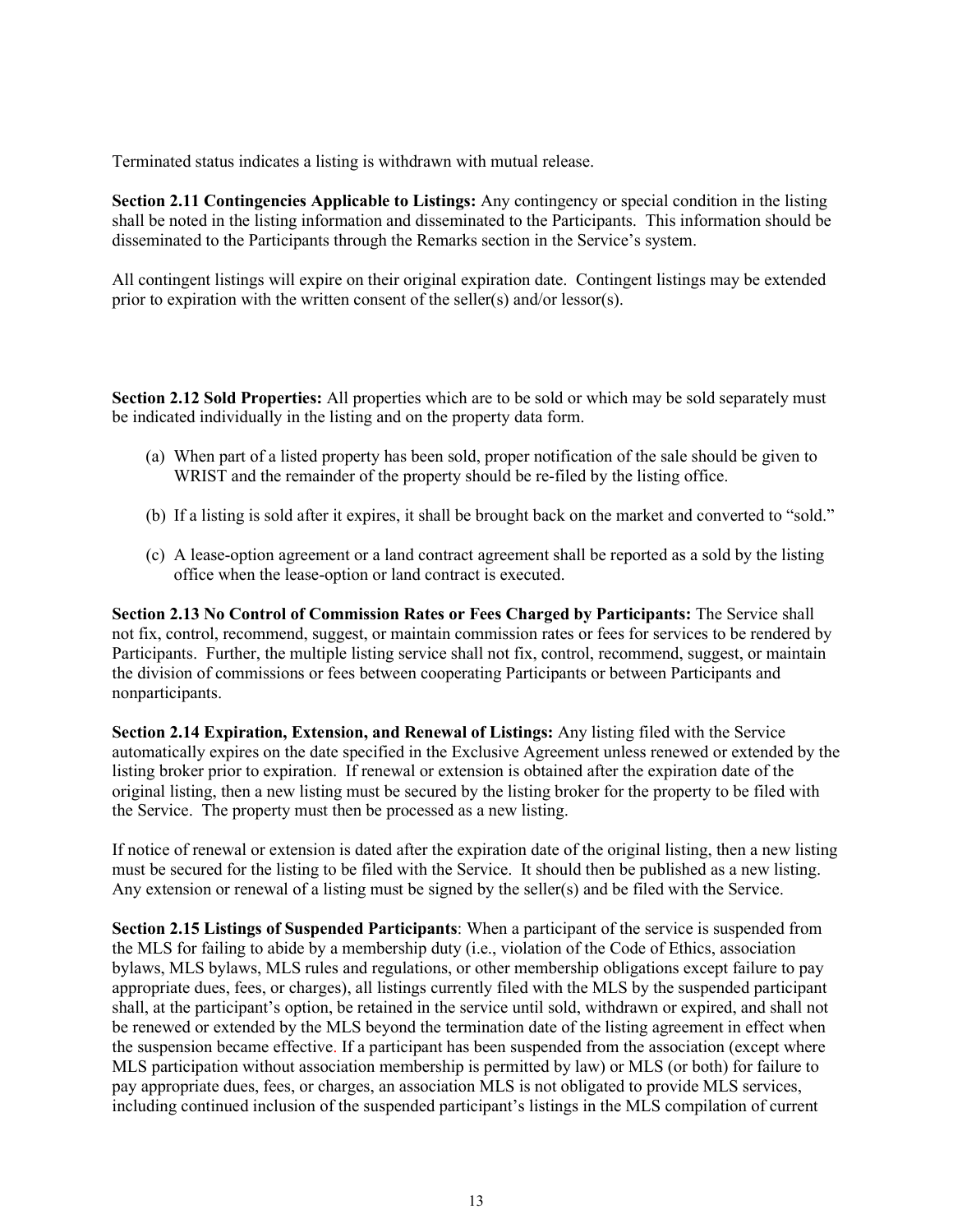listing information. Prior to any removal of a suspended participant's listings from the MLS, the suspended participant should be advised, in writing, of the intended removal so that the suspended participant may advise his clients

**Section 2.16 Listings of Expelled Participants:** When a participant of the service is expelled from the MLS for failing to abide by a membership duty (i.e., violation of the Code of Ethics, association bylaws, MLS bylaws, MLS rules and regulations, or other membership obligations except failure to pay appropriate dues, fees, or charges), all listings currently filed with the MLS by the expelled participant shall, at the participant's option, be retained in the service until sold, withdrawn, or expired, and shall not be renewed or extended by the MLS beyond the termination date of the listing agreement in effect when the expulsion became effective. If a participant has been expelled from the association (except where MLS participation without association membership is permitted by law) or MLS (or both) for failure to pay appropriate dues, fees, or charges, an association MLS is not obligated to provide MLS services, including continued inclusion of the expelled participant's listings in the MLS compilation of current listing information. Prior to any removal of an expelled participant's listings from the MLS, the expelled participant should be advised, in writing, of the intended removal so that the expelled participant may advise his clients

**Section 2.17 Listings of Resigned Participants:** When a Participant resigns from the Service, the MLS is not obligated to provide services, including continued inclusion of the resigned Participant's listings in WRIST's compilation of current listing information. Prior to any removal of a resigned Participant's listings from the MLS, the resigned Participant will be advised in writing of the intended removal so that the resigned Participant may advise his clients.

#### **Section 3. Computer Online.**

- (a) The web address for Fusion is **[http://wrist.mlsmatrix.com](http://wrist.mlsmatrix.com/)** .
- (b) Know your office number and agent username/password. If authentication devise utilized by the service then said devise will be needed to log in.
- (c) Primary user class levels are assigned to each user of the MLS software system. These primary user class levels restrict access to levels of listing maintenance in the MLS software.
	- (1) !O User can add and modify listings for all members of the office.
	- (2) !A User can add and modify listings for self only.
	- (3) !B No access to modify or to submit images.
- (d) When entering a new listing, use the "Autopop from Tax" feature (if your tax records are available in Realist) to automatically populate the tax year, semi-annual taxes, parcel-id, street address, square footage, number of bedrooms, bathrooms, and total number of rooms.
- (e) For your convenience, have a copy of the WRIST areas available *or access to* **[http://wristinc.com](http://wristinc.com/)** when entering a listing. This will help place the property in the correct geographic area. All areas are considered the geographic location with the exception of Miami County. Miami County areas are defined via the school district.
- (f) After submitting a new listing to the service, you may be prompted to select the property location on a map. This will enhance the accuracy of the mapping features.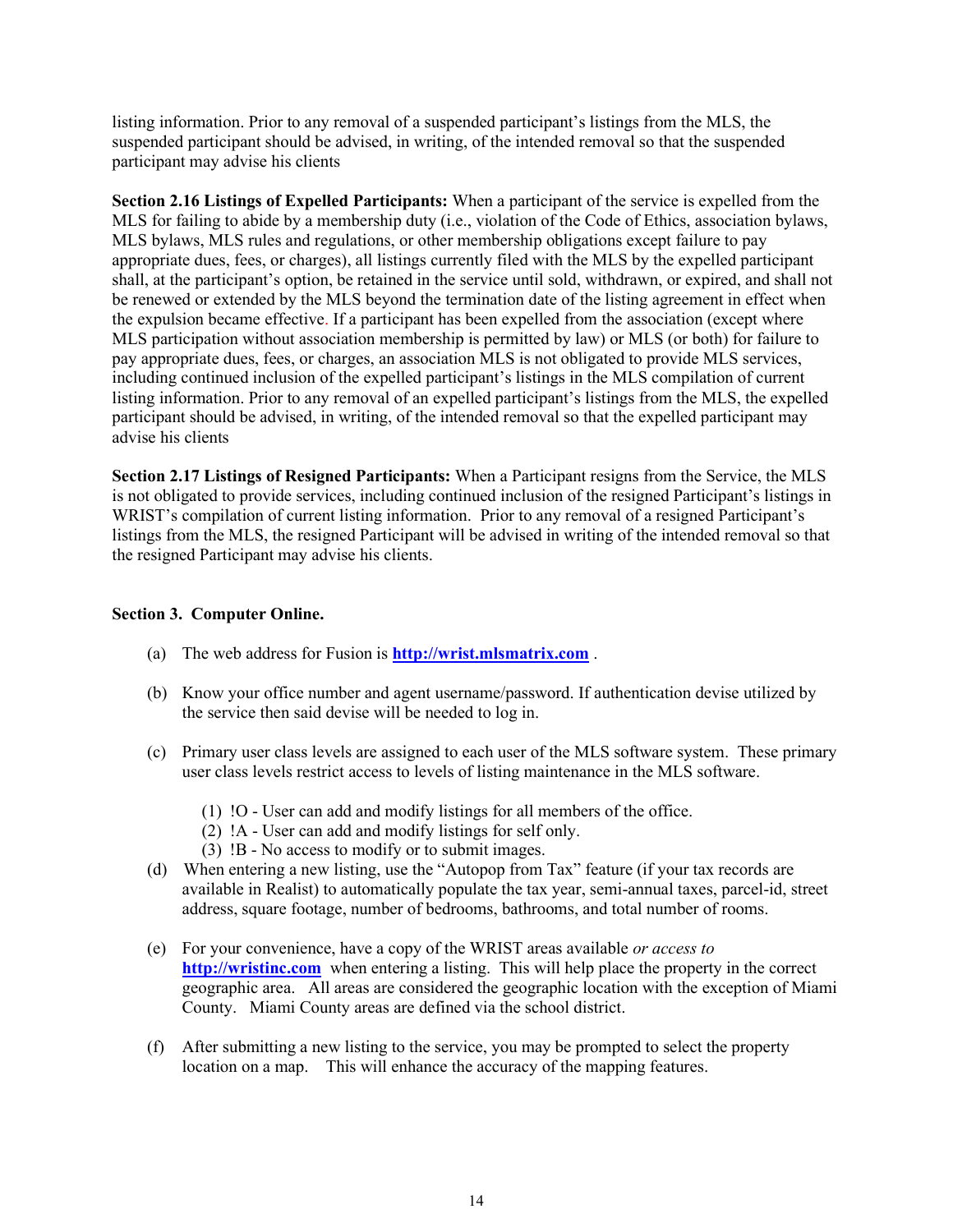- (g) When entering a listing you have the option to save the listing as incomplete and finish entering at a later date. However, you are still required to submit the listing to the MLS within 72 hours of the list date (excluding Saturdays, Sundays and postal holidays).
- (h) Changes to the listings can be made via the Listing Maintenance utility in the MLS software system. Price changes and status changes must be entered into the system within 48 hours of the change (excluding Saturdays, Sundays and postal holidays). When you are inputting a sold, you will need the selling agent's username and selling office code #.
- (i) You are authorized to make almost any change necessary on your own listings. You do not, however, have the authority to delete listings or reactivate them once they have expired for more than 30 days.
- (j) If you are supplying a picture to the WRIST office, please make sure you have written on the back the MLS' #, complete street address, office # and agent name.
- (k) If you require assistance with the online system, please call WRIST at 1-800-433-0800 or 937- 335-1117.
- *(l) Usage of the online computer system and all software associated within the MLS are exclusively for the use of active participants and listings within the MLS. This is a \$1000.00 penalty.*

**Section 3.1 Property Types:** All listings must be entered in the appropriate property type classification, and geographic area designated for that purpose. (Board Approved 8-19-2004)

Once a property that has been listed in two different property types is sold, one listing must be marked **sold** and the other listing terminated.

**Section 3.2 Computer Usage:** The use of the Service's computer for the input and retrieval of information shall be in accordance with the Rules and Regulations, operating policies and procedures, and the computer instructions published on the listing input sheet and in the Service's computer system user's manual.

- (a) The Mail function is for messages to and from WRIST participants, which concern Service matters or communication on specific transactions. New listings, status changes, extensions, and price changes that already appear on the Hotsheet are not proper material for Mail Messages and will result in a penalty.
- (b) The Open House function shall be used for announcements regarding open houses and tours (broker, public, and company) only.

**Section 3.3 Non-Computerized Offices:** Any Participant who does not have a computer system must still comply with WRIST Rules and Regulations. Within 72 hours, or 3 days (except Saturdays, Sundays, and postal holidays) of listing or48 hours, or 2 days (except Saturdays, Sundays, and postal holidays) making other changes to a listing, the information must be mailed or faxed by the listing office to the Service. Upon receipt, it will be entered into the Services computer systems by the WRIST staff for fee as determined by the WRIST Board of Directors.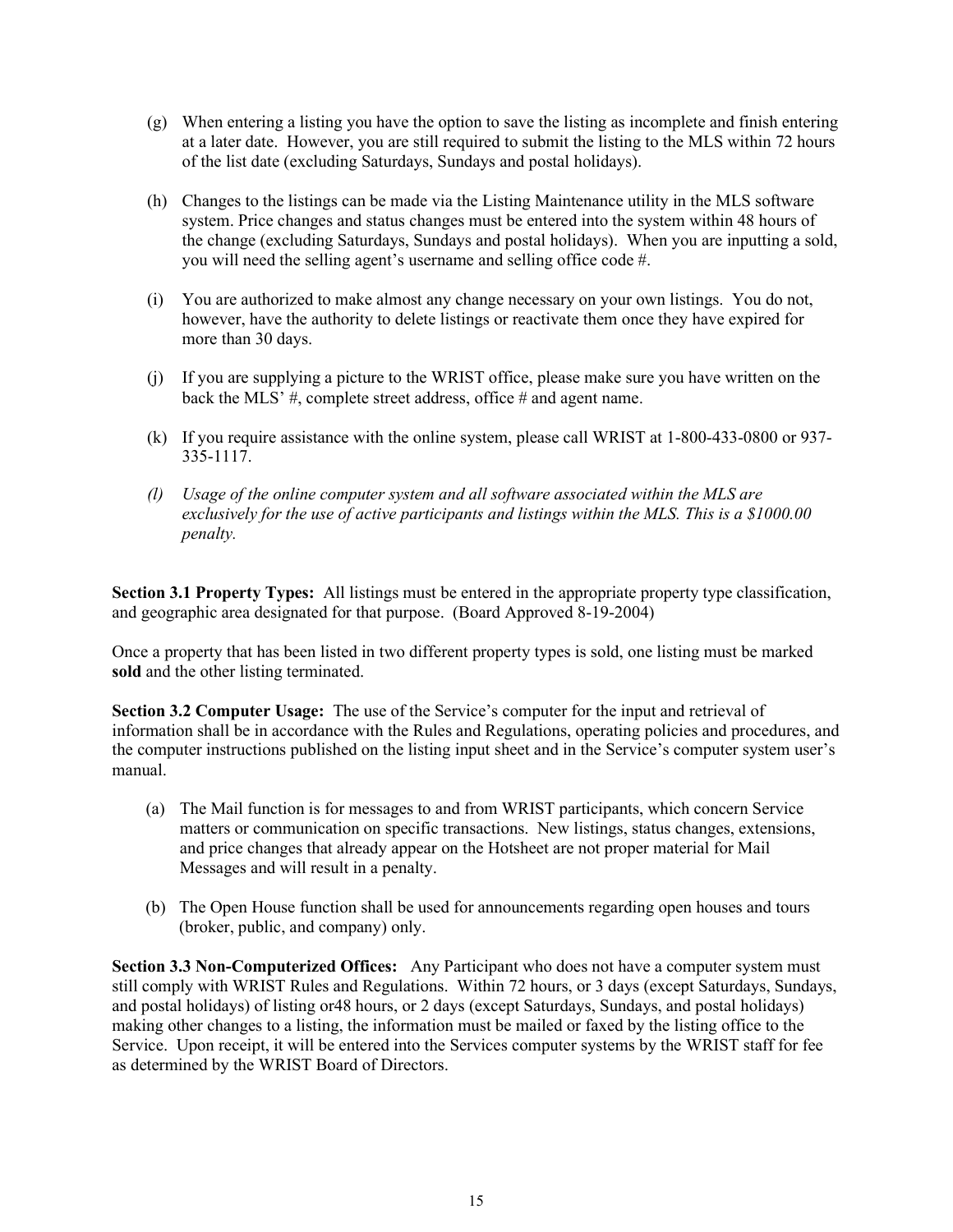**Section 3.4 Password Use:** Participants and Subscribers shall not permit any person to use his or her login name and password. In the event the password of a Participant or Subscriber is used in violation of this section, such Participant or Subscriber shall be liable to WRIST for all loss or damage caused by such use and shall be subject to a fine of one thousand dollars (\$1,000) for each such entry and other sanctions as provided in the Rules and Regulations. The fact that the Participant or Subscriber did not grant consent to the use of the password shall not be a defense.

# **Section 4. Selling Procedures.**

**Section 4.1 Showing and Negotiations:** Appointments for showings and negotiations with the seller(s) or lessor(s) for the purchase of listed property filed with the Multiple Listing Service shall be conducted through the listing broker unless the listing broker gives the cooperating broker specific authority to show and/or negotiate directly.

**Section 4.2 Presentation of Offers:** The listing broker must make arrangements to present all offers to the seller(s) or lessor(s) as soon as possible, or give the cooperating broker(s) (subagent or buyer agent) a satisfactory reason for not doing so.

**Section 4.3 Submission of Written Offers:** The listing broker shall submit to the seller(s) or lessor(s) all written offers until closing (title transfer) unless precluded by law, government rule or regulations, or agreed otherwise in writing between the seller and listing broker. Unless the subsequent offer is contingent upon the termination of the existing contract, the listing broker shall recommend that the seller obtain the advice of legal counsel prior to acceptance of the subsequent offer.

Participants representing buyers or tenants shall submit to the buyer or tenant all offers and counter-offers until acceptance, and shall recommend that buyers and tenants obtain legal advice where there is a question about whether a pre-existing contract has been terminated. (Amended 11/05)

**Section 4.4 Right of Cooperating Broker in Presentation of Offer:** The cooperating broker (subagent or buyer agent) or his representative has the right to participate in the presentation to the seller or lessor of any offer he secures to purchase or lease. He does not have the right to be present at any discussion or evaluation of that offer by the seller or lessor and the listing broker. However, if the seller or lessor gives written instructions to the listing broker that the cooperating broker not be present when an offer the cooperating broker secured is presented, the cooperating broker has the right to a copy of the seller's written instructions. None of the foregoing diminishes the listings broker's right to control the establishment of appointments for such presentations.

**Section 4.5 Right of Listing Broker in Presentation of Counteroffer:** The listing broker or his representative has the right to participate in the presentation of any counteroffer made by the seller or lessor. He does not have the right to be present at any discussion or evaluation of a counteroffer by the purchaser or lessee (except where the cooperating broker is a subagent). However, if the purchaser or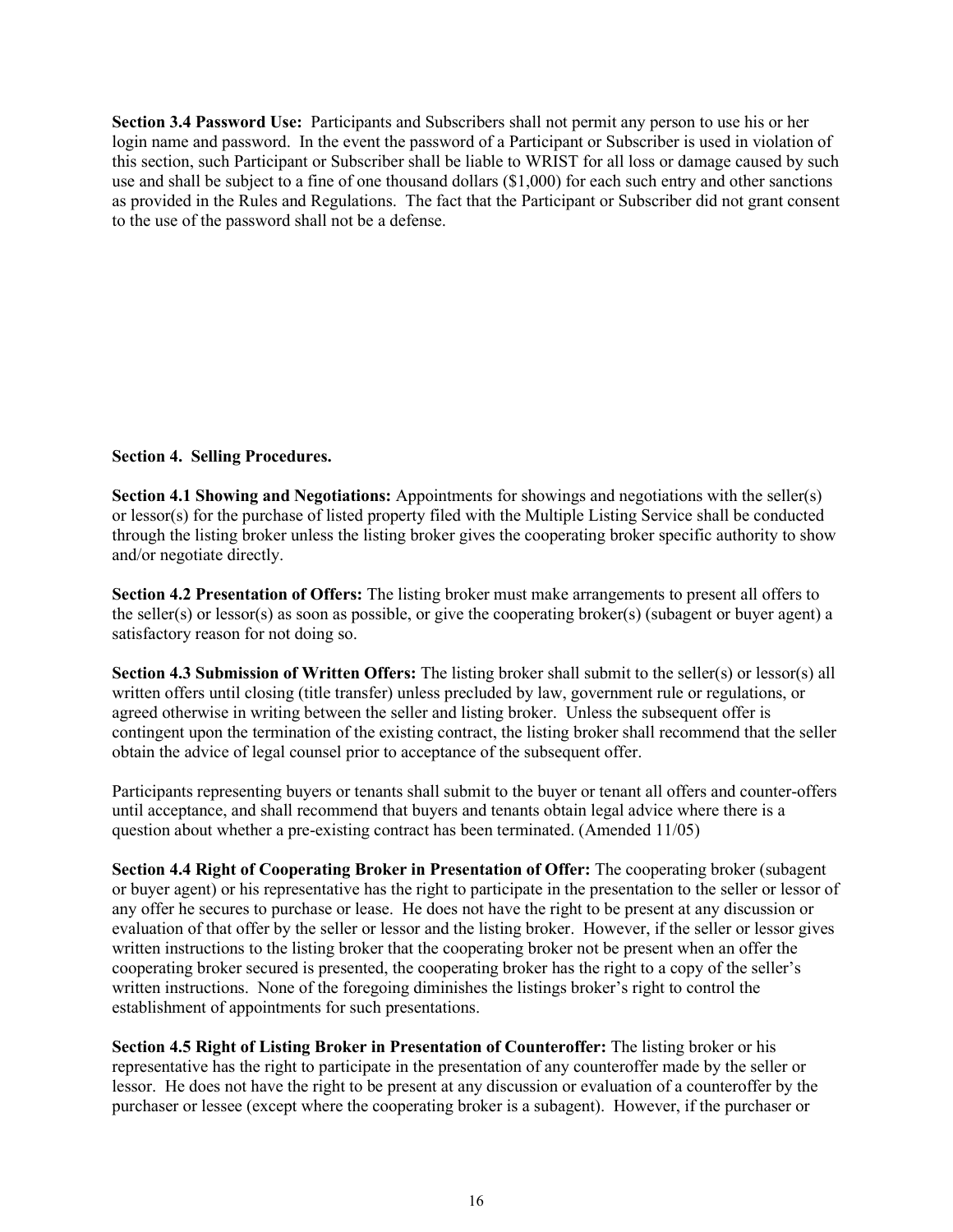lessee gives written instructions to the cooperating broker that the listing broker not be present when a counteroffer is presented, the listing broker has the right to a copy of the purchaser's or lessee's written instructions.

**Section 4.5 Services Advertised as "Free".** MLS participants and subscribers must not represent that their brokerage services to a client or customer are free or available at no cost to their clients, unless the participant or subscriber will receive no financial compensation from any source for those services. (Board Approved 2-17-2022)

# **Section 4.6 Reporting "Solds" to WRIST:**

Status changes, including final closing of sales and sales prices, shall be reported to the multiple listing service by the listing broker within 48 hours after they have occurred. If negotiations were carried on under Section 2 a. or b. hereof, the cooperating broker shall report accepted offers and prices to the listing broker within 48 hours after occurrence and the listing broker shall report them to the MLS within 48 hours after receiving notice from the cooperating broker. (Amended 11/11)

- **Note 1:** The listing agreement of a property filed with the MLS by the listing broker should include a provision expressly granting the listing broker authority to advertise; to file the listing with the MLS; to provide timely notice of status changes of the listing to the MLS; and to provide sales information including selling price to the MLS upon sale of the property. If deemed desirable by the MLS to publish sales information prior to final closing (settlement) of a sales transaction, the listing agreement should also include a provision expressly granting the listing broker the right to authorize dissemination of this information by the MLS to its participants. (Amended 11/01)
- **Note 2:** In disclosure states, if the sale price of a listed property is recorded, the reporting of the sale price may be required by the MLS.
	- In states where the actual sale prices of completed transactions are not publicly accessible, failure to report sale prices can result in disciplinary action only if the MLS:
	- 1. categorizes sale price information as confidential and
	- 2. limits use of sale price information to participants and subscribers in providing real estate services, including appraisals and other valuations, to customers and clients; and to governmental bodies and third-party entities only as provided below.

The MLS may provide sale price information to governmental bodies only to be used for statistical purposes (including use of aggregated data for purposes of valuing property) and to confirm the accuracy of information submitted by property owners or their representatives in connection with property valuation challenges; and to third-party entities only to be used for academic research, statistical analysis, or for providing services to participants and subscribers. In any instance where a governmental body or third-party entity makes sale price information provided by the MLS available other than as provided for in this provision, a listing participant may request the sale price information for a specific property be withheld from dissemination for these purposes with written authorization from the seller, and withholding of sale price information from those entities shall not be construed as a violation of the requirement to report sale prices. (Adopted 11/11)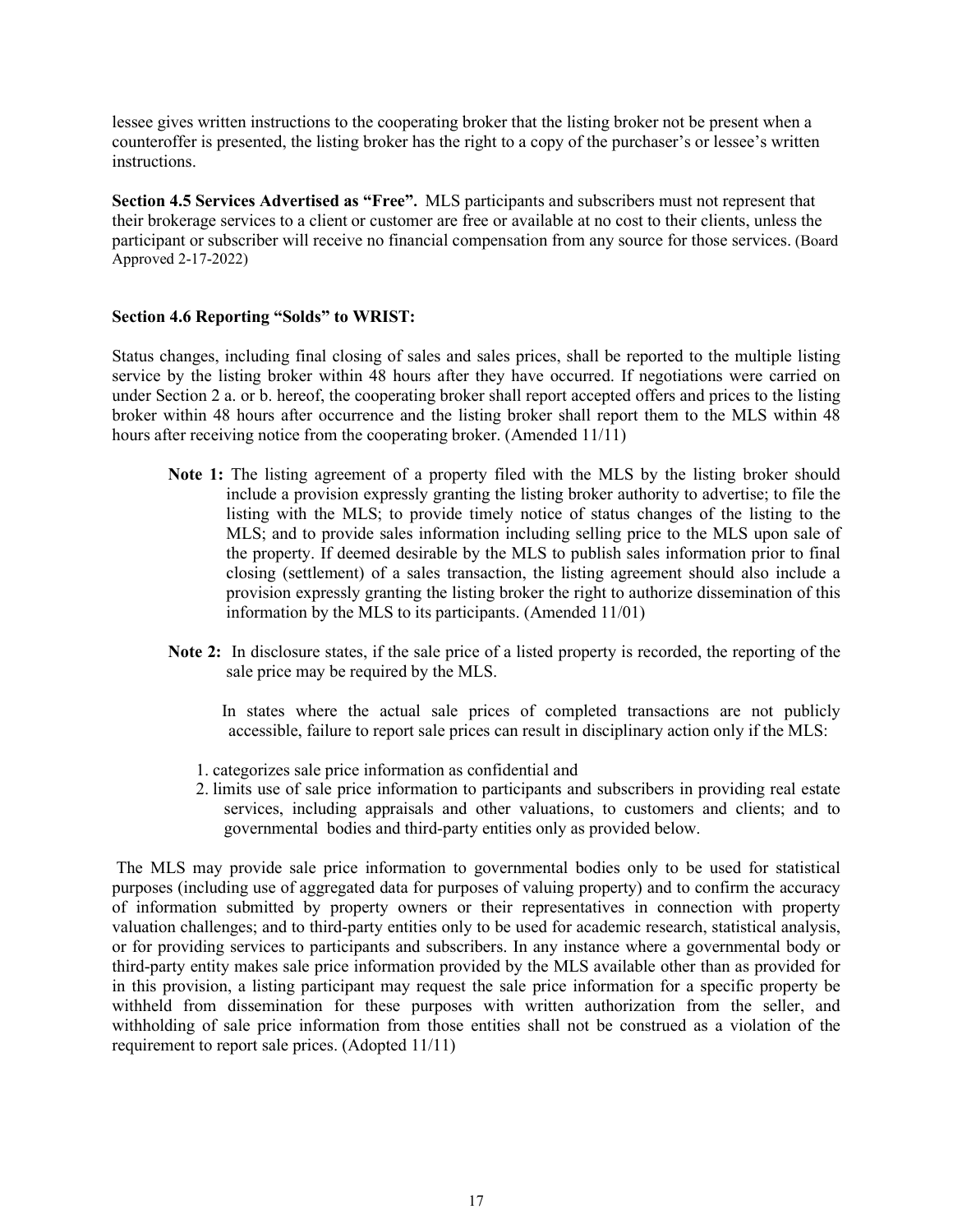**Note 3:** As established in the Virtual Office Website ("VOW") policy, sale prices can only be categorized as confidential in states where the actual sale prices of completed transactions are not accessible from public records. (Adopted 11/11)

**Section 4.7 Reporting Resolutions of Contingencies:** The listing broker may report to the Multiple Listing Service within 48 hours (excluding Saturdays, Sundays and postal holidays) that a contingency on file with WRIST has been fulfilled or renewed, or the agreement cancelled.

**Section 4.8 Advertising of Listing Filed with WRIST:** A listing shall not be advertised by any Participant, other than the listing broker, without the prior consent of the listing broker.

**Section 4.9 Reporting Cancellation of Pending Sale:** The listing broker shall report within 48 hours, or 2 days (except Saturdays, Sundays, and postal holidays) to the Multiple Listing Service the cancellation of any pending sale and the listing shall be reinstated immediately.

# **Section 5. Prohibitions.**

**Section 5.1 Information for Participants Only:** Any listing filed with the Service shall not be made available to any broker or firm not a Member of the MLS without the prior consent of the listing broker.

**Section 5.2 "For Sale" Signs:** Only the "For Sale" sign of the listing broker may be placed on a property.

**Section 5.3 "Sold" Signs:** Only the "Sold" sign of the listing broker may be placed on a property except as may be otherwise allowed in the REALTORS Code of Ethics, provided that such exception is consistent with applicable Ohio law, and subject to permission of the property owner of record.

**Section 5.4 Solicitation of Listing Filed with the Service:** Participants shall not solicit a listing on property filed with the Service unless solicitation is consistent with Article 16 of the REALTOR Code of Ethics, its Standards of Practice and its Case Interpretations.

**Section 5.4, Display of Listing Broker's Offer of Compensation.** Participants and subscribers who share the listing broker's offer of compensation for an active listing must display the following disclaimer or something similar. The listing broker's offer of compensation is made only to participants of the MLS where the listing is filed (Board Approved 2-17-2022)

**Section 5.5 Confidentiality:** Any information provided by the multiple listing service to the Participants shall be considered official information of the Service. Such information shall be considered confidential and exclusively for the use of Participants and real estate licensees affiliated with such Participants, and for those Participants who are licensed or certified by an appropriate state regulatory agency to engage in the appraisal of real property and licensed or certified appraisers affiliated with such Participants.

**Section 5.6 Accuracy:** The information published and disseminated by the Service is communicated verbatim, without change by the Service, as filed with the Service by the Participant. WRIST does not verify such information provided and disclaims any responsibility for its accuracy. Each participant agrees to hold the Service harmless against any liability arising from any inaccuracy or inadequacy of the information such Participant provides.

**Section 5.7 Access to Comparable and Statistical Information:** The National Association's Board of Directors approved consolidation of five (5) Statements of Multiple Listing Policy on comparable and statistical information into a single Statement of MLS Policy (Statement 7.3 – Statistical Reports). This Statement of Multiple Listing Policy shown in the 2006 *Handbook on Multiple Listing Policy* as at Part Two: Policies, D. Data, Statistical Reports, Section 1 – Statistical Reports now provides that only MLS Participants are entitled to receive statistical reports, sold information, and other informational reports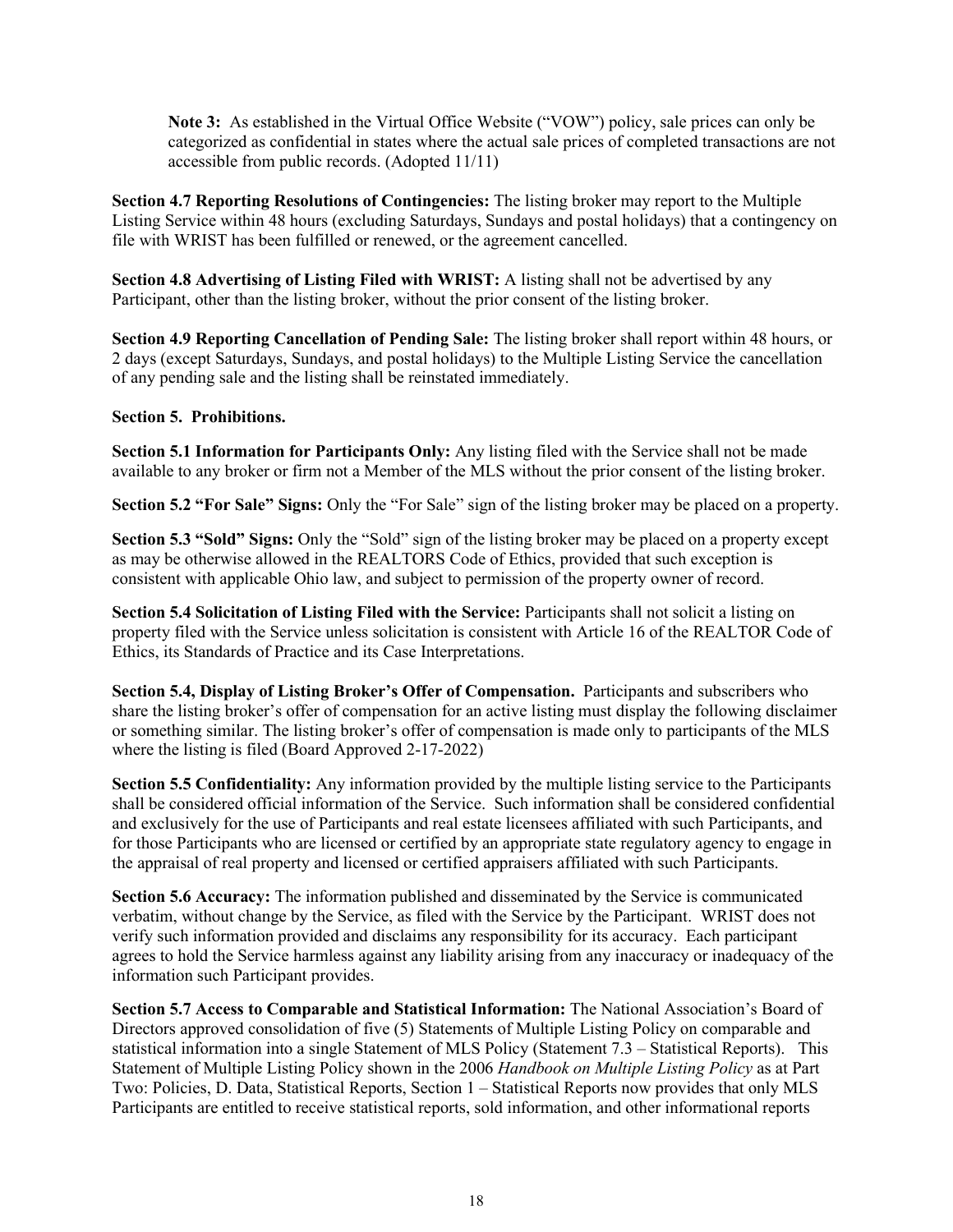derived from the MLS. Associations may, at their discretion, make this information available to REALTORS® or others who do not participate in the MLS. Consequently, Article XVIII, Section 5 (for an incorporated MLS), and Section 8 (for an MLS operated as a committee of the board) of the *Model Bylaws for Local Member Boards* have been deleted.

#### **Section 6. Compensation.**

**Section 6.1 Rate of Compensation:** The rate of compensation charged by the listing Participant shall be a matter of determination by the seller(s) or lessor(s) and the listing Participant and is in no way controlled or regulated by the Multiple Listing Service. The Service shall not disclose in any way the total compensation negotiated between the listing broker and the seller.

#### **Section 6.2 Cooperative Compensation:**

The listing broker shall specify, on each listing filed with the multiple listing service, the compensation offered to other multiple listing service participants for their services in the sale of such listing. Such offers are unconditional except that entitlement to compensation is determined by the cooperating broker's performance as the procuring cause of the sale (or lease) or as otherwise provided for in this rule. The listing broker's obligation to compensate any cooperating broker as the procuring cause of the sale (or lease) may be excused if it is determined through arbitration that, through no fault of the listing broker and in the exercise of good faith and reasonable care, it was impossible or financially unfeasible for the listing broker to collect a commission pursuant to the listing agreement. In such instances, entitlement to cooperative compensation offered through MLS would be a question to be determined by an arbitration hearing panel based on all relevant facts and circumstances including, but not limited to, why it was impossible or financially unfeasible for the listing broker to collect some or all of the commission established in the listing agreement; at what point in the transaction did the listing broker know (or should have known) that some or all of the commission established in the listing agreement might not be paid; and how promptly had the listing broker communicated to cooperating brokers that the commission established in the listing agreement might not be paid. (Amended 11/98)

In filing a property with the multiple listing service of an association of REALTORS®, the participant of the service is making blanket unilateral offers of compensation to the other MLS participants, and shall therefore specify on each listing filed with the service, the compensation being offered to the other MLS participants. Specifying the compensation on each listing is necessary, because the cooperating broker has the right to know what his compensation shall be prior to his endeavor to sell.\* (Amended 11/96)

The listing broker retains the right to determine the amount of compensation offered to other participants (acting as subagents, buyer agents, or in other agency or nonagency capacities defined by law) which may be the same or different. (Amended 11/96)

This shall not preclude the listing broker from offering any MLS participant compensation other than the compensation indicated on any listing published by the MLS, provided the listing broker informs the other broker, in writing, in advance of submitting an offer to purchase, and provided that the modification in the specified compensation is not the result of any agreement among all or any other participants in the service. Any superseding offer of compensation must be expressed as either a percentage of the gross sales price or as a flat dollar amount. (Amended 5/10)

**Note 1:** The multiple listing service shall not have a rule requiring the listing broker to disclose the amount of total negotiated commission in his listing contract, and the association multiple listing service shall not publish the total negotiated commission on a listing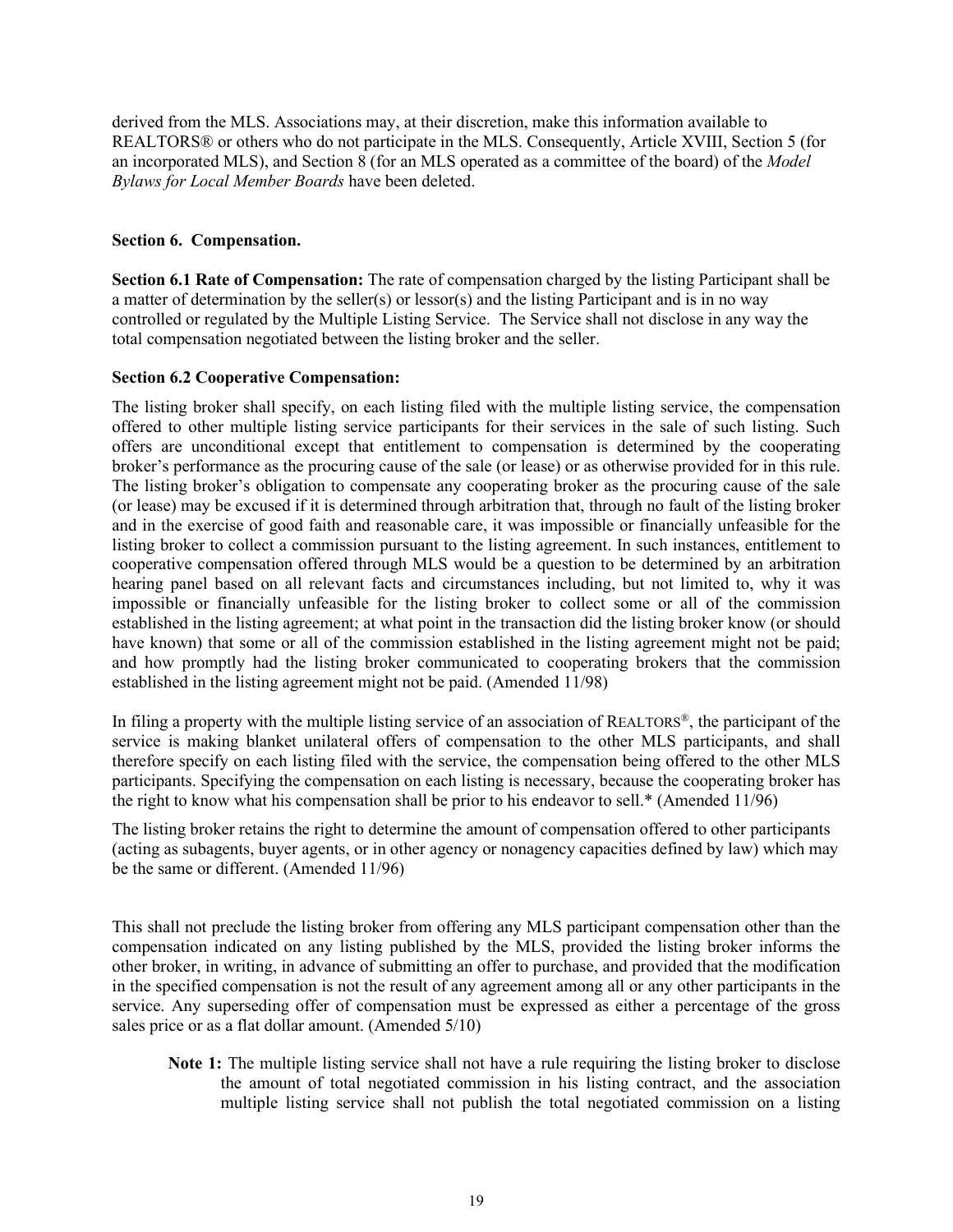which has been submitted to the MLS by a participant. The association multiple listing service shall not disclose in any way the total commission negotiated between the seller and the listing broker.

- **Note 2:** The listing broker may, from time to time, adjust the compensation offered to other multiple listing service participants for their services with respect to any listing by advance published notice to the service so that all participants will be advised. (Amended 4/92)
- **Note 3:** The multiple listing service shall make no rule on the division of commissions between participants and nonparticipants. This should remain solely the responsibility of the listing broker.
- **Note 4:** Multiple listing services, at their discretion, may adopt rules and procedures enabling listing brokers to communicate to potential cooperating brokers that gross commissions established in listing contracts are subject to court approval, and that compensation payable to cooperating brokers may be reduced if the gross commission established in the listing contract is reduced by a court. In such instances, the fact that the gross commission is subject to court approval and either the potential reduction in compensation payable to cooperating brokers or the method by which the potential reduction in compensation will be calculated must be clearly communicated to potential cooperating brokers prior to the time they submit an offer that ultimately results in a successful transaction. (Amended 5/10)

\*The compensation specified on listings filed with the multiple listing service shall appear in one of two forms. The essential and appropriate requirement by an association multiple listing service is that the information to be published shall clearly inform the participants as to the compensation they will receive in cooperative transactions, unless advised otherwise by the listing broker, in writing, in advance of submitting an offer to purchase. The compensation specified on listings published by the MLS shall be shown in one of the following forms:

- 1. by showing a percentage of the gross selling price
- 2. by showing a definite dollar amount (Amended 05/10)

**Note 5:** Nothing in these MLS rules precludes a listing participant and a cooperating participant, as a matter of mutual agreement, from modifying the cooperative compensation to be paid in the event of a successful transaction. (Adopted 11/05)

**Note 6:** Multiple listing services must give participants the ability to disclose to other participants any potential for a short sale. As used in these rules, short sales are defined as a transaction where title transfers, where the sale price is insufficient to pay the total of all liens and costs of sale, and where the seller does not bring sufficient liquid assets to the closing to cure all deficiencies. Multiple listing services may, as a matter of local discretion, require participants to disclose potential short sales when participants know a transaction is a potential short sale. In any instance where a participant discloses a potential short sale, they may, as a matter of local discretion, also be permitted to communicate to other participants how any reduction in the gross commission established in the listing contract required by the lender as a condition of approving the sale will be apportioned between listing and cooperating participants. All confidential disclosures and confidential information related to short sales, if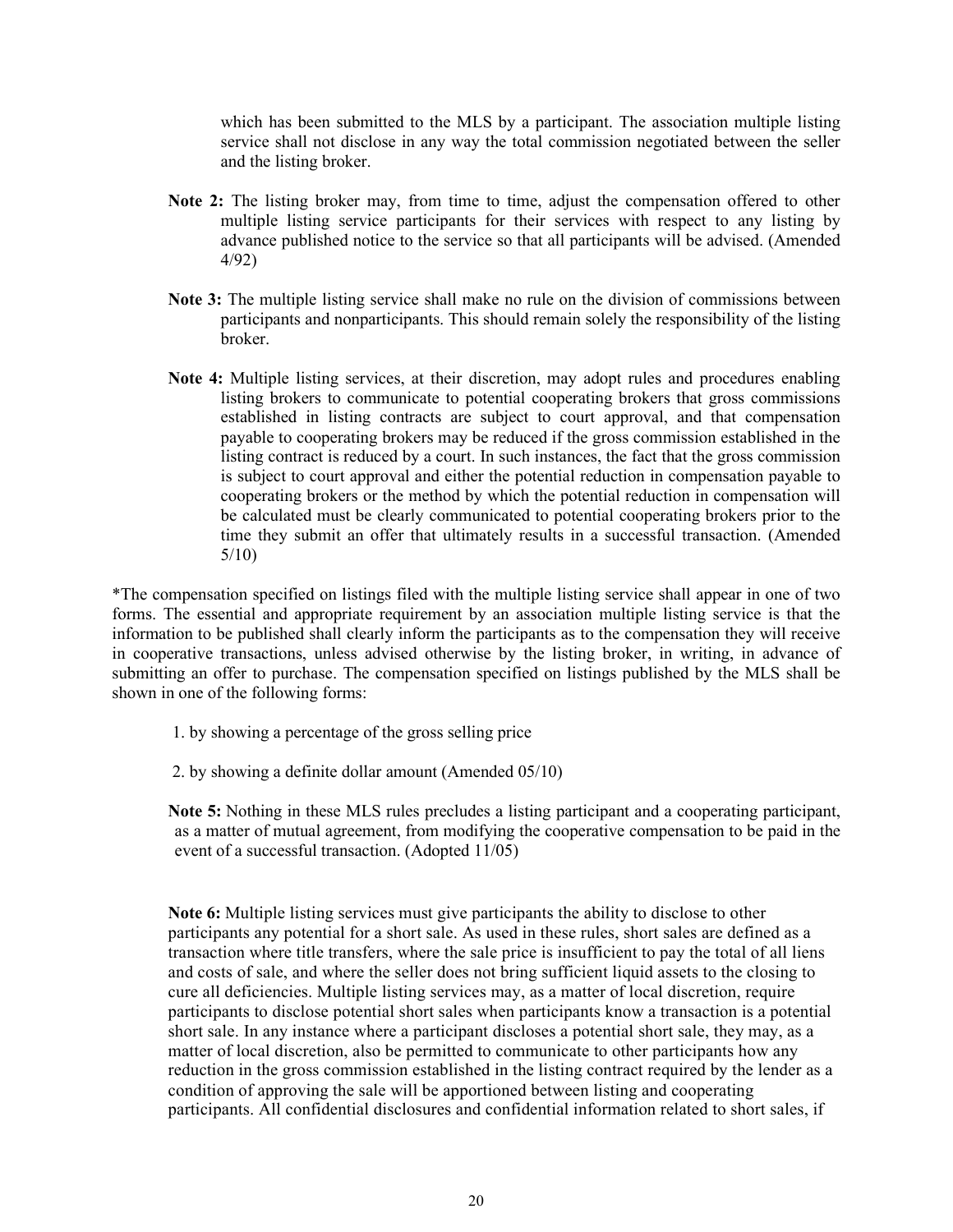allowed by local rules, must be communicated through dedicated fields or confidential "remarks" available only to participants and subscribers. (Amended 5/09)

**Section 6.3 Dual or Variable Rate Commission Arrangement:** The existence of a dual or variable rate commission arrangement (i.e., one in which the seller/landlord agrees to pay a specified commission if the property is sold/leased by the listing broker without assistance and a different commission if the sale/lease results through the efforts of a cooperating broker; or one in which the seller/landlord agrees to pay a specified commission if the property is sold/leased by the listing broker either with or without the assistance of a cooperating broker and a different commission if the sale/lease results through the efforts of a seller/landlord) shall be disclosed by the listing broker by a key, code, or symbol as required by the MLS. The listing broker shall, in response to inquiries from potential cooperating brokers, disclose the differential that would result in either a cooperative transaction or alternatively, in a sale/lease that results through the efforts of the seller/landlord. If the cooperating broker is buyer/tenant representative, the buyer/tenant representative must disclose such information to their client before the client makes an offer to purchase or lease. (Amended 5/01)

**Section 6.4 Participant as Principal:** If a Participant or any licensee (or licensed or certified appraiser) affiliated with a Participant has any interest in a property, the listing of which is to be disseminated through the Service, that person shall disclose that interest when the listing is filed with the Service and such information shall be disseminated to all Participants and users.

**Section 6.5 Participant as Purchaser:** If a Participant or any licensee (including licensed and certified appraisers) affiliated with a Participant wishes to acquire an interest in property listed with another Participant, such contemplated interest shall be disclosed, in writing, to the listing broker not later than the time an offer to purchase is submitted to the listing broker.

# **Section 7. Service Charges:**

The charges made for participation in and utilization of the Service shall be as determined and as specified in the bylaws of WRIST and in these or other rules, regulations or policies of the Service from time to time adopted by the Board of Directors.

The Service shall be operated in a cost-effective manner, with membership fees for Participants maintained at the lowest levels which are reasonably practicable. All reserves funded from the profits of the Service shall be used to operate the Service and shall not be utilized for any other purpose except to the extent other purposes proposed by the Corporation are approved by shareholders.

Section 7.1 Application: The initial fee for participation in WRIST shall be established by the Board of Directors, and shall be tendered to the service with the application for participation. The application of a former Participant who was expelled, who withdrew, or whose participation was otherwise terminated for any reason whatsoever shall not be accepted unless accompanied by payment in full of any and all accounts due as of the date of termination.

The form of application shall be as prescribed by the Board of Directors, and shall be accompanied by an initial participation fee of Two Hundred Dollars (\$200.00) for REALTOR Participants.

**Section 7.2 Recurring Participation Fee:** The Board of Directors of WRIST shall establish a recurring utilization fee to be paid by all Participants monthly in advance. The user's fees for each Participant shall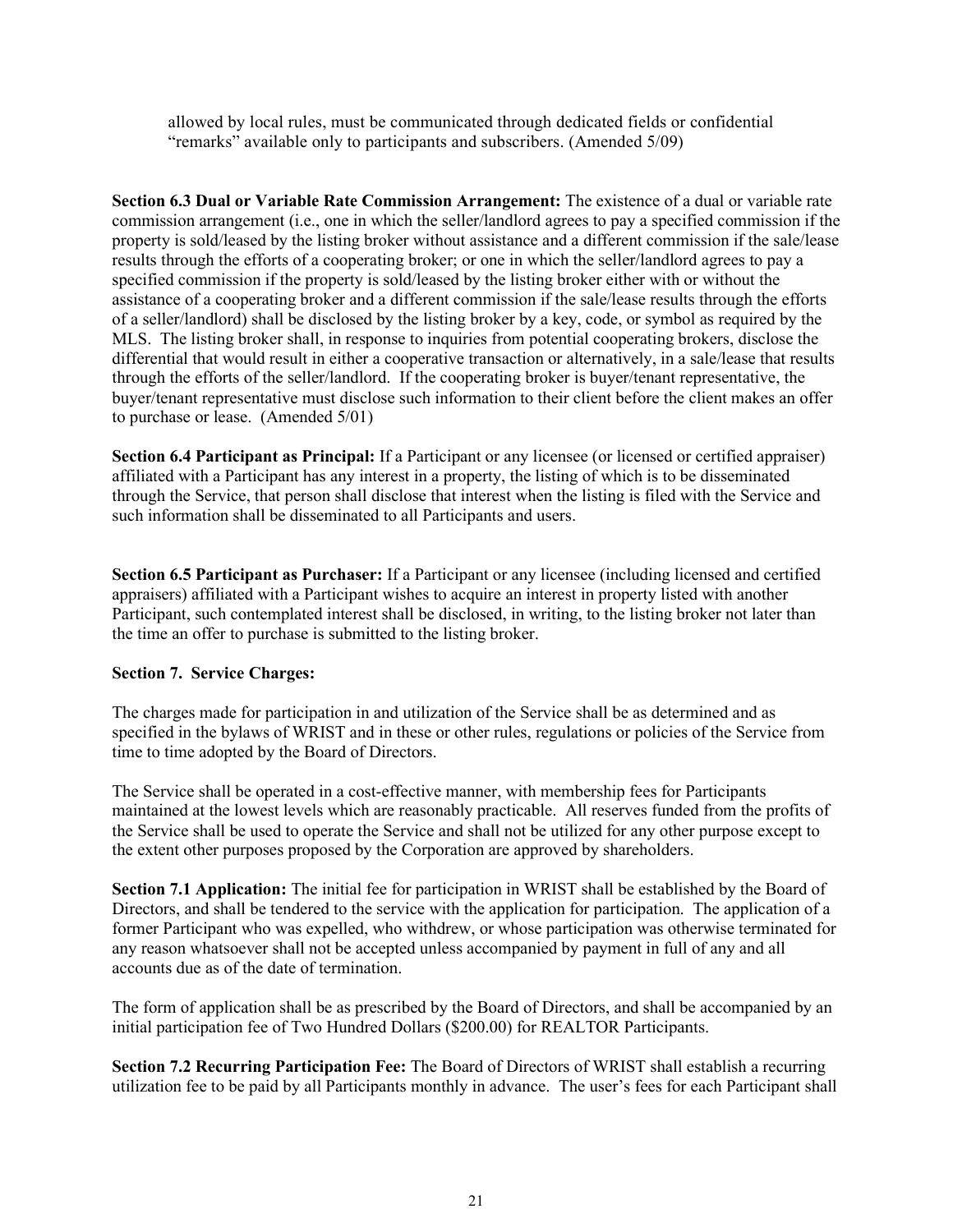be an amount equal to an amount set by the Board of Directors times each broker, salesperson affiliated with a participant, and licensed or certified appraiser who has access to the Service. User fees shall begin with the initiation of service, prorated on a daily basis from the date of licensure, but shall be assessed for the entire month in which service is discontinued.

**Section 7.3 Lender On-Line Services:** The Board of Directors of WRIST may make available a program to financial institutions for entering mortgage rate quote program information on-line. Associated costs for this service will be determined at the discretion of the Directors.

# **Section 8. Enforcement of Rules, or Disputes.**

**Section 8.1 Applicability of Rules:** Participants are subject to the Bylaws and Rules and Regulations of WRIST in accordance with their prior agreement upon application to the Service and as stipulated in Section 1. (b) and Section 1. (b)(1) Of these Rules and Regulations. The Participant shall adhere to and abide by the professional standards system established by the shareholder Board/Association of which (s)he is a member and all applicable standards established by any local, state, or federal association or governmental office or agency.

Non-principal brokers, sales licensees, appraisers and others authorized to have access to information published by the Service are subject to these Rules and Regulations and may be disciplined for violations thereof provided that the User/Subscriber has signed an agreement acknowledging that access to and use of MLS information is contingent on compliance with the Rules and Regulations.

Further, failure of any User/Subscriber to abide by the Rules and/or any sanction imposed for  $\overline{m}$ violations thereof can subject the Participant to the same or other discipline. This provision does not eliminate the Participant's ultimate responsibility and accountability for all Users or subscribers affiliated with the Participant.

**Section 8.2 Consideration of Alleged Violations:** The Board of Directors shall give consideration to all written complaints from Participants having to do with violations of the Rules and Regulations of the Service.

**Section 8.3 Violations of Rules and Regulations:** If a violation is determined, the Board of Directors may direct the imposition of sanction, provided the recipient of such sanction may, within twenty (20) days following receipt of the Directors' decision, appeal it to the Professional Standards Committee of the shareholder Board of which (s)he is a member or through which access to the Service is obtained. Sanctions under this section may include fines not to exceed \$1000.00 and suspensions not to exceed thirty (30) days.

**Section 8.4 Complaints of Unethical Conduct:** All other complaints alleging unethical conduct and requests for arbitration shall be referred by the Board of Directors of the Service to the proper Board/Association of REALTORS in accordance with the professional standards procedures of the Board/Association. The President of WRIST or his designee shall present the complaint(s) to the proper Board/Association.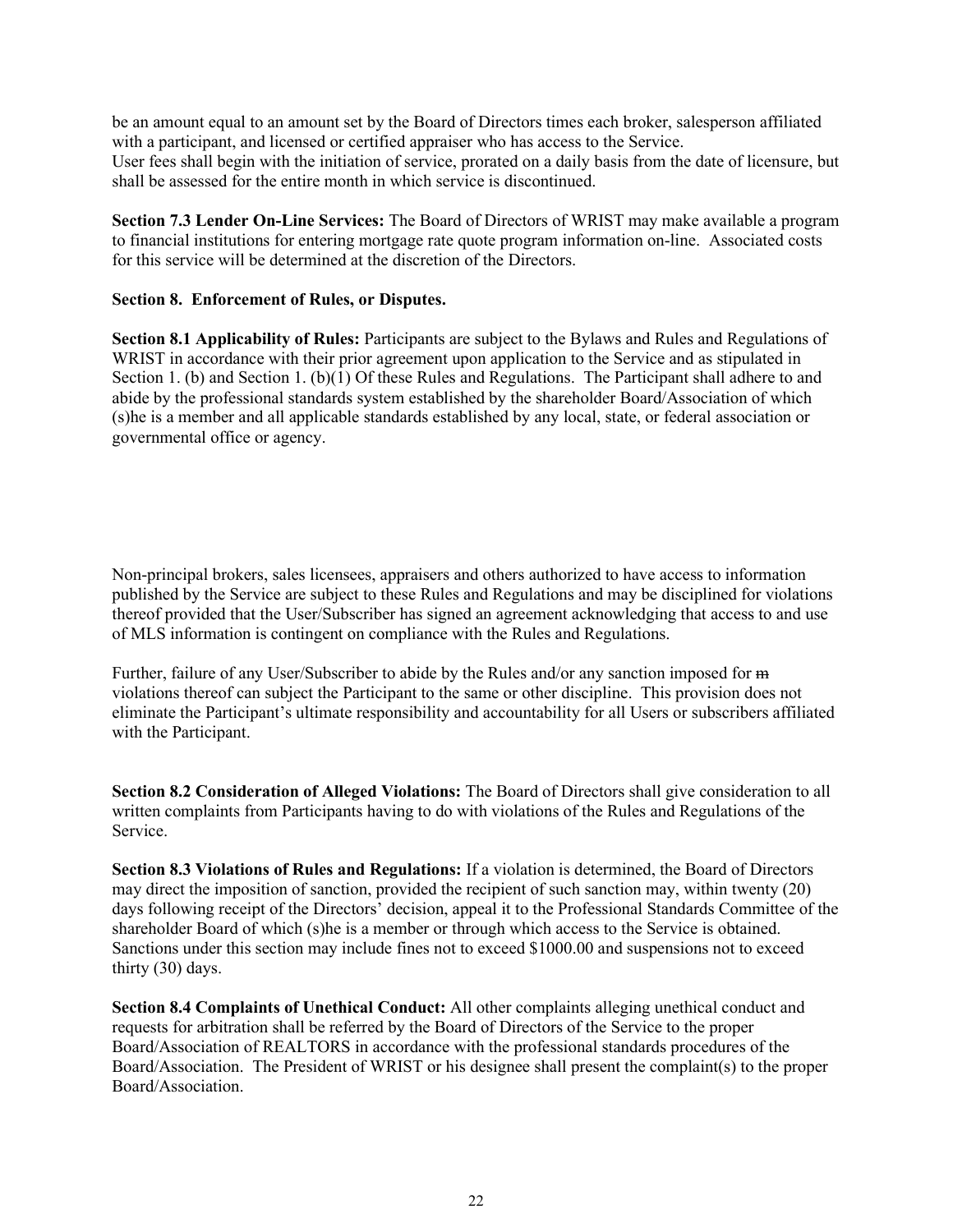#### **Section 9. Penalties.**

**Section 9.1 Automatically Assessed:** Notwithstanding the provisions of Article 8 above, the following penalties shall be automatically assessed for noncompliance with the Rules and Regulations as specified herein:

- (a) For failure to submit a listing either by data entry into the MLS system as required by section 2.1 or by submitting proper documentation of MLS opt-out signed by the seller(s) within 72 hours of the consummation of the listing agreement shall be subject to a \$50.00 fine of the first offence. Failure to produce required documentation within 48 hours beyond the initial requirements shall be considered a second offense and subject to \$150 fine. Failure in submitting required documentation beyond an additional 24 hours or 144 hours from consummation of the listing agreement shall be considered a third offense and subject to a \$250 fine. Any subsequent offense will be subject to a \$500 fine. The fine structure will reset to \$50 for the next infraction upon the 1-year anniversary of the subscribers last offense. For the purpose of data entry, hours calculated shall not include Saturday, Sunday, or USPS observed holidays. For failure to submit a listing within 72 hours as required herein by Sections 2.1 - \$25.00. (Adopted 10/17)
- (b) For failure to report status changes, including solds, within 48 hours as required herein by Sections 2.8, 4.6, and 4.7 - \$25.00.
- (c) For failure to submit listings in the proper property type classification(s) and/or geographic area(s) in violation of Section 3 (e) and 3.1. Herein - \$25.00
- (d) For extending a listing without authorization from the seller as required herein by Section 2.5 (d) and Section 2.15 - \$250.00.
- (e) For distribution of current copyrighted MLS compilations to persons other than Subscribers/Users licensed with a Participant and/or to members of the general public, as prescribed in Section 11. Herein - 250.00 for the first offense and \$500.00 for a second offense. For any subsequent offense, the matter shall be referred to the Board of Directors as provided in Section 8, and specifically Sections 8.2 and 8.3 of these Rules.
- (f) If a property is listed by more than one agent (co-listing), both agents must be users of WRIST to have the property displayed in the WRIST system. If a listing is entered with only one agent being a WRIST user, the listing will be subject to a \$250.00 fine for unauthorized access and will immediately be deleted from the system. (11/99)
- (g) A Return check service fee for NSF is \$30.00 for the first offense and after the second offense in a calendar year; the Participant/Subscriber must pay by certified check, cashier check or money order.
- (h) Failure to submit documentation upon the audit/ request of WRIST staff, WRIST committees, and/or WRIST Board of Directors within the specified time will result in a \$25.00 fine. The Participant will be given notification by certified mail and will be given 10 days to comply with the audit/request and pay the fine. After the  $10<sup>th</sup>$  day, the service will be suspended to the entire Agency. The suspended Participant shall be reinstated upon payment of all outstanding charges and a reinstatement processing fee in such amount as established by the Board of Directors, provided that full remittance is received by the Service within 30 days of the effective date of suspension.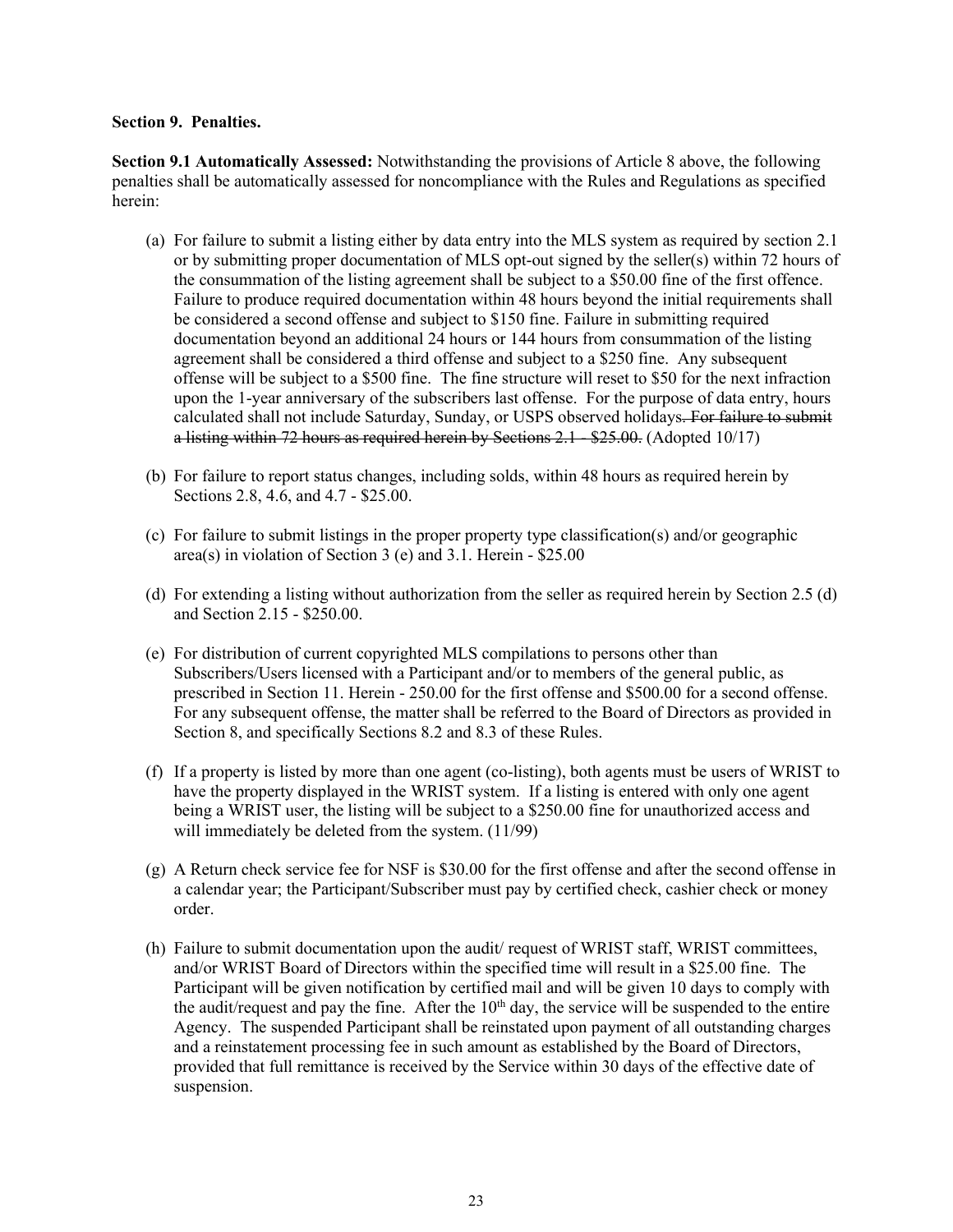Suspension for more than 30 days constitutes expulsion, and a new application for participation must be filed accompanied by payment of full initiation fees and any and all past due amounts in order to reinstate service.

(i) You must notify WRIST in writing (WRIST Opt-Out Form) when a listing exists, but the owner does not want it in the MLS. This will also result in a \$25.00 fine.

.

- **(j)** Improper use of the Message of the Day \_\_\_\_\_\_\_\_\_\_\_\_\_\_\_\_ **(this function will be available in a future release)**
- (k) The Broker must report a new licensee to the WRIST MLS and apply for membership within 15 days of licensing. \$25.00 fine per licensee. *See example below*

(Example: Broker Jim Smith sends WRIST, Inc. MLS info sheets to sign on Agent Susie Jones December 1, 2000. WRIST, Inc. receives a copy of Agent Susie's license and sees that she received her license on October 1, 2000. The Broker will be fined \$25.00)

If the WRIST office discovers the offense, there will be a \$300.00 penalty to the Broker per licensee found in default.

(Example: WRIST, Inc. completes their audit and discovers Agent Susie Jones was licensed on October 1, 2000 with Broker Jim Smith and we have not been notified by Broker Jim Smith. The Broker will be fined \$300.00.)

Upon notification to the Broker and Agent that WRIST has discovered a licensee in default, the Broker will have 15 days from notification by certified letter to send appropriate membership application, the fees and the penalty. If all these requirements are not met by the  $15<sup>th</sup>$  day, the MLS service to the entire Agency shall be suspended. The suspended Participant shall be reinstated upon payment of all outstanding charges and a reinstatement processing fee in such amount as established by the Board of Directors, provided that full remittance is received by the Service within 30 days of the effective date of suspension.

Suspension for more than 30 days constitutes expulsion, and a new application for participation must be filed accompanied by payment of full initiation fees and any and all past due amounts in order to reinstate service.

- (l) Failure to accurately fill in all required fields as determined by the service, Section 2.5 (e) \$25.00 fine per violation.
- (m) Failure to comply with Section 2.5 (e)  $\&$  (f) branding in the remarks and photo section \$25.00 fine per violation

**Section 9.2 Penalty Noncompliance:** Failure to make required changes within forty-eight (48) hours after receipt of a penalty shall be considered a second offense, and a second penalty shall be assessed for the infraction. Upon third notification of a specific violation, computer service to the violating office/Subscriber shall be suspended until the violation is corrected and the penalties are paid.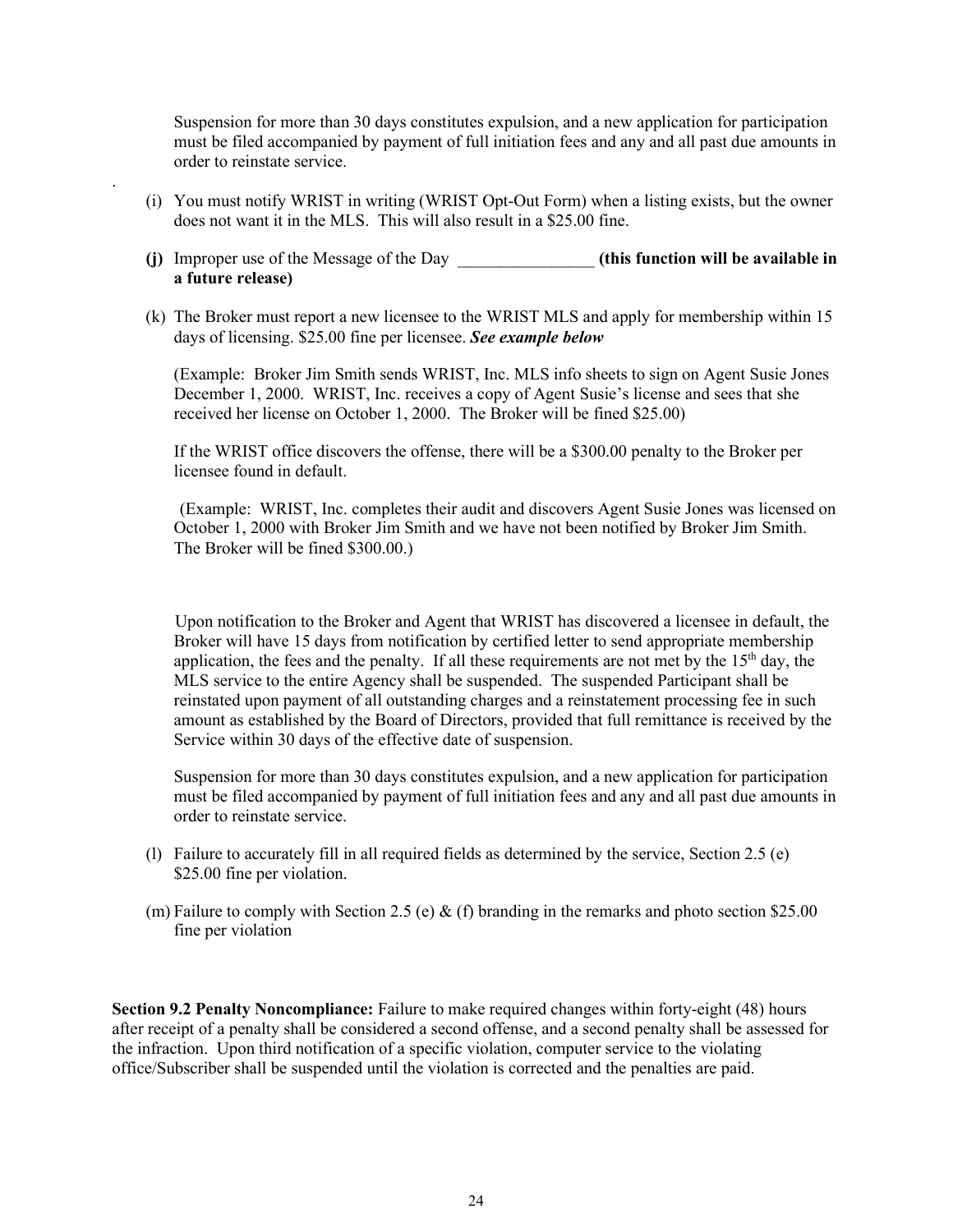**Section 9.3 Suspension and Expulsion:** Participants who fail to maintain licensure and/or REALTOR membership in a shareholder or other Board/Association shall automatically cease participation in the Service.

Failure by any Participant to pay within thirty (30) days of the due date all dues, fees or assessments charged to his company by the Service shall result in suspension and all service shall immediately cease, provided that at least ten (10) days' notice has been given to Participant by certified mail, return receipt requested. The suspended Participant shall be reinstated upon payment of all outstanding charges and a reinstatement processing fee in such amount as established by the Board of Directors, provided that full remittance is received by the Service within (30) days of the effective date of suspension.

Suspension for more than thirty (30) days constitutes expulsion, and a new application for participation must be filed accompanied by payment in of full initiation fees and any and all past due amounts in order to reinstate service.

**Section 9.4 Right of Appeal:** Participants shall have the right to appeal any penalty imposed pursuant to Section 9.1 and Section 9.2 to the WRIST Board of Directors, provided that such appeal must be in writing and received by the Directors within fourteen (14) days of the Participant's receipt of penalty notice. All appeals will be initially reviewed by a committee of the WRIST Board whose conclusion and recommendation s will be presented to the Board of Directors for final determination.

The Decision of the Board of Directors shall be final, except that the sanctioned Participant may request a hearing before the Professional Standards Committee of his designated shareholder Board/Association, based solely on the grounds that the WRIST Board of Directors' affirmation of the penalty was an abuse of discretion. WRIST shall be represented at such hearing(s) by the President or his designee.

# **Section 10. Ownership of MLS Compilations\* and Copyrights.**

**Section 10.1:** *By the act of submitting any property listing content to the MLS the participant represents that he has been authorized to grant and also thereby does grant authority for the MLS to include the property listing content in its copyrighted MLS compilation and also in any statistical report on comparables. Listing content includes, but is not limited to, photographs, images, graphics, audio and video recordings, virtual tours, drawings, descriptions, remarks, narratives, pricing information, and other details or information related to listed property. (Amended 5/06)* 

*Note: The Digital Millennium Copyright Act (DMCA) is a federal copyright law that enhances the penalties for copyright infringement occurring on the Internet. The law provides exemptions or "safe harbors" from copyright infringement liability for online service providers (OSP) that satisfy certain criteria. Courts construe the definition of "online service provider" broadly, which would likely include MLSs as well as participants and subscribers hosting an IDX display.* 

*One safe harbor limits the liability of an OSP that hosts a system, network or website on which Internet users may post user-generated content. If an OSP complies with the provisions of this DMCA safe harbor, it cannot be liable for copyright infringement if a user posts infringing material on its website. This protects an OSP from incurring significant sums in copyright infringement damages, as statutory damages are as high as*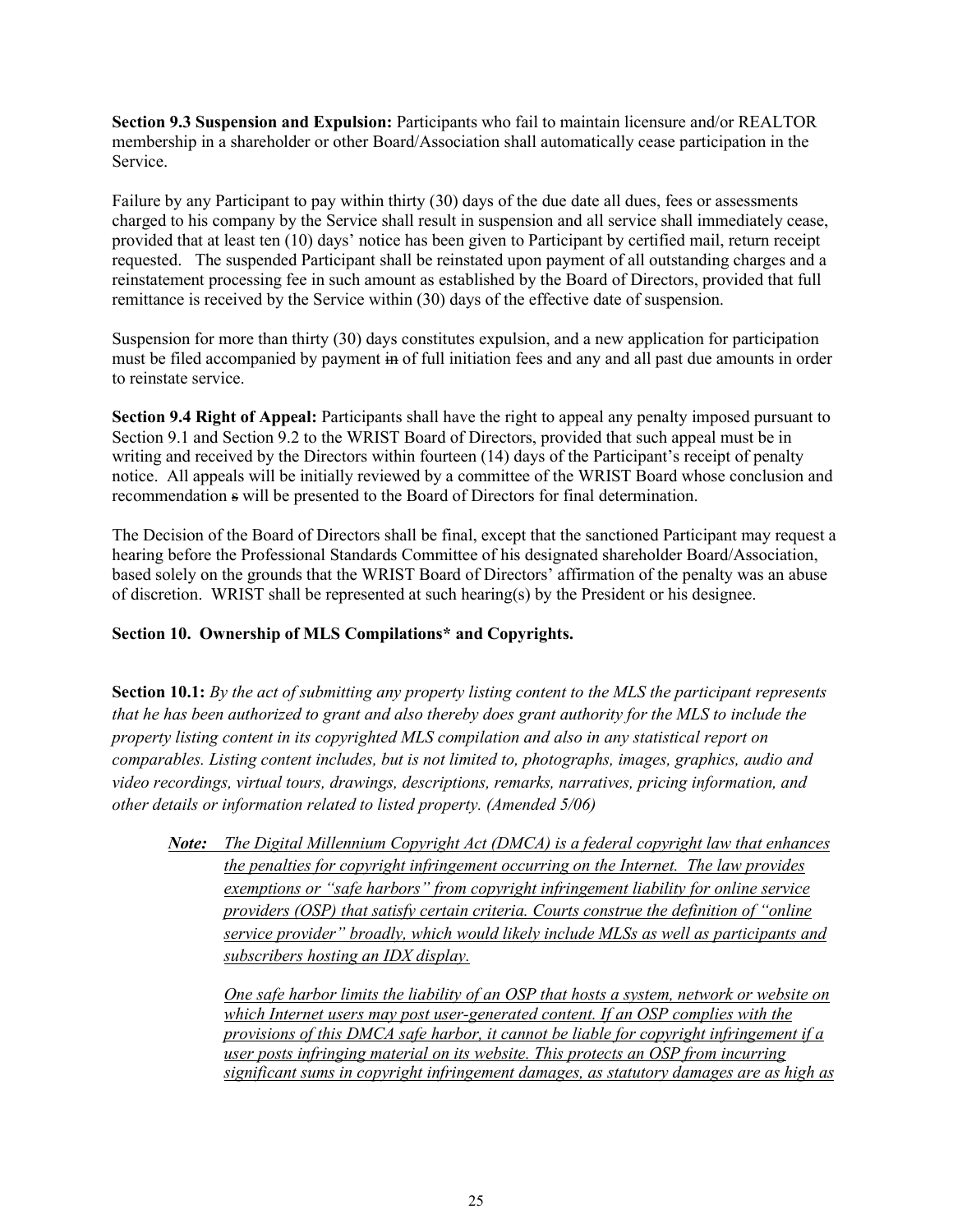\$150,000 per work. For this reason, it is highly recommended that MLSs, participants and subscribers comply with the DMCA safe harbor provisions discussed herein.

To qualify for this safe harbor, the OSP must:

- (1) Designate on its website and register with the Copyright Office an agent to receive takedown requests. The agent could be the MLS, participant, subscriber, or other individual or entity.
- (2) Develop and post a DMCA-compliant website policy that addresses repeat offenders.
- (3) Comply with the DMCA takedown procedure. If a copyright owner submits a takedown notice to the OSP, which alleges infringement of its copyright at a certain location, then the OSP must promptly remove allegedly infringing material. The alleged infringer may submit a counter-notice that the OSP must share with the copyright owner. If the copyright owner fails to initiate a copyright lawsuit within ten (10) days, then the OSP may restore the removed material.
- (4) Have no actual knowledge of any complained-of infringing activity.
- (5) Not be aware of facts or circumstances from which complained-of infringing activity is apparent.
- (6) Not receive a financial benefit attributable to complained-of infringing activity when the OSP is capable of controlling such activity.

Full compliance with these DMCA safe harbor criteria will mitigate an OSP's copyright infringement liability. For more information see [17 U.S.C. §512.](https://www.law.cornell.edu/uscode/text/17/512)

\*The term MLS compilation, as used in Sections 11 and 12 herein, shall be construed to include any format in which property listing data is collected and disseminated to the participants, including but not limited to bound book, loose-leaf binder, computer database, card file, or any other format whatsoever. (Amended 9/17)

**Section 10.2** All right, title, and interest in each copy of every Multiple Listing Service Compilation created and copyrighted by WRIST, and in the copyrights therein, shall at all times remain vested in the Western Regional Information Systems & Technology, Inc.

**Section 10.3** Each Participant shall be entitled to lease from WRIST a number of copies of each MLS Compilation sufficient to provide the Participant and each person affiliated as a licensee (including licensed or certified appraisers) with such Participant with one copy of such Compilation. The Participant shall pay, for each such copy, the rental fee set by WRIST. \*\*

Participants shall acquire by such lease only the right to use the MLS Compilations in accordance with these Rules.

\*The term MLS Compilation, as used in Sections 10 and 11 herein, shall be construed to include any format in which property listing data is collected and disseminated to the Participants, including, but not limited to, bound book, loose-leaf binder, computer database, card file, or any other format whatever.

\*\*This section should not be construed to require the Participant to lease a copy of the MLS Compilation for any licensee (or licensed or certified appraiser) affiliated with the Participant who is engaged exclusively in a specialty of the real estate business other than listing, selling or appraising real property, and who does not, at any time, have access to nor use of the MLS information or MLS facilities of the Western Regional Information Systems & Technology, Inc.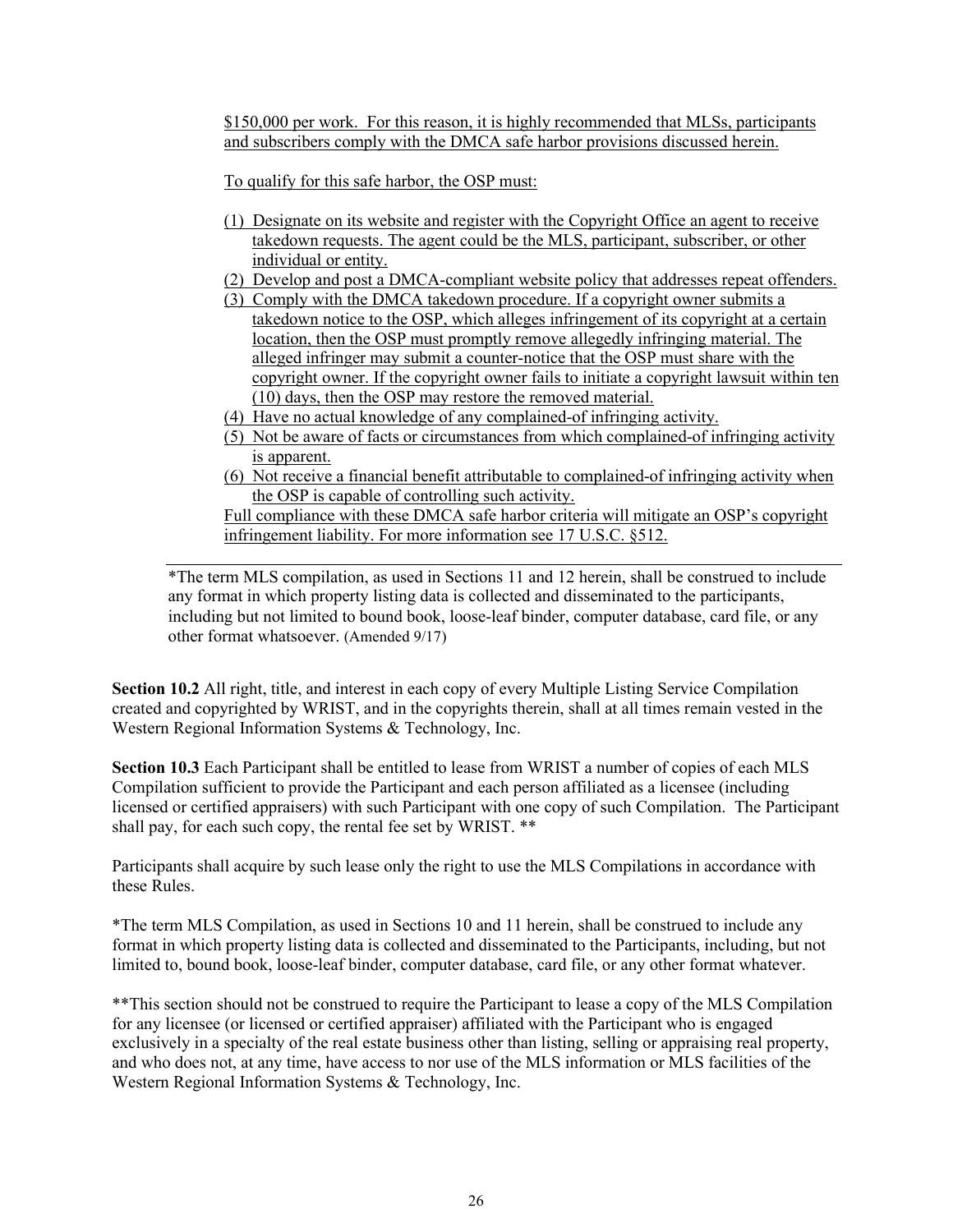# **Section 11. Use of Copyrighted MLS Compilations**

**Section 11.1 Distribution:** Participants shall at all times maintain control over and responsibility for each copy of any MLS Compilation leased to them by WRIST, and shall not distribute any such copies to persons other than subscribers who are affiliated with such Participant as licensees, those individuals who are licensed or certified by an appropriate state regulatory agency to engage in the appraisal or real property and any other subscribers as authorized pursuant to the governing documents of the MLS. Use of information developed by or published by WRIST is strictly limited to the activities authorized under a Participant's licensure (s) or certification and unauthorized uses are prohibited. Further, none of the foregoing is intended to convey "Participation" or "Membership" or any right of access to information developed by or published by WRIST-where access to such information is prohibited by law. \*

**Section 11.2 Display:** Participants, and those persons affiliated as licensees with such Participants, shall be permitted to display the MLS compilation to prospective purchasers only in conjunction with their ordinary business activities of attempting to locate ready, willing, and able buyers for the properties described in said MLS Compilation.

# **Section 11.3 Reproduction:**

Participants or their affiliated licensees shall not reproduce any MLS compilation or any portion thereof, except in the following limited circumstances:

Participants or their affiliated licensees may reproduce from the MLS compilation and distribute to prospective purchasers a reasonable number of single copies of property listing data contained in the MLS compilation which relate to any properties in which the prospective purchasers are or may, in the judgment of the participant or their affiliated licensees, be interested.

Reproductions made in accordance with this rule shall be prepared in such a fashion that the property listing data of properties other than that in which the prospective purchaser has expressed interest, or in which the participant or the affiliated licensees are seeking to promote interest, does not appear on such reproduction.

Nothing contained herein shall be construed to preclude any participant from utilizing, displaying, distributing, or reproducing property listing sheets or other compilations of data pertaining exclusively to properties currently listed for sale with the participant.

Any MLS information, whether provided in written or printed form, provided electronically, or provided in any other form or format, is provided for the exclusive use of the participant and those licensees affiliated with the participant who are authorized to have access to such information. Such information may not be transmitted, retransmitted, or provided in any manner to any unauthorized individual, office, or firm.

None of the foregoing shall be construed to prevent any individual legitimately in possession of current listing information, sold information, comparables, or statistical information from utilizing such information to support valuations on particular properties for clients and customers. Any MLS content in data feeds available to participants for real estate brokerage purposes must also be available to participants for valuation purposes, including automated valuations. MLSs must either permit use of existing data feeds, or create a separate data feed, to satisfy this requirement. MLSs may require execution of a third-party license agreement where deemed appropriate by the MLS. MLSs may require participants who will use such data feeds to pay the reasonably estimated costs incurred by the MLS in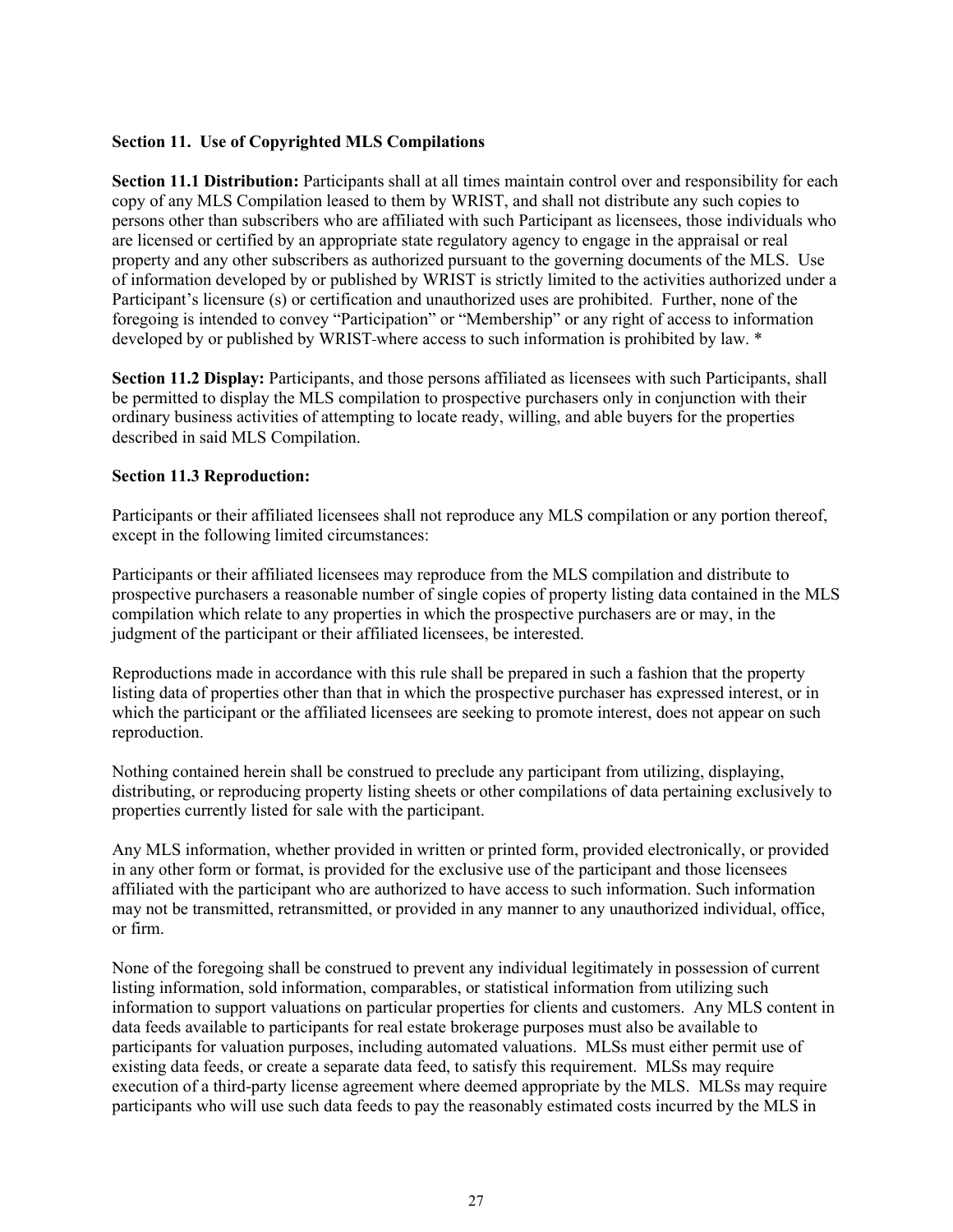adding or enhancing its downloading capacity for this purpose. Information deemed confidential may not be used as supporting documentation. Any other use of such information is unauthorized and prohibited by these rules and regulations. (Amended 09/17)

# **Section 12. Limitations on Use of MLS Information.**

Use of information from WRIST's compilation of current listing information, from a shareholder Board's "Statistical Report," or from any "sold" or "comparable" report of a shareholder Board/Association or of WRIST for public mass-media advertising by an MLS Participant or in other public representations may not be prohibited.

However, any print or non-print forms of advertising or other forms of public representations based in whole or in part on information supplied by a shareholder Board/Association or WRIST must clearly demonstrate the period of time over which such claims are based and must include the following, or substantially similar, notice:

"Based on information from the Western Regional Information Systems & Technology, Inc., (alternatively, from the the contraction of the contraction of the Board/Association") for the period (date) through (date)."

# **Section 13. Changes in Rules and Regulations.**

**Section 13.1.** Amendments to the Rules and Regulations of the Service shall be by consideration and approval of the Board of Directors of WRIST, in accordance with the provisions of the Code of Regulations of the Western Regional Information Systems & Technology, Inc.

# **Section 14. Employees.**

**Section 14.1 Operation:** The Board of Directors  $\Theta$  of the Western Regional Information Systems & Technology, Inc. will be responsible for employing such entities or persons as are deemed necessary for the efficient operation of the Service.

**Section 14.2 Direction s:** Such entities and employees shall serve at the direction of the Chief Executive Officer (CEO) of WRIST who shall be responsible for their activities, as authorized by the WRIST Board of Directors.

# **Section 15. Orientation.**

**Section 15.1 Participants and Users:** Any applicant for MLS Participation and any licensee affiliated with an MLS Participant who desires access to MLS-generated information shall complete an orientation program of no more than two (2) classroom hours devoted to the MLS Rules and Regulations and computer training related to MLS information entry and retrieval and the operation of the MLS within sixty (60) days after access has been provided. If offered, off site orientation program will satisfy the classroom orientation requirement. The participant (principal broker) MLS access shall be interrupted if the licensee fails to complete their orientation requirement within 60 days. Service will be restored once the orientation requirement is met (Adopted 9/2018).

Multiple listing services may, as a matter or local discretion, require applicants for MLS participation and licensees (including licensed or certified appraisers) affiliated with the MLS participant who have access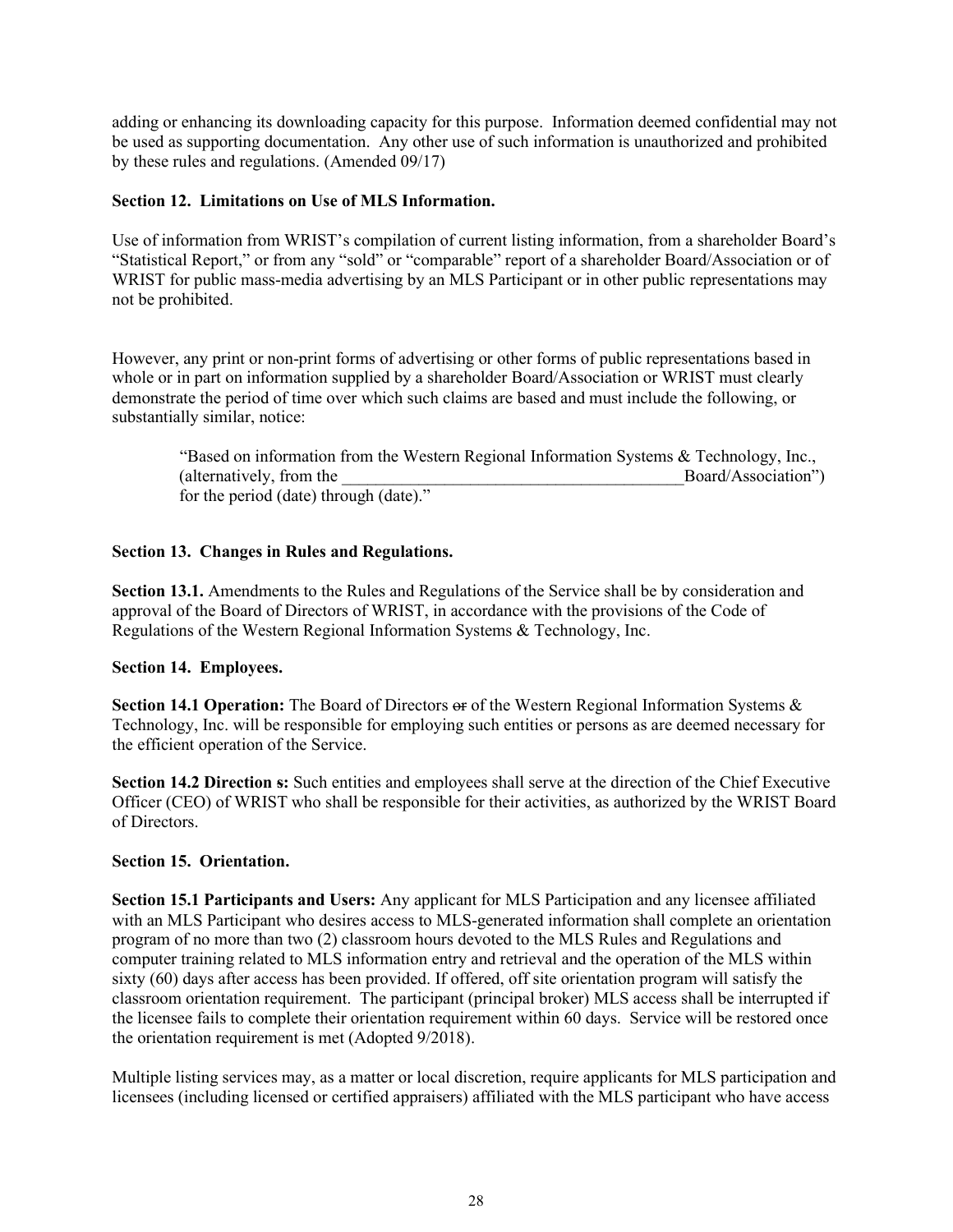to and use of MLS-generated information to complete an orientation program of no more than eight (8) classroom hours devoted to the MLS rules and regulations, computer training related to MLS information and retrieval, and the operation of the MLS within thirty (30) days after access has been provided.

Participants and subscribers may also be required, at the discretion of the MLS, to complete additional training of not more than four (4) classroom hours in any (12) twelve month period when deemed necessary bu the MLS to familiarize participants and subscribers with the system changes or enhancements and/or changes to MLS rules or policies.

Participants and subscribers must be given the opportunity to complete any mandated orientation and additional training remotely. (Adopted 11/17)

# **Section 18 IDX Defined**

IDX affords MLS participants the ability to authorize limited electronic display of their listings by other participants. (Amended 5/12)

# **Section 18.1 Authorization**

Note: Select one of the following two options.

Participants' consent for display of their listings by other participants pursuant to these rules and regulations is presumed unless a participant affirmatively notifies the MLS that the participant refuses to permit display (either on a blanket or on a listing-by-listing basis). If a participant refuses on a blanket basis to permit the display of that participant's listings, that participant may not download, or frame or display the aggregated MLS data of other participants. Even where participants have given blanket authority for other participants to display their listings on IDX sites, such consent may be withdrawn on a listing-by-listing basis as instructed by where the seller has prohibited all Internet display. (Amended 5/12)

# **Section 18.2 Participation**

Participation in IDX is available to all MLS participants who are REALTORS® who are engaged in real estate brokerage and who consent to display of their listings by other participants. (Amended 11/09)

# **Section 18.2.1**

Participants must notify the MLS of their intention to display IDX information site and must give the MLS direct access for purposes of monitoring/ensuring compliance with applicable rules and policies. (Amended 5/12)

# **Section 18.2.2**

MLS participants may not use IDX-provided listings for any purpose other than display as provided for in these rules. This does not require participants to prevent indexing of IDX listings by recognized search engines. (Amended 5/12)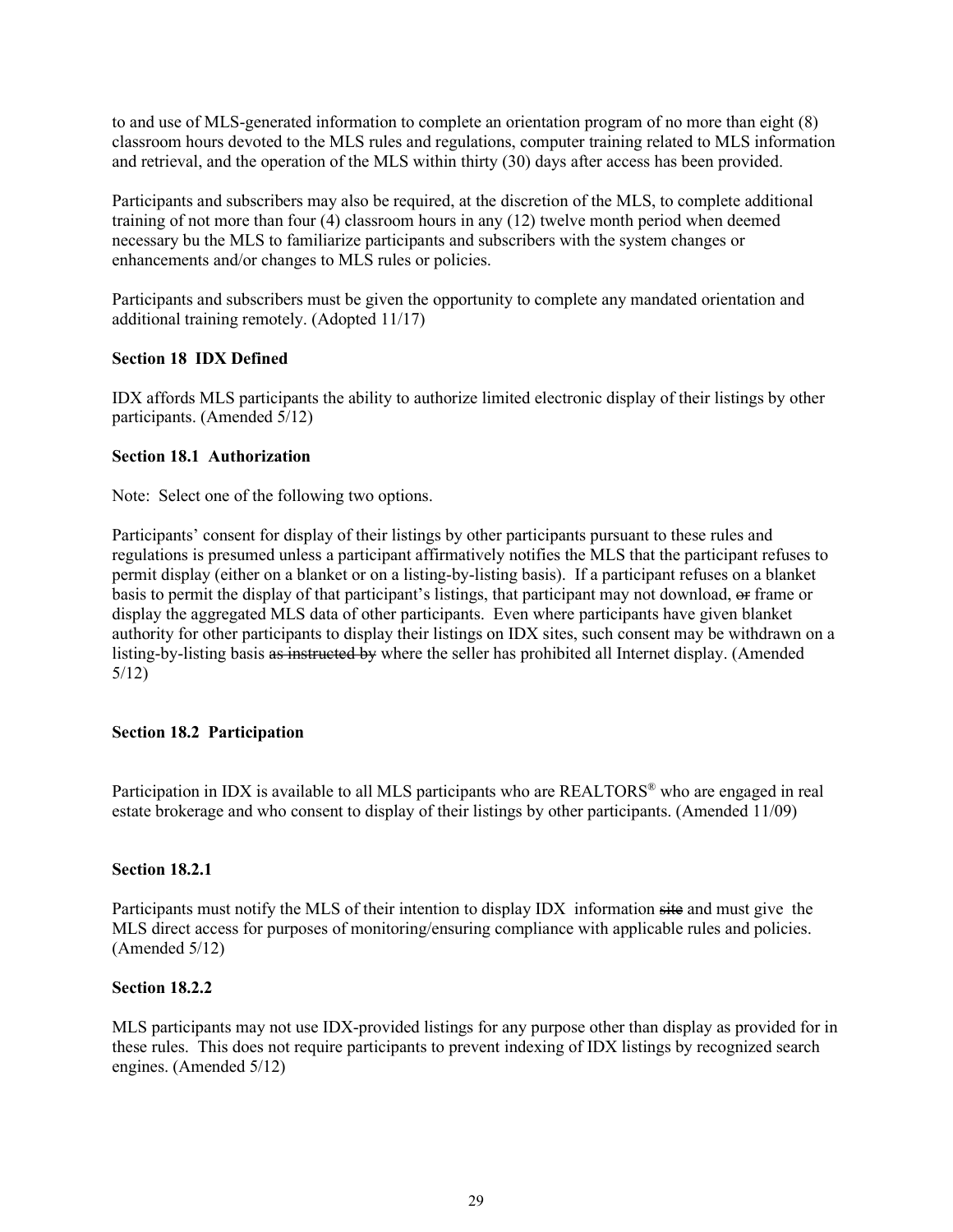# **Section 18.2.3**

Listings,  $\Theta$  including property addresses, can be included in IDX displays except where a  $\Theta$  sellers who have has directed their listing brokers to withhold their listing or the listing's property address from all display on the Internet (including, but not limited to, publicly-accessible websites or VOWs))

#### **Section 18.2.4**

Participants may select the listings they choose to display through IDX based only on objective criteria including, but not limited to, factors such as geography or location ("uptown," "downtown," etc.), list price, or type of property (e.g., condominiums, cooperatives, single-family detached, multi-family), cooperative compensation offered by listing brokers, or type of listing (e.g., exclusive right-to-sell or exclusive agency), or the level of service being provided by the listing firm. Selection of listings displayed through IDX must be independently made by each participant. (Board Approved 2-17-2022)

# **Section 18.2.5**

Participants must refresh all MLS downloads and displays automatically fed by those downloads not less frequently than every 12 hours. (Amended 9/17)

#### **Section 18.2.6**

Except as provided in the IDX policy and these rules, an IDX site or a participant or user operating an IDX site or displaying IDX information as otherwise permitted may not distribute, provide, or make any portion of the MLS database available to any person or entity. (Amended 5/12)

#### **Section 18.2.7**

Any IDX display controlled by a participant must clearly identify the name of the brokerage firm under which they operate in a readily visible color and typeface. For purposes of the IDX policy and these rules, "control" means the ability to add, delete, modify and update information as required by the IDX policy and MLS rules. (Amended 5/12)

# **Section 18.2.8**

Any IDX display controlled by a participant or subscriber that

a. allows third-parties to write comments or reviews about particular listings or displays a hyperlink to such comments or reviews in immediate conjunction with particular listings, or

b. displays an automated estimate of the market value of the listing (or hyperlink to such estimate) in immediate conjunction with the listing,

either or both of those features shall be disabled or discontinued for the seller's listings at the request of the seller. The listing broker or agent shall communicate to the MLS that the seller has elected to have one or both of these features disabled or discontinued on all displays controlled by participants. Except for the foregoing and subject to Section 18.2.9, a participant's IDX display may communicate the participant's professional judgment concerning any listing. Nothing shall prevent an IDX display from notifying its customers that a particular feature has been disabled at the request of the seller. (Amended 5/12)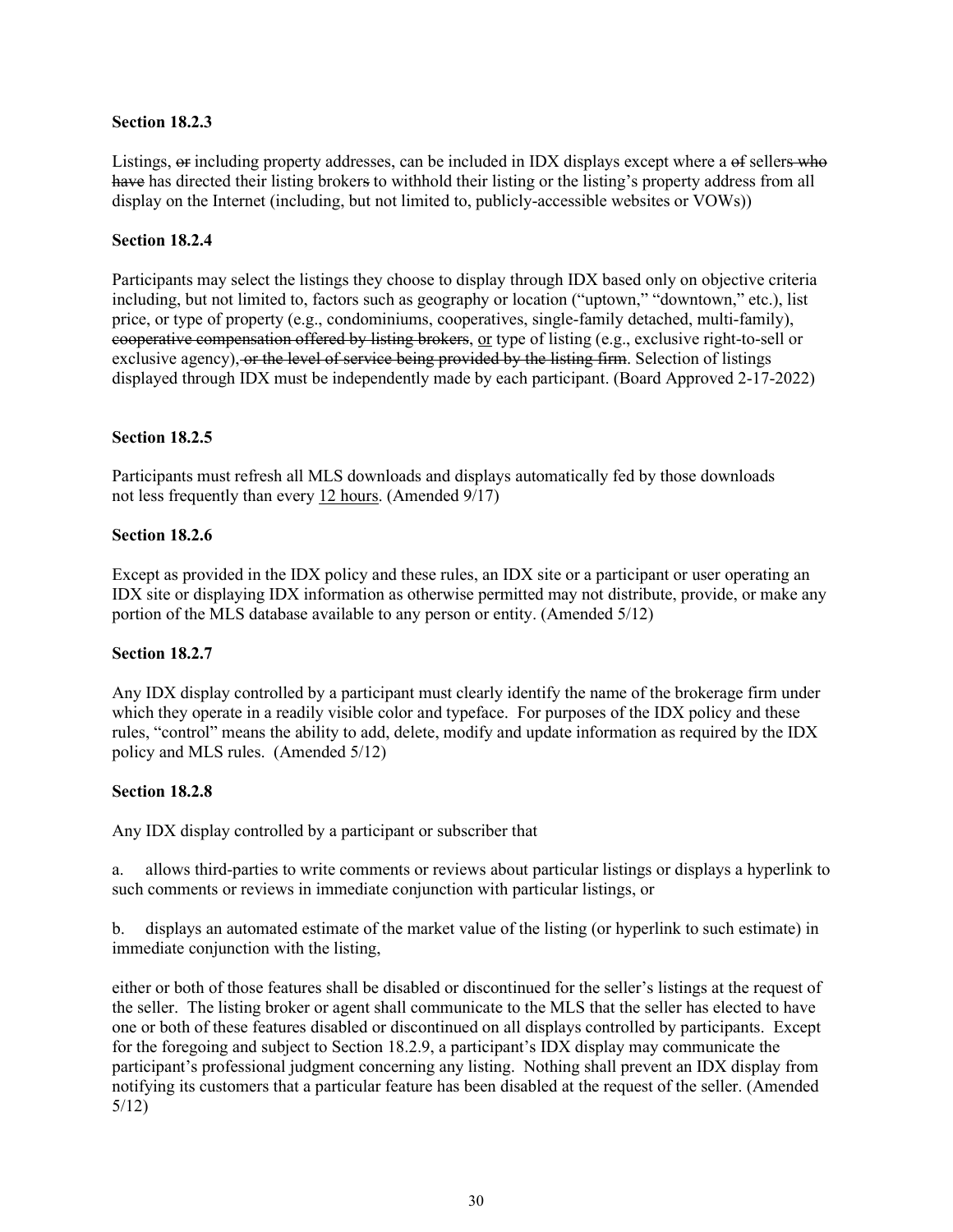# **Section 18.2.9**

Participants shall maintain a means (e.g., e-mail address, telephone number) to receive comments about the accuracy of any data or information that is added by or on behalf of the participant beyond that supplied by the MLS and that relates to a specific property. Participants shall correct or remove any false data or information relating to a specific property upon receipt of a communication from the listing broker or listing agent for the property explaining why the data or information is false. However, participants shall not be obligated to remove or correct any data or information that simply reflects good faith opinion, advice, or professional judgment. (Amended 5/12)

# **Section 18.2.10**

An MLS Participant (or where permitted locally, an MLS Subscriber) may co-mingle the listings of other brokers received in an IDX feed with listings available from other MLS IDX feeds, provided all such displays are consistent with the IDX rules, and the MLS Participant (or MLS Subscriber) holds participatory rights in those MLSs. As used in this policy, "co-mingling" means that consumers are able to execute a single property search of multiple IDX data feeds resulting in the display of IDX information from each of the MLSs on a single search results page; and that Participants may display listings from each IDX feed on a single webpage or display. (Adopted 9/17)

# **Section 18.2.11**

Participants shall not modify or manipulate information relating to other participants listings. MLS Participants may augment their IDX display of MLS data with applicable property information from other sources to appear on the same webpage or display, clearly separated by the data supplied by the MLS. The source(s) of the information must be clearly identified in the immediate proximity to such data. This requirement does not restrict the format of MLS data display or display of fewer than all of the available listings or fewer authorized fields. (Adopted 9/17)

# **Section 18.2.12**

All listing displayed pursuant to IDX shall identify the listing firm, and the email or phone number provided by the listing participant in a reasonably prominent location and in a readily visible color and typeface not smaller than the median used in the display of listing data. (Board Approved 2/17/2022)

# **Section 18.3 Display**

Display of listing information pursuant to IDX is subject to the following rules:

Note: All of the following rules are optional but, if adopted, cannot be modified. Select those rules which apply to your IDX program and number the sections accordingly.

# **Section 18.3.1**

Listings displayed pursuant to IDX shall contain only those fields of data designated by the MLS. Display of all other fields (as determined by the MLS) is prohibited. Confidential fields intended only for other MLS participants and users (e.g., cooperative compensation offers cooperative compensation offers, showing instructions, and property security information, etc.) may not be displayed. (Board Approved 2/17/2022)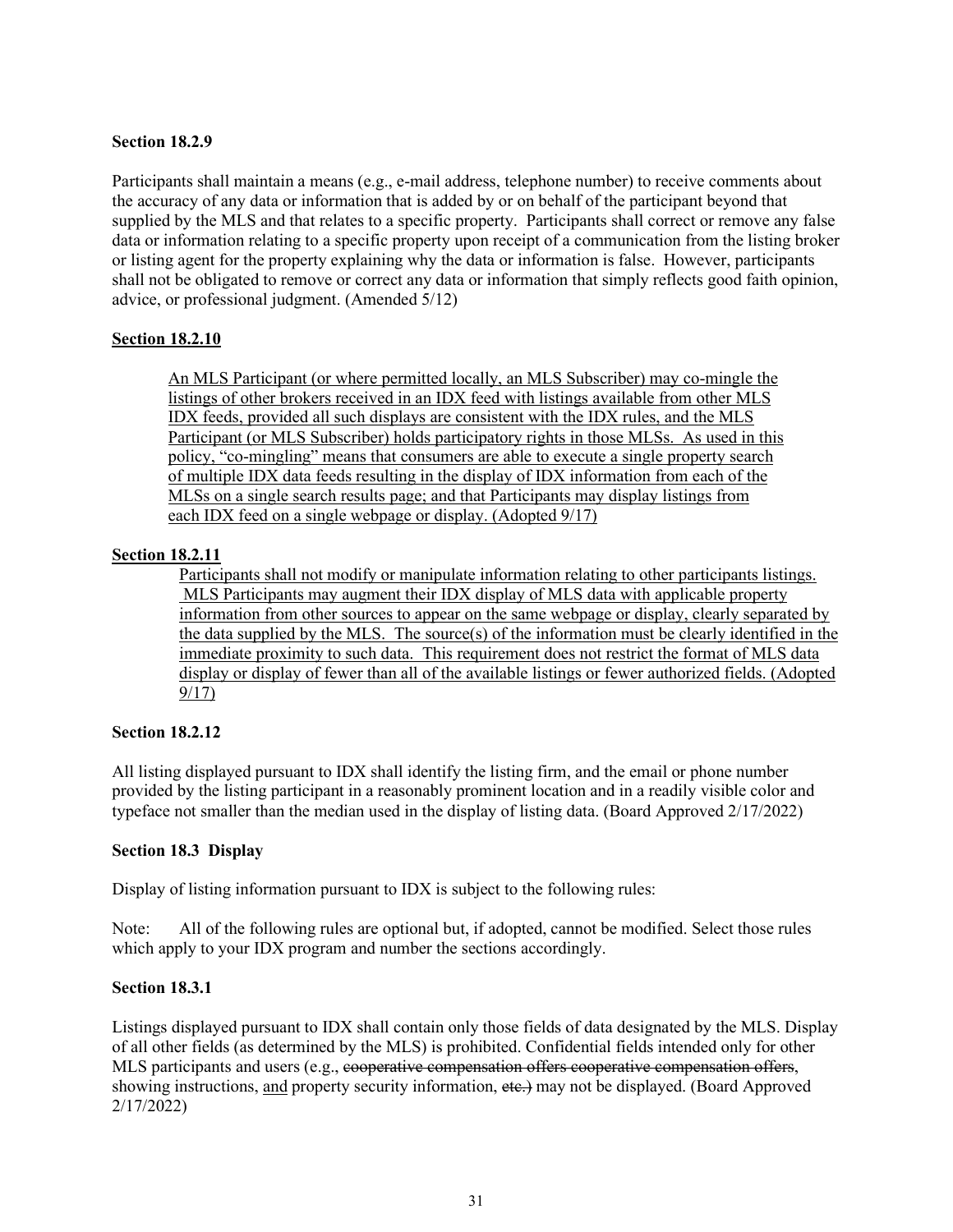# **Section 18.3.1.1**

The type of listing agreement (e.g., exclusive right to sell, exclusive agency, etc.) may not be displayed on IDX sites. (Amended 5/12)

# *Section 18.3.2*

*Participants shall not modify or manipulate information relating to other participants' listings. (This is not a limitation on site design but refers to changes to actual listing data.) MLS data may be augmented with additional data not otherwise prohibited from display so long as the source of the additional data is clearly identified. This requirement does not restrict the format of MLS data display or display of fewer than all of the available listings or fewer authorized data fields. (Adopted 9/17)*

# **Section 18.3.3**

All listings displayed pursuant to IDX shall identify the listing firm in a reasonably prominent location and in a readily visible color and typeface not smaller than the median used in the display of listing data. Displays of minimal information (e.g. "thumbnails", text messages, "tweets", etc., of two hundred (200) characters or less are exempt from this requirement but only when linked directly to a display that includes all required disclosures. (Amended 5/12)

# **Section 18.3.4**

All listings displayed pursuant to IDX shall identify the listing agent.

# **Section 18.3.5**

Non-principal brokers and sales licensees affiliated with IDX participants may display information available through IDX on their own websites subject to their participant's consent and control and the requirements of state law and/or regulation.

# **Section 18.3.6**

Deleted November 2006.

# **Section 18.3.7**

All listings displayed pursuant to IDX shall show the MLS as the source of the information. Displays of minimal information (e.g. "thumbnails", text messages, "tweets", etc., of two hundred (200) characters or less are exempt from this requirement but only when linked directly to a display that includes all required disclosures. (Amended 5/12)

# **Section 18.3.8**

Participants (and their affiliated licensees, if applicable) shall indicate on their websites that IDX information is provided exclusively for consumers' personal, non-commercial use, that it may not be used for any purpose other than to identify prospective properties consumers may be interested in purchasing, and that the data is deemed reliable but is not guaranteed accurate by the MLS. The MLS may, at its discretion, require use of other disclaimers as necessary to protect participants and/or the MLS from liability. Displays of minimal information (e.g. "thumbnails", text messages, "tweets", etc., of two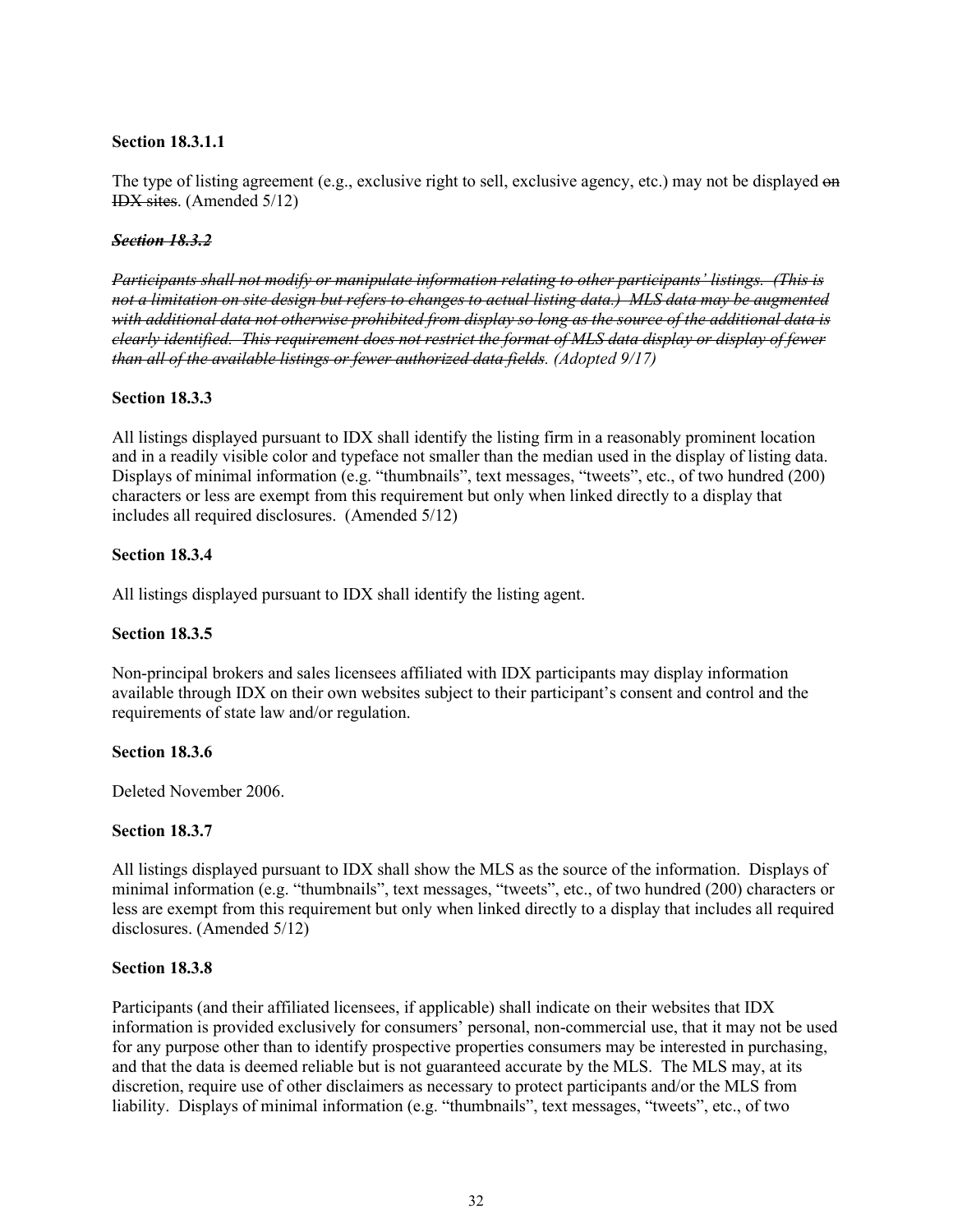hundred (200) characters or less are exempt from this requirement but only when linked directly to a display that includes all required disclosures. (Amended 5/12)

# **Section 18.3.9**

The data consumers can retrieve or download in response to an inquiry shall be determined by the MLS but in no instance shall be limited to fewer than one hundred (100) five hundred (500) listings or five percent (5%) fifty percent (50%) of the listings available for IDX display, whichever is fewer. (Amended 11/17)

# **Section 18.3.10**

The right to display other participants' listings pursuant to IDX shall be limited to a participant's office(s) holding participatory rights in this MLS.

#### *Section 18.3.11*

*Listings obtained through IDX feeds from REALTOR® Association MLSs where the MLS Participant holds participatory rights must be displayed separately from listings obtained from other sources, including information provided by other MLSs. Listings obtained from other sources (e.g., from other MLSs, from non-participating brokers, etc.) must display the source from which each such listing was obtained. Displays of minimal information (e.g., "thumbnails", text messages, "tweets", etc., of two hundred [200] characters or less) are exempt from this requirement but only when linked directly to a display that includes all required disclosures. (Amended 05/12 11/14)*

*Note: An MLS Participant (or where permitted locally, an MLS Subscriber) may comingle the listings of other brokers received in an IDX feed with listings available from other MLS IDX feeds, provided all such displays are consistent with the IDX rules, and the MLS Participant (or MLS Subscriber) holds participatory rights in those MLSs. As used in this policy, "co-mingling" means that consumers are able to execute a single property search of multiple IDX data feeds resulting in the display of IDX information from each of the MLSs on a single search results page; and that Participants may display listings from each IDX feed on a single webpage or display. (Adopted 9/17)*

#### **Section 18.3.12**

Display of expired, and withdrawn, and sold listings \*\* is prohibited. (Amended 11/15)

#### **Section 18.3.13**

Display of seller's(s') and/or occupant's(s') name(s), phone number(s), and e-mail address(es) is prohibited.

Note: The following Sections 18.3.14 and 18.3.15 may be adopted by MLSs that provide participants with a "persistent" download (i.e., where the MLS database resides on participants' servers) of the MLS database.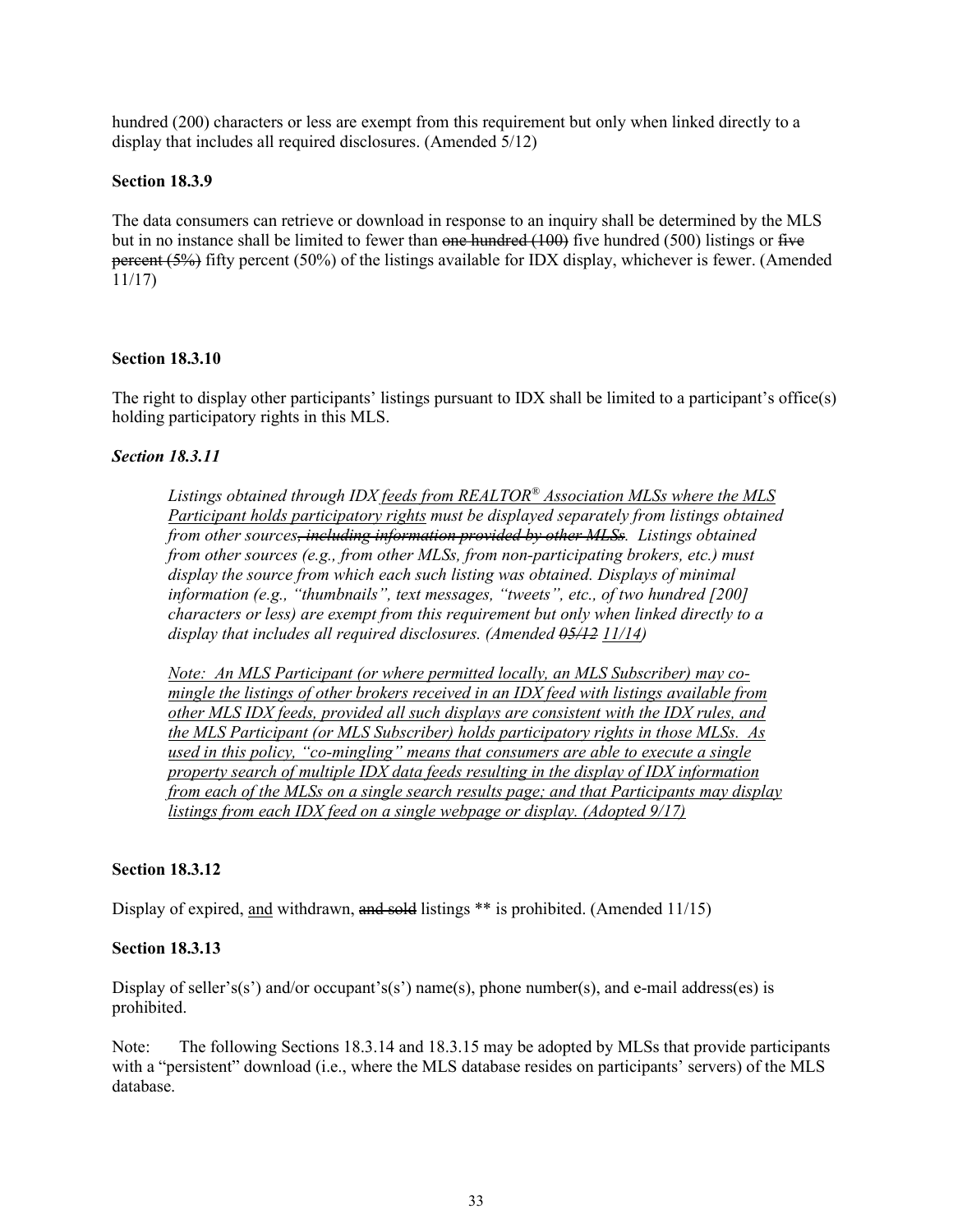#### **Section 18.3.14**

Participants are required to employ appropriate security protection such as firewalls on their websites and displays provided that any security measures required may not be greater than those employed by the MLS. (Amended 5/12)

#### **Section 18.3.15**

IDX operators Participants must maintain an audit trail of consumer activity on the IDX site their website and make that information available to the MLS if the MLS believes the IDX site has caused or permitted a breach in the security of the data or a violation of MLS rules related to use by consumers. (Amended 5/12)

#### **Section 18.3.16**

Deceptive or misleading advertising (including co-branding) on pages displaying IDX-provided listings is prohibited. For purposes of these rules, co-branding will be presumed not to be deceptive or misleading if the participant's logo and contact information is larger than that of any third party. (Adopted 11/09)

#### **Section 18.4 Service Fees and Charges**

Service fees and charges for participation in IDX shall be as established annually by the Board of Directors. (Amended 5/05)

#### **Section 19.1 VOW Policy**

- **a.** A Virtual Office Website ("VOW") is a Participant's Internet website, or a feature of a Participant's website, through which the Participant is capable of providing real estate brokerage services to consumers with whom the Participant has first established a brokerconsumer relationship (as defined by state law) where the consumer has the opportunity to search MLS Listing Information, subject to the Participant's oversight, supervision, and accountability. A non-principal broker or sales licensee affiliated with a Participant may, with his or her Participant's consent, operate a VOW. Any VOW of a non-principal broker or sales licensee is subject to the Participant's oversight, supervision, and accountability.
- b. As used in Section 19 of these Rules, the term "Participant" includes a Participant's affiliated non-principal brokers and sales licensees – except when the term is used in the phrases "Participant's consent" and "Participant's oversight, supervision, and accountability". References to "VOW" and "VOWs" include all VOWs, whether operated by a Participant, by a non-principal broker or sales licensee, or by an Affiliated VOW Partner ("AVP") on behalf of a Participant.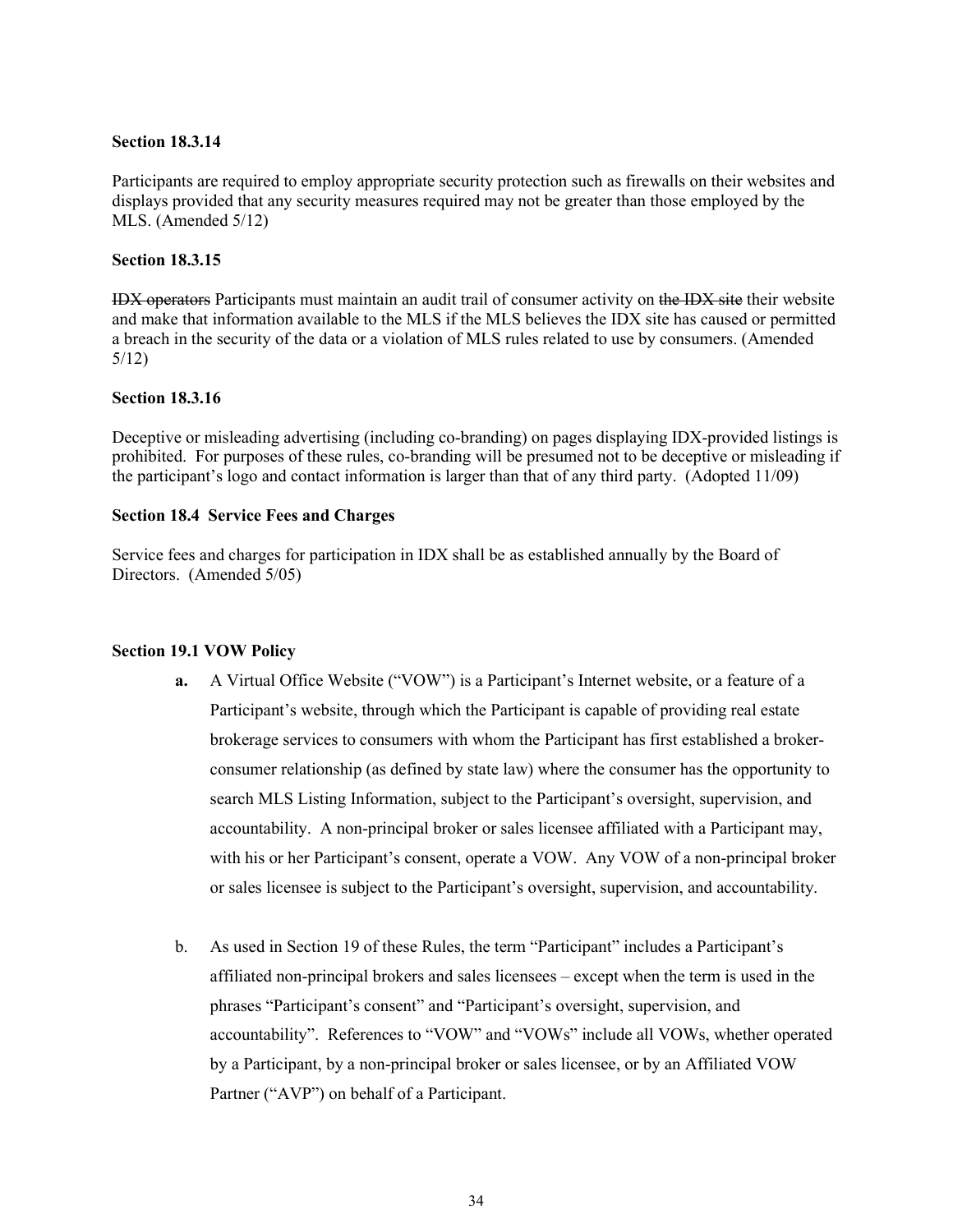- c. "Affiliated VOW Partner" ("AVP") refers to an entity or person designated by a Participant to operate a VOW on behalf of the Participant, subject to the Participant's supervision, accountability and compliance with the VOW Policy. No AVP has independent participation rights in the MLS by virtue of its right to receive information on behalf of a Participant. No AVP has the right to use MLS Listing Information except in connection with operation of a VOW on behalf of one or more Participants. Access by an AVP to MLS Listing Information is derivative of the rights of the Participant on whose behalf the AVP operates a VOW.
- d. As used in Section 19 of these Rules, the term "MLS Listing Information" refers to active listing information and sold data provided by by Participants to the MLS and aggregated and distributed by the MLS to Participants.

#### **Section 19.2 VOW PARTICIPANT RIGHTS**

- a. The right of a Participant's VOW to display MLS Listing Information is limited to that supplied by the MLS(s) in which the Participant has participatory rights. However, a Participant with offices participating in different MLSs may operate a master website with links to the VOWs of the other offices.
- b. Subject to the provisions of the VOW Policy and these Rules, a Participant's VOW, including any VOW operated on behalf of a Participant by an AVP, may provide other features, information, or functions, e.g. Internet Data Exchange ("IDX").
- c. Except as otherwise provided in the VOW Policy or in these Rules, a Participant need not obtain separate permission from other MLS Participants whose listings will be displayed on the Participant's VOW.

#### **Section 19.3 VOW PARTICIPANT RESPONSIBILTIES**

- a. Before permitting any consumer to search for or retrieve any MLS Listing Information on his or her VOW, the Participant must take each of the following steps:
	- i.The Participant must first establish with that consumer a lawful broker-consumer relationship (as defined by state law), including completion of all actions required by state law in connection with providing real estate brokerage services to clients and customers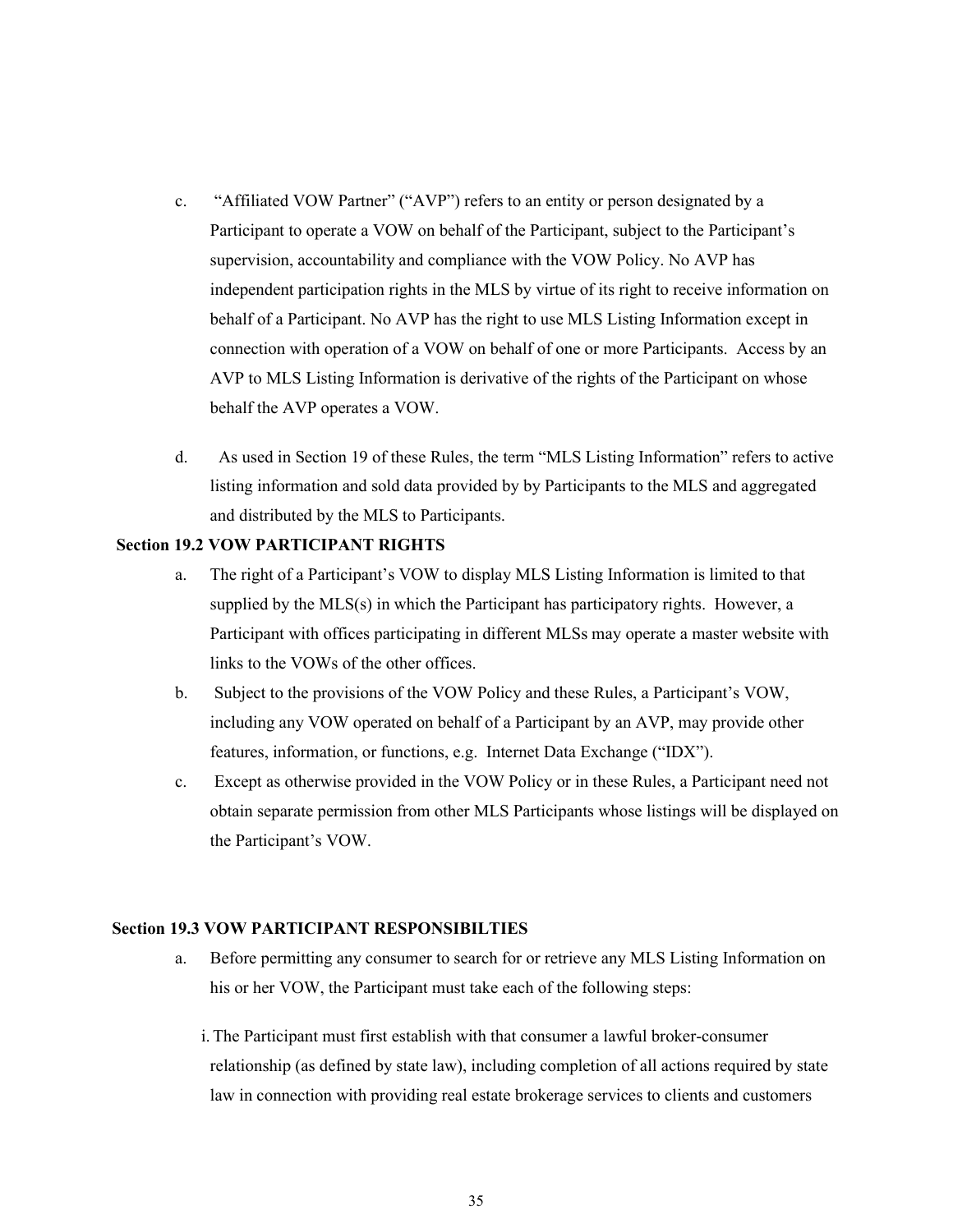(hereinafter "Registrants"). Such actions shall include, but are not limited to, satisfying all applicable agency, non-agency, and other disclosure obligations, and execution of any required agreements.

- ii. The Participant must obtain the name of, and a valid email address for, each Registrant. The Participant must send an email to the address provided by the Registrant confirming that the Registrant has agreed to the Terms of Use (described in subsection (d) below). The Participant must verify that the email address provided by the Registrant is valid and that the Registrant has agreed to the Terms of Use.
- iii. The Participant must require each Registrant to have a user name and a password, the combination of which is different from those of all other Registrants on the VOW. The Participant may, at his or her option, supply the user name and password or may allow the Registrant to establish its user name and password. The Participant must also assure that any email address is associated with only one user name and password.
- b. The Participant must assure that each Registrant's password expires on a date certain but may provide for renewal of the password. The Participant must at all times maintain a record of the name, email address, user name, and current password of each Registrant. The Participant must keep such records for not less than 180 days after the expiration of the validity of the Registrant's password.
- c. If the MLS has reason to believe that a Participant's VOW has caused or permitted a breach in the security of MLS Listing Information or a violation of MLS rules, the Participant shall, upon request of the MLS, provide the name, email address, user name, and current password, of any Registrant suspected of involvement in the breach or violation. The Participant shall also, if requested by the MLS, provide an audit trail of activity by any such Registrant.
- d. The Participant shall require each Registrant to review, and affirmatively to express agreement (by mouse click or otherwise) to, a "Terms of Use" provision that provides at least the following:

**i.** That the Registrant acknowledges entering into a lawful consumer-broker relationship with the Participant;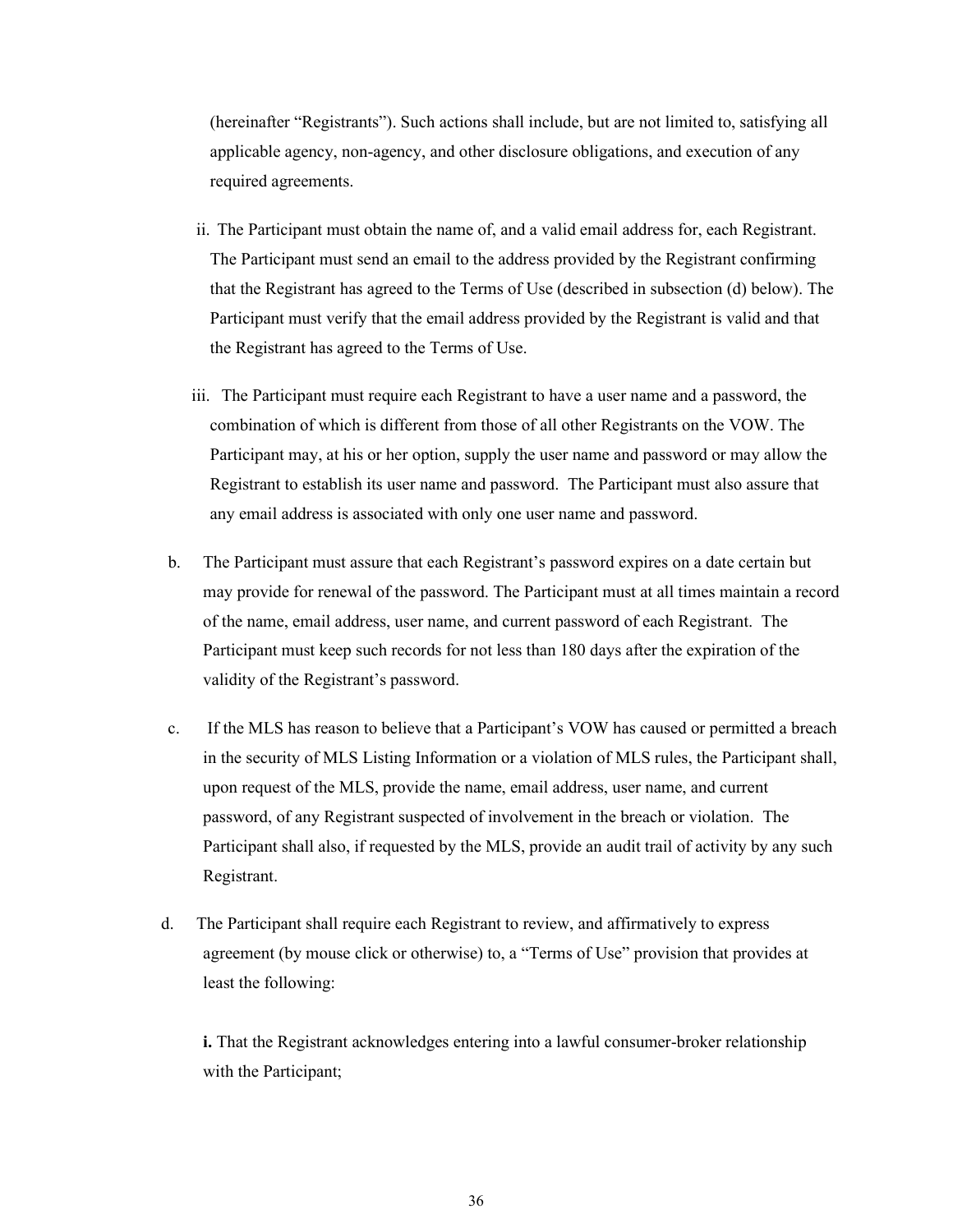**ii.** That all information obtained by the Registrant from the VOW is intended only for the Registrant's personal, non-commercial use;

**iii.** That the Registrant has a bona fide interest in the purchase, sale, or lease of real estate of the type being offered through the VOW;

**iv.** That the Registrant will not copy, redistribute, or retransmit any of the information provided except in connection with the Registrant's consideration of the purchase or sale of an individual property;

**v.** That the Registrant acknowledges the MLS's ownership of, and the validity of the MLS's copyright in, the MLS database.

- e. The Terms of Use Agreement may not impose a financial obligation on the Registrant or create any representation agreement between the Registrant and the Participant. Any agreement entered into at any time between the Participant and Registrant imposing a financial obligation on the Registrant or creating representation of the Registrant by the Participant must be established separately from the Terms of Use, must be prominently labeled as such, and may not be accepted solely by mouse click.
- f. The Terms of Use Agreement shall also expressly authorize the MLS, and other MLS Participants or their duly authorized representatives, to access the VOW for the purposes of verifying compliance with MLS rules and monitoring display of Participants' listings by the VOW. The Agreement may also include such other provisions as may be agreed to between the Participant and the Registrant.

**Section 19.4:** A Participant's VOW must prominently display an e-mail address, telephone number, or specific identification of another mode of communication (e.g., live chat) by which a consumer can contact the Participant to ask questions, or get more information, about any property displayed on the VOW. The Participant, or a non-principal broker or sales licensee licensed with the Participant, must be willing and able to respond knowledgeably to inquiries from Registrants about properties within the market area served by that Participant and displayed on the VOW.

**Section 19.5:** A Participant's VOW must employ reasonable efforts to monitor for, and prevent, misappropriation, "scraping", and other unauthorized use of MLS Listing Information. A Participant's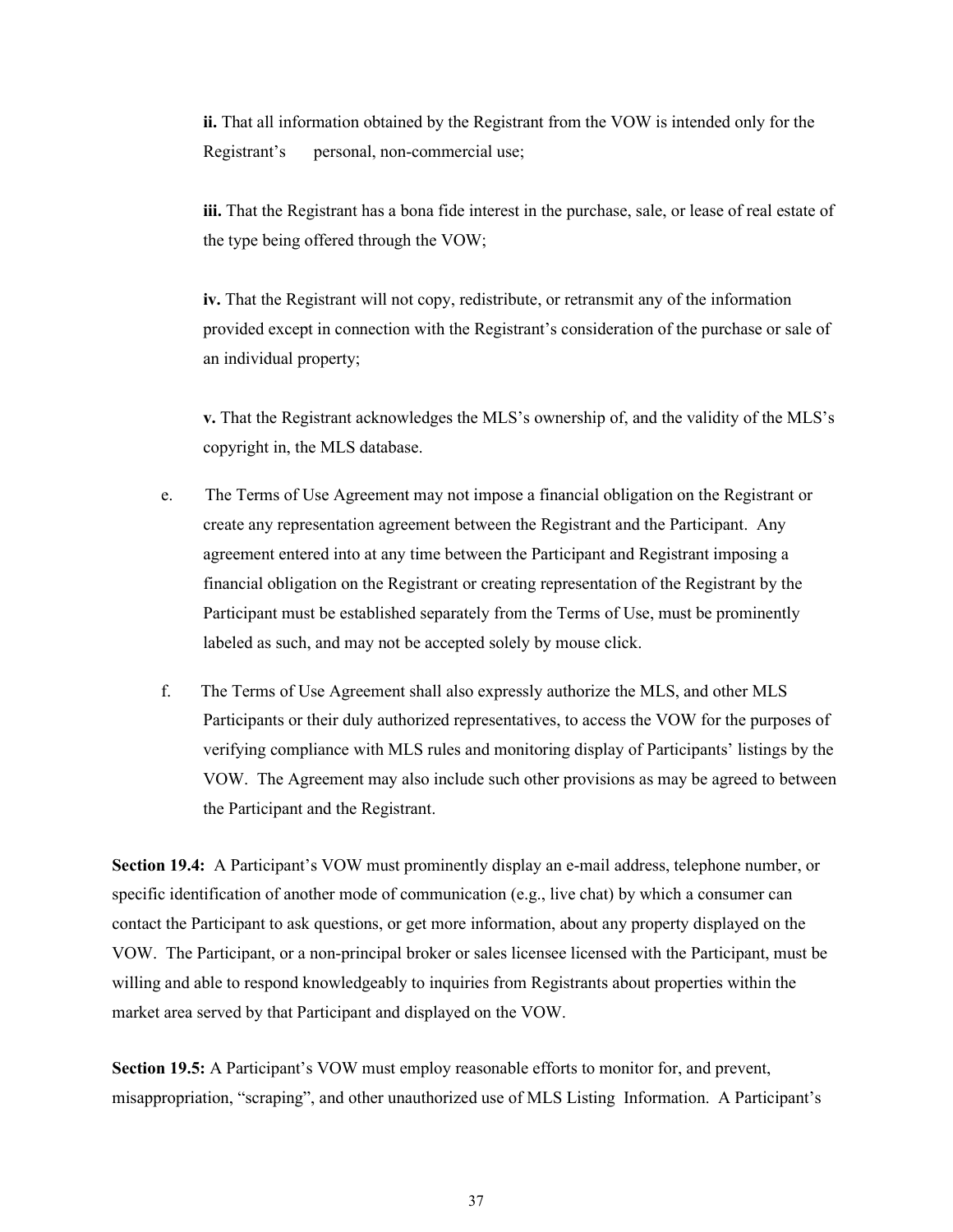VOW shall utilize appropriate security protection such as firewalls as long as this requirement does not impose security obligations greater than those employed concurrently by the MLS.

(NOTE: MLSs may adopt rules requiring Participants to employ specific security measures, provided that any security measure required does not impose obligations greater than those employed by the MLS.)

#### **Section 19.6**

- a. A Participant's VOW shall not display listings or property addresses of any seller who has affirmatively directed the listing broker to withhold the seller's listing or property address from display on the Internet. The listing broker shall communicate to the MLS that the seller has elected not to permit display of the listing or property address on the Internet. Notwithstanding the foregoing, a Participant who operates a VOW may provide to consumers via other delivery mechanisms, such as email, fax, or otherwise, the listings of sellers who have determined not to have the listing for their property displayed on the Internet.
- b. A Participant who lists a property for a seller who has elected not to have the property listing or the property address displayed on the Internet shall cause the seller to execute a document that includes the following (or a substantially similar) provision:

#### **Seller Opt-Out Form**

1. Please check either Option a or Option b

a. [ ] I have advised my broker or sales agent that I do not want the listed property to be displayed on the Internet.

OR

b. [ ] I have advised my broker or sales agent that I do not want the address of the listed property to be displayed on the Internet.

2. I understand and acknowledge that, if I have selected option a, consumers who conduct searches for listings on the Internet will not see information about the listed property in response to their search.

 $\frac{1}{2}$ Initials of seller

c. The Participant shall retain such forms for at least one year from the date they are signed, or one year from the date the listing goes off the market, whichever is greater.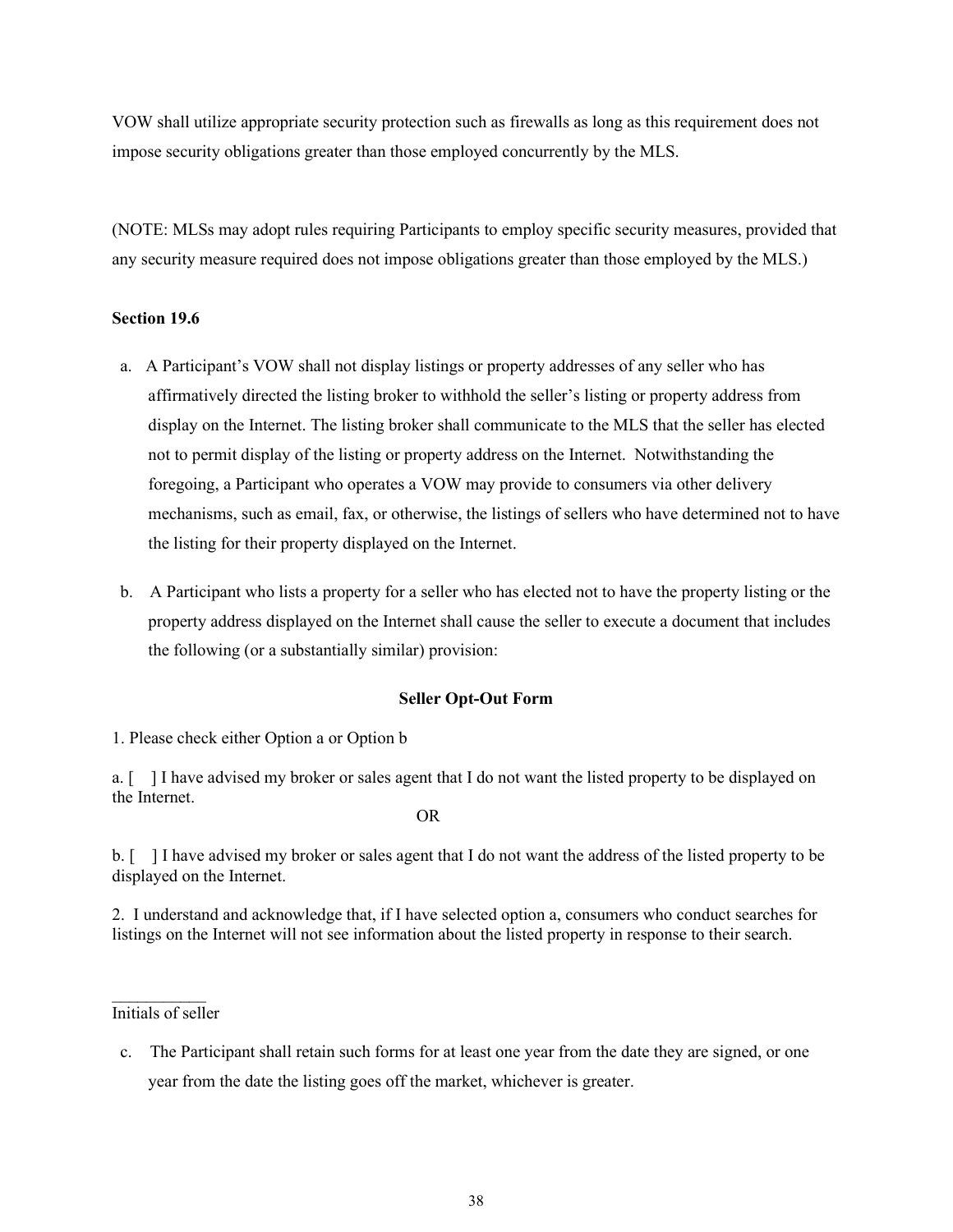#### **Section 19.7: Comments from 3rd parties**

- a. Subject to subsection (b), a Participant's VOW may allow third-parties
	- i. to write comments or reviews about particular listings or display a hyperlink to such comments or reviews in immediate conjunction with particular listings, or
	- ii. display an automated estimate of the market value of the listing (or hyperlink to such estimate) in immediate conjunction with the listing
- b. Notwithstanding the foregoing, at the request of a seller the Participant shall disable or discontinue either or both of those features described in subsection (a) as to any listing of the seller. The listing broker or agent shall communicate to the MLS that the seller has elected to have one or both of these features disabled or discontinued on all Participants' websites. Subject to the foregoing and to Section 19.8, a Participant's VOW may communicate the Participant's professional judgment concerning any listing. A Participant's VOW may notify its customers that a particular feature has been disabled "at the request of the seller."

**Section 19.8:** A Participant's VOW shall maintain a means (e.g., e-mail address, telephone number) to receive comments from the listing broker about the accuracy of any information that is added by or on behalf of the Participant beyond that supplied by the MLS and that relates to a specific property displayed on the VOW. The Participant shall correct or remove any false information relating to a specific property within 48 hours following receipt of a communication from the listing broker explaining why the data or information is false. The Participant shall not, however, be obligated to correct or remove any data or information that simply reflects good faith opinion, advice, or professional judgment.

**Section 19.9:** A Participant shall cause the MLS Listing Information available on its VOW to be refreshed at least once every three (3) days.

**Section 19.10:** Except as provided in these rules, the NATIONAL ASSOCIATION OF REALTORS® VOW Policy, or any other applicable MLS rules or policies, no Participant shall distribute, provide, or make accessible any portion of the MLS Listing Information to any person or entity.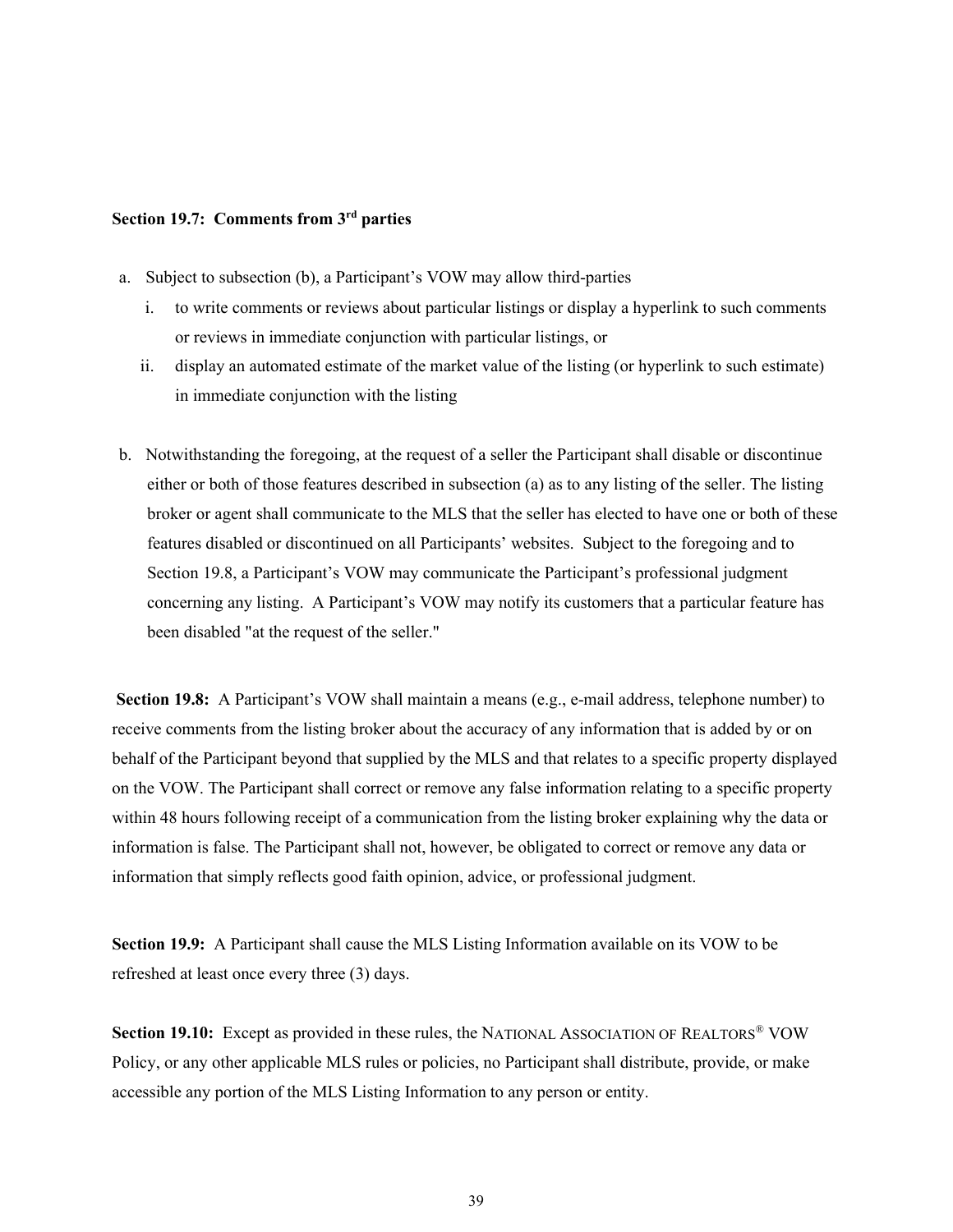**Section 19.11:** A Participant's VOW must display the Participant's privacy policy informing Registrants of all of the ways in which information that they provide may be used.

**Section 19.12:** A participant's VOW may exclude listings from display based only on objective criteria, including, but not limited to, factors such as geography, list price, or type of property. cooperative compensation offered by listing broker and whether the listing broker is a REALTOR®. (Board Approved 2/17/2022)

**Section 19.13:** A Participant who intends to operate a VOW to display MLS Listing Information must notify the MLS of its intention to establish a VOW and must make the VOW readily accessible to the MLS and to all MLS Participants for purposes of verifying compliance with these Rules, the VOW Policy, and any other applicable MLS rules or policies.

**Section 19.14: A Participant may operate more than one VOW himself or herself or through an AVP. A Participant who operates his or her own VOW may contract with an AVP to have the AVP operate other VOWs on his or her behalf. However, any VOW operated on behalf of a Participant by an AVP is subject to the supervision and accountability of the Participant**

**Section 19.15:** A Participant's VOW may not make available for search by, or display to, Registrants any of the following information:

- a. Expired, *and* withdrawn, *or pending ("under contract")* listings. *(Adopted 9/17)*
- b. The compensation offered to other MLS Participants.
- c. The type of listing agreement, i.e., exclusive right to sell or exclusive agency.
- d. The seller's and occupant's name(s), phone number(s), or e-mail address (es).
- e. Instructions or remarks intended for cooperating brokers only, such as those regarding showings or security of listed property.
- f. Sales price if sold information is not publicly accessible in the jurisdiction of the MLS Sold

#### information.

**Section 19.16:** A Participant shall not change the content of any MLS Listing Information that is displayed on a VOW from the content as it is provided in the MLS. The Participant may, however, augment MLS Listing Information with additional information not otherwise prohibited by these Rules or by other applicable MLS rules or policies as long as the source of such other information is clearly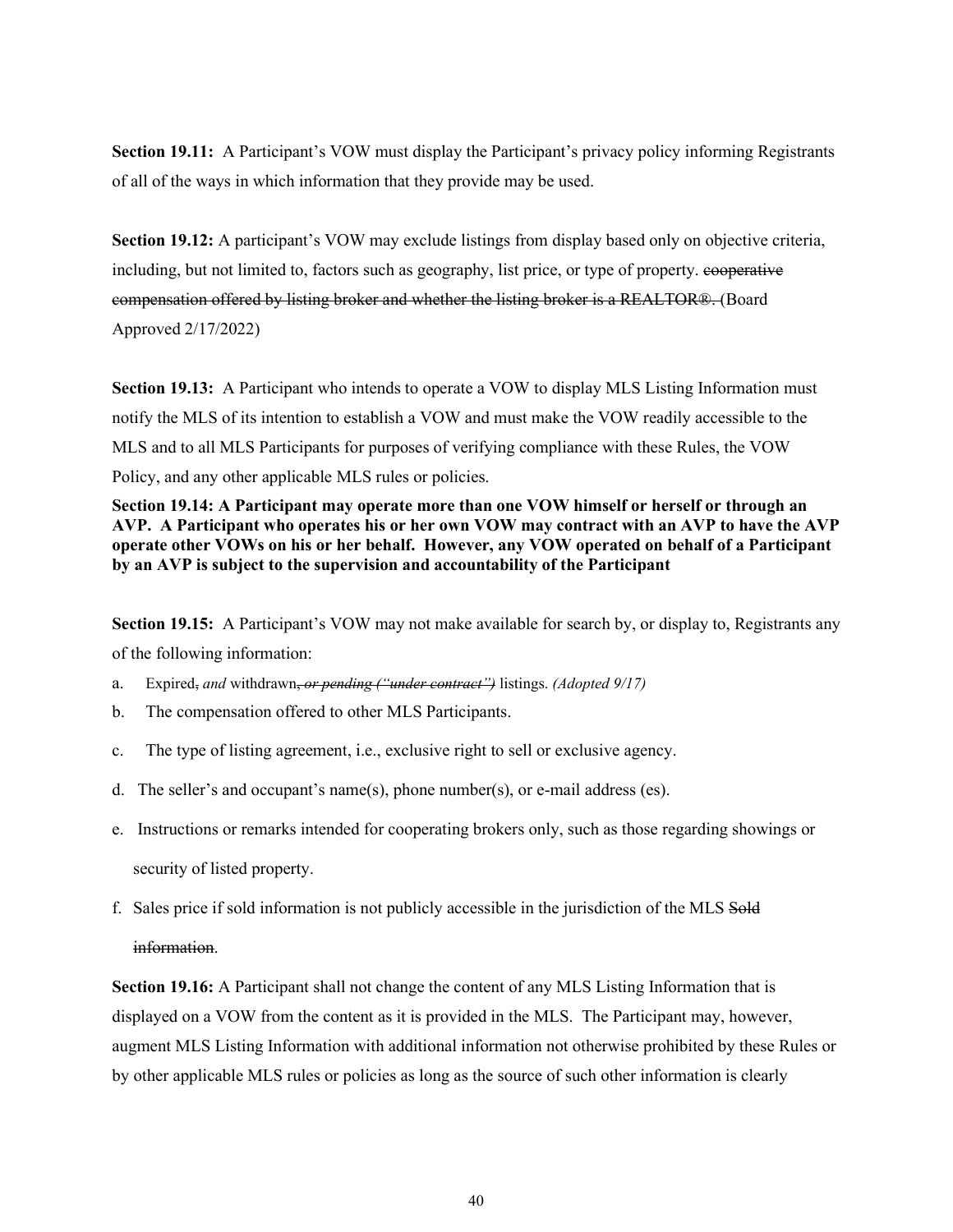identified. This rule does not restrict the format of display of MLS Listing Information on VOWs or the display on VOWs of fewer than all of the listings or fewer than all of the authorized information fields

**Section 19.17:** A Participant shall cause to be placed on his or her VOW a notice indicating that the MLS Listing Information displayed on the VOW is deemed reliable but is not guaranteed accurate by the MLS. A Participant's VOW may include other appropriate disclaimers necessary to protect the Participant and/or the MLS from liability.

**Section 19.18:** A participant shall cause any listing that is displayed on his or her VOW to identify the name of the listing firm, and the listing broker or agent, and the email or phone number provided by the listing participant in a readily visible color, in a reasonably prominent location, and in typeface not smaller than the median typeface used in the display of the listing data. (Board Approved 2/17/2022)

**Section 19.19:** A Participant shall limit the number of listings that a Registrant may view, retrieve, or download to not more than 100 500 current listings and not more than 100 500 sold listings in response to any inquiry.

The number of current or, if permitted, sold listings that Registrants may view, retrieve, or download in response to an inquiry my be limited to a reasonable number. Such number shall be determined by the MLS but no event may the limit be fewer than one hundred  $(100)$  five hundred  $(500)$  listings or five percent (5%) fifty percent (50%) of the listings in the MLS, whichever is less. (Amended 11/17)

**Section 19.20:** A Participant shall require that Registrants' passwords be reconfirmed or changed every 30 days.

**Section 19.21:** A Participant may display advertising and the identification of other entities ("cobranding') on any VOW the Participant operates or that is operated on his or her behalf. However, a Participant may not display on any such VOW deceptive or misleading advertising or co-branding. For purposes of this Section, co-branding will be presumed not to be deceptive or misleading if the Participant's logo and contact information (or that of at least one Participant, in the case of a VOW established and operated on behalf of more than one Participant) is displayed in immediate conjunction with that of every other party, and the logo and contact information of all Participants displayed on the VOW is as large as the logo of the AVP and larger than that of any third party.